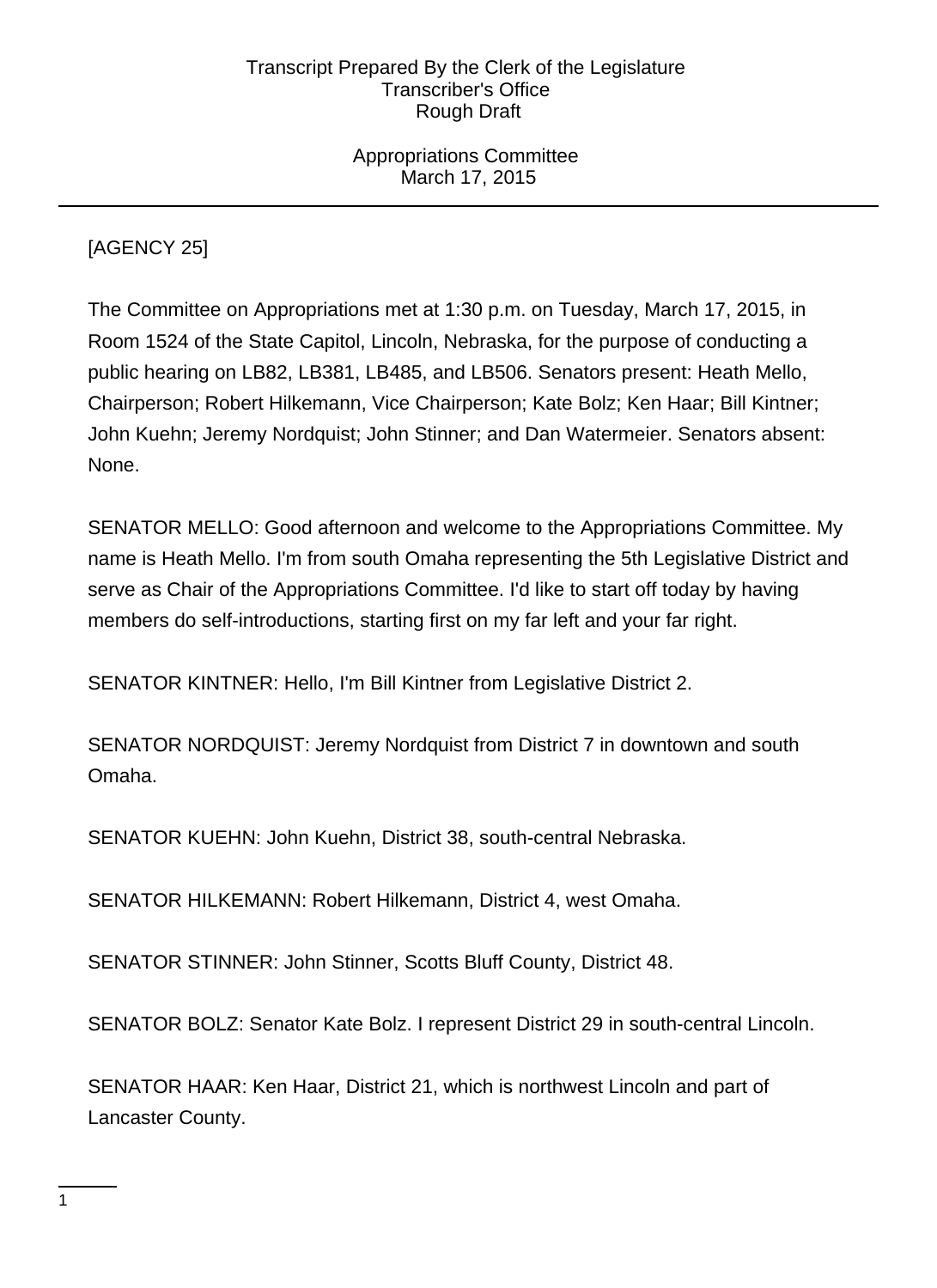# Appropriations Committee March 17, 2015

SENATOR WATERMEIER: Dan Watermeier, District 1 in Syracuse.

SENATOR MELLO: Assisting the committee today is Rachel Meier, our committee clerk. And our page for the afternoon will be Julia. Also assisting us today is our fiscal analysts, both Liz Hruska and Sandy Sostad. On the table in the back of the room you'll find some testifier sheets. If you're planning on testifying today, please fill out one of those sheets and hand it to Rachel when you come up to testify. It helps us keep an accurate record of today's public hearing. There is also a sign-in sheet on the back table that if you do not wish to testify but would like to record your position on a specific legislative bill or a specific line item within an agency's budget you can record your position on that as well. If you do have any handout today, please bring at least 11 copies and give them to Julia when you come up. If you do not have enough copies, she will make more additional copies for you to give to the committee. During the portion of today that is the public hearing on legislative bills, we will begin bill testimony with the introducer's opening statement. Following opening statements, we will hear from supporters of the bill, then those in opposition, then those in a neutral capacity. We will end today with a finishing closing statement by the introducer if they so wish to give one. We ask that you begin your testimony today by giving us your first and last name and spelling it for the public record. When we hear testimony today regarding state agencies, we will first hear from a representative or in this case today from the Department of Health and Human Services' representatives of the agency. We will then hear testimony from anyone else who wishes to speak on the agency's budget request. While it is much cooler today than it was yesterday, we will still be using a very strict five-minute light system for all testifiers other than the introducer of the bill or the agency representatives. When you begin your testimony, the light on the table will turn green. The yellow light is your one-minute warning. And when the red light comes on, we ask that you wrap up with your final thoughts. As a matter of committee policy, I'd like to remind senators that the use of cell phones and other electronic devices is not allowed during public hearings. And at this time, I'd ask all of us, including senators, to please look at our cell phones and make sure they're on the silent or on the vibrate mode. With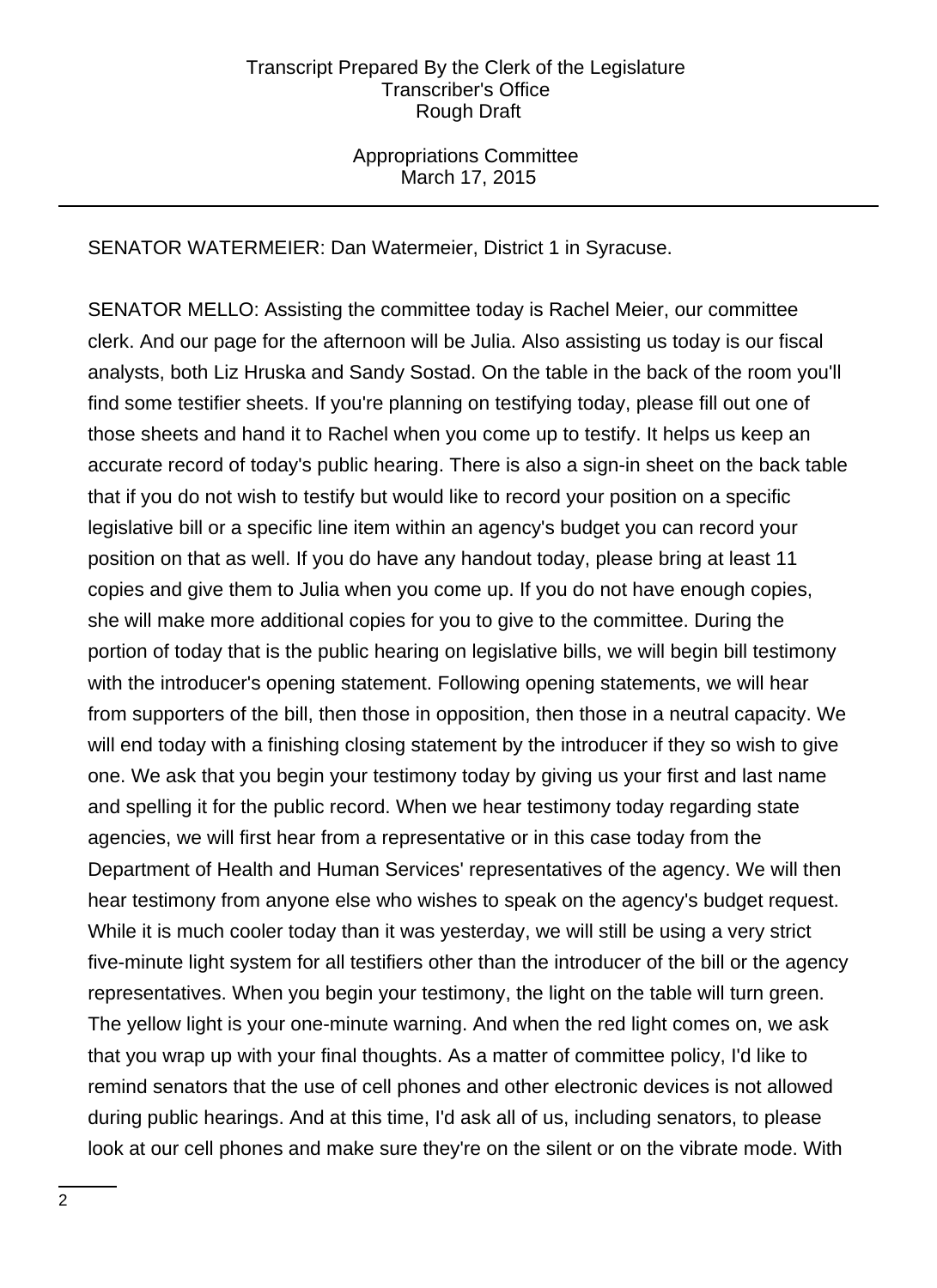Appropriations Committee March 17, 2015

that, at this time we will begin today's public hearing with state Agency 25, the Department of Health and Human Services. We will be hearing from the Divisions of Developmental Disabilities, Children and Families, and Behavioral Health.

SHERI DAWSON: (Exhibit 1) Good afternoon, Senator Mello and the members of the Appropriations Committee. For the record, I'm Sheri Dawson, S-h-e-r-i D-a-w-s-o-n, and I serve as the acting director for the Division of Behavioral Health. I'm joined today by the division directors: Jodi Fenner, acting director of Developmental Disabilities; and Tony Green, acting director for Children and Family Services. We'd like to thank you and your staff for your work and for reflecting many of the Governor's budget recommendations. We will not address those requests unless you have additional comments for us. The recommendations proposed by Governor Ricketts are intended to reflect the commitment to taking care of our most vulnerable citizens. The most notable variance between the appropriation bill introduced on behalf of the Governor and the Appropriations Committee's recommendation is the appropriation of unencumbered funds. The need of these funds varies within the DHHS program. In our testimony, these needs will be addressed in individual programs. I'll start with the Division of Developmental Disabilities. There are no significant variances between the Governor's recommendations and the committee preliminary recommendation for the Division of Developmental Disabilities. However, Jodi Fenner is here and is able to address any questions you may have. [AGENCY 25]

SENATOR MELLO: Are there any questions at all for Director Fenner? Senator Bolz. [AGENCY 25]

JODI FENNER: Hi. [AGENCY 25]

SENATOR BOLZ: Hi, Director. Just a couple of questions. One question would be I'm maybe more familiar with it than other members of the committee, but an update on where we're at with rate methodology implementation would be helpful. [AGENCY 25]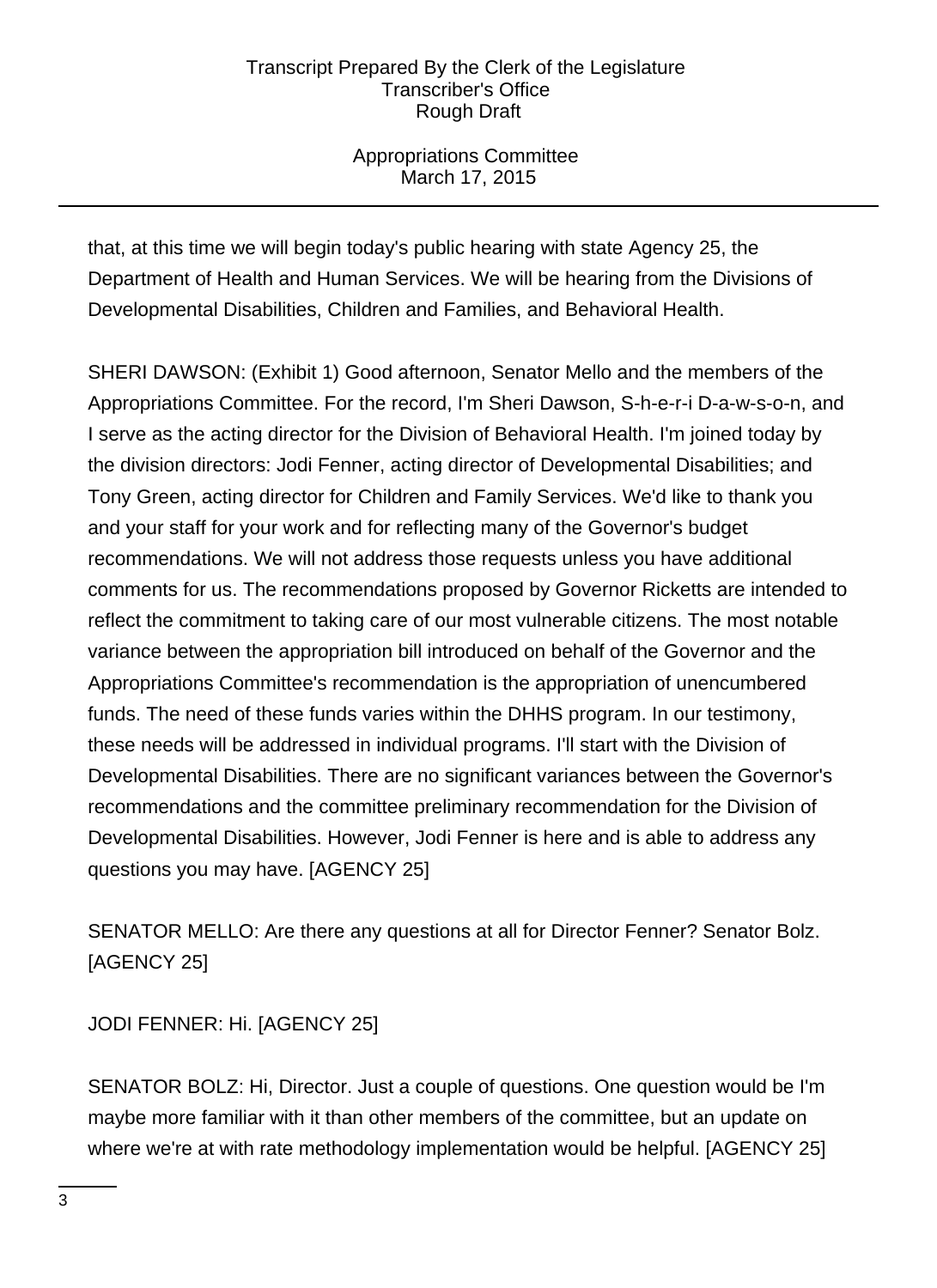Appropriations Committee March 17, 2015

JODI FENNER: Sure. We went ahead. We've implemented rate methodology as of July of last year. And we still have about 200 people who are frozen at their budgets prior to rate methodology. Some of those individuals are working through the due process, the appeal phases to the extent that their budgets were reduced. And if you recall, Senator Bolz, we also had to freeze the children's rates. And we're working with Navigant to identify how to better address those. When we went to implementation, there were some very significant variances, and we didn't want to implement those at the risk of putting children at risk of harm. So we froze those for further evaluation. Anticipate working through that with Navigant or internal staff hopefully through the summer and getting those implemented. And the other ones we'll just work through the appeal processes, so. [AGENCY 25]

SENATOR BOLZ: So the children's rates you expect to sit down with the consultant again and sort out maybe in the fall? [AGENCY 25]

JODI FENNER: Yes. We have tried. We've actually talked to them multiple times. There are about I think ten other states in the country looking at rate methodology, and Navigant is one of the primary contractors in the nation who do that. So getting their time is a challenge, so. [AGENCY 25]

SENATOR BOLZ: And a related question and forgive me. [AGENCY 25]

JODI FENNER: That's okay. [AGENCY 25]

SENATOR BOLZ: I honestly don't remember. The risk population, are you thinking about separately from rate methodology or is that something you'll implement later like the children's rates? [AGENCY 25]

JODI FENNER: No. Actually in medical risk and behavioral risk we're part of the rate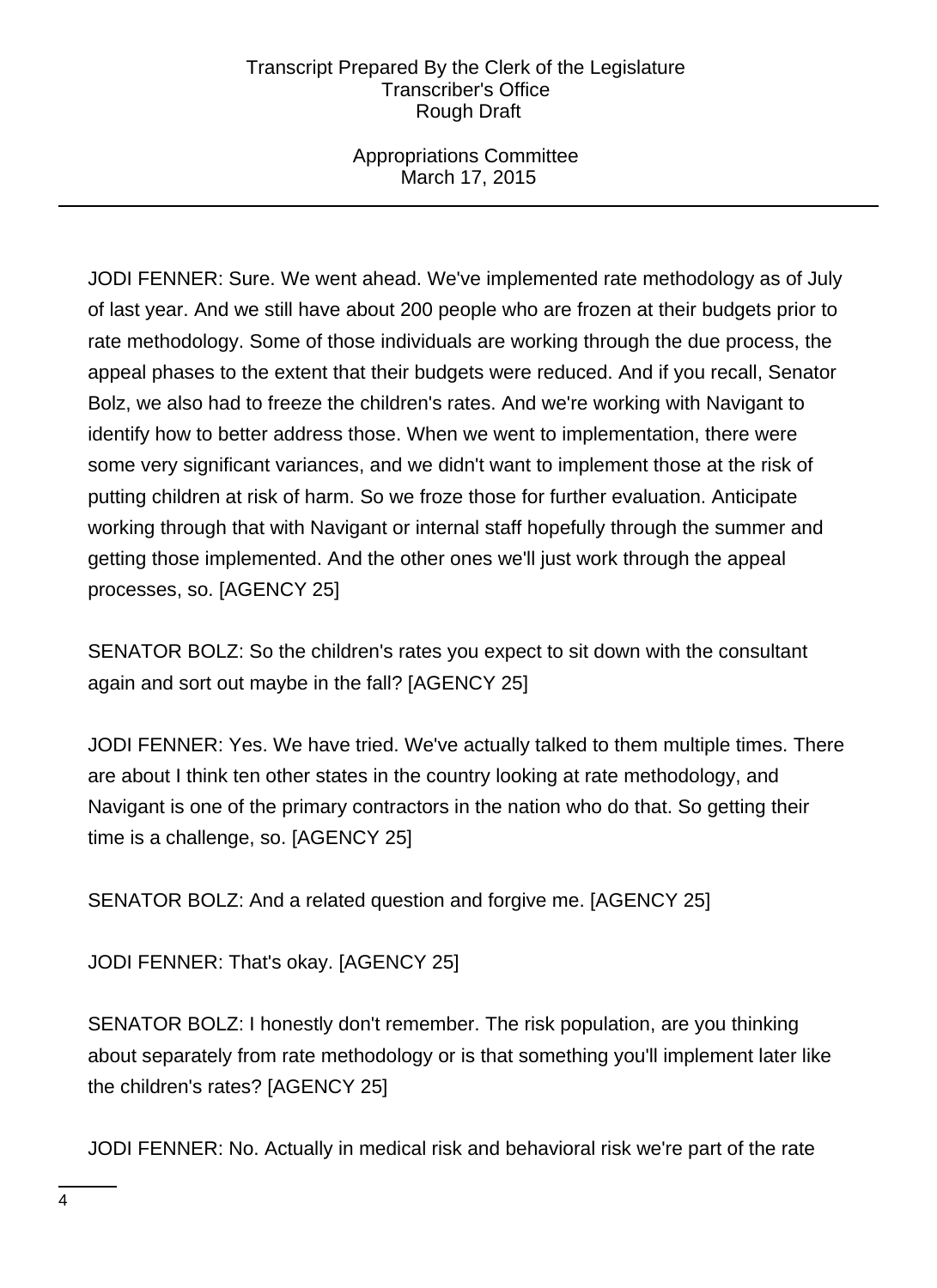# Appropriations Committee March 17, 2015

methodology. Prior to rate methodology, we had been doing medical risk and behavioral risk services for several years, but we were doing that at negotiated rates. And in the rate methodology process, we actually did have those rates assessed. We do have individuals who have risks that go above and beyond what account for in the rate methodology less than 10 percent of our population, which is pretty small when we look at other states' rate methodologies. And so for those we have an exception process. And that requires document clinical or medical evidence to show there is an enhanced need, and then we do negotiate those rates based on that documented need. [AGENCY 25]

SENATOR BOLZ: Okay. And then one question, it is appropriate to ask you about BSDC? I think we're all sad about the passing of Delvin. Are you the right person to direct questions to or? [AGENCY 25]

JODI FENNER: I'm probably the person so if you have a question I'd be happy to answer those. [AGENCY 25]

SENATOR BOLZ: I just would be interested in an update around staffing and overtime. I know that's kind of been a challenge. [AGENCY 25]

JODI FENNER: Certainly. [AGENCY 25]

SENATOR BOLZ: Is there...are there things that this committee should be aware of? Are there ways they can help? [AGENCY 25]

JODI FENNER: Yeah. There...obviously there's been some things in the news lately related to overtime and things of that nature. We have do...we routinely do an overtime evaluation, a staffing evaluation. And the evaluation for 2014, quite frankly, reflects some very significant enhanced staffing requirements that we had both in the third quarter and fourth quarter of 2014. We had over 2,000 hours of overtime attributed to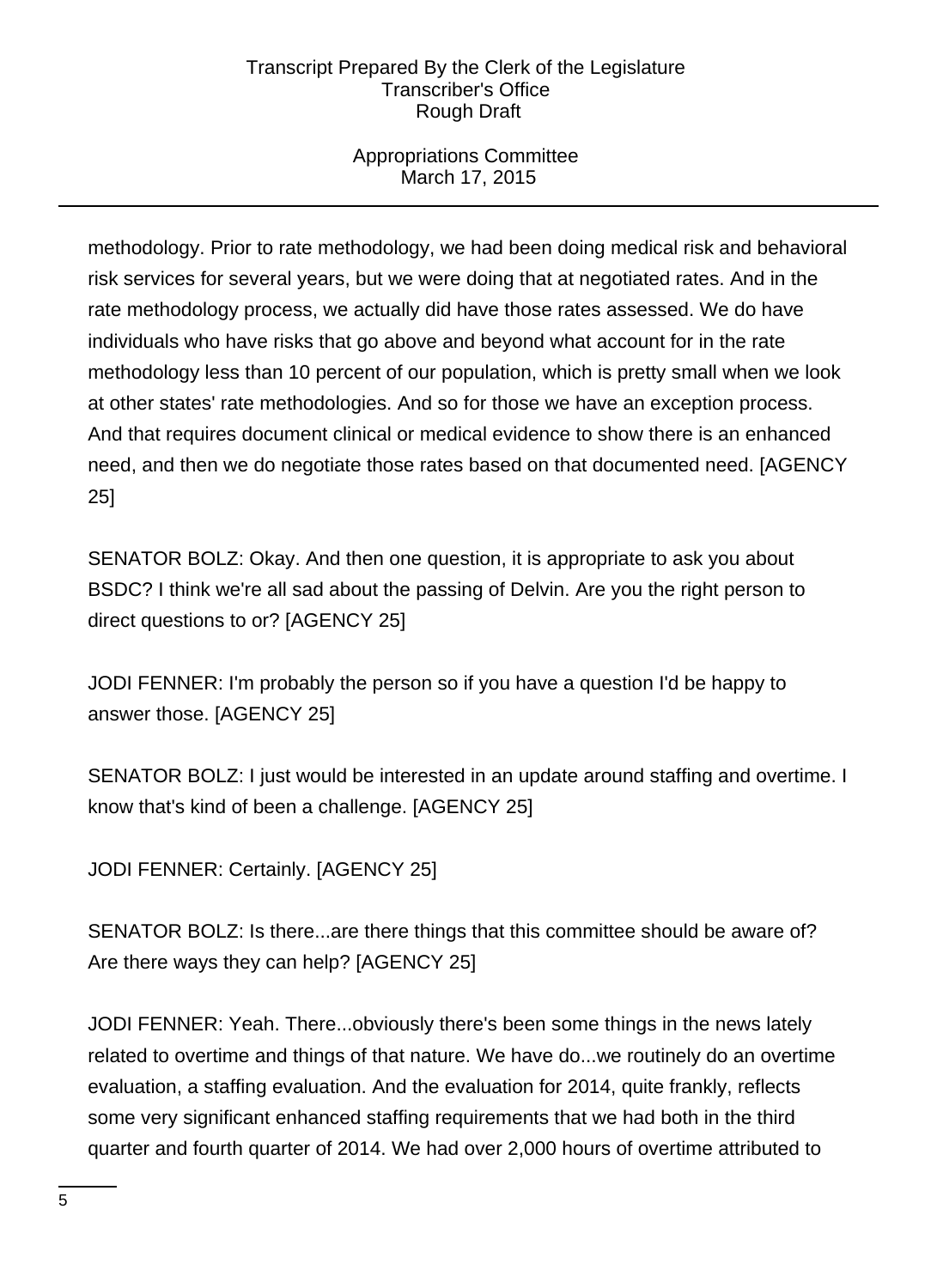## Appropriations Committee March 17, 2015

individuals who were in hospitals. When our individuals go to the hospitals, we actually do staff them at the hospital because that can be a very scary experience for them. Plus there are medical needs and specialized needs that sometimes hospitals aren't...I mean not that they're not equipped to handle them, but we just find that that's a better thing. We also had a couple of residents who needed end of life care and that requires very significant staffing, and that included about...a little less than 3,000 hours and another 1,200 hours for maladaptive behavior above and beyond what we normally see. We also have more than 30 percent of our BSDC staff is on...experienced sick leave, and almost 7 percent of that for 2014 was long-term sick leave. And so one of the things we're doing is evaluating our staffing ratios based on the expectations that we're going to have those continued absences. There's a lot of other issues that we have in our 2014 analysis. If you would like that, we can provide that later. The one thing that was in the paper significantly and I know there are people who seem to be opposed to our zero tolerance for abuse and neglect, and one of the rationales that the paper addressed was because it increases overtime. And the reality is our absences related to suspensions were less than 2 percent in 2014. And I would say the risk to the vulnerable residents at BSDC far outweigh a 2 percent vacancy or absence ratio. Our turnover rates, our highest turnover rate within the ICF is 13 percent. Since HHS averages 20 percent, when you think about how hard the jobs are at BSDC, I would say that's pretty amazing. We have amazing staff who are dedicated to supporting people at BSDC and they do a very hard job every day. And not that any overtime is acceptable, but our overtime rates are well within what we would consider acceptable ratios. [AGENCY 25]

SENATOR BOLZ: That's really helpful. Just last question to clarify. [AGENCY 25]

JODI FENNER: Sure. [AGENCY 25]

SENATOR BOLZ: Would you say that a significant amount of the overtime is related to those items you listed: hospital care, high behavioral needs, and end of life care?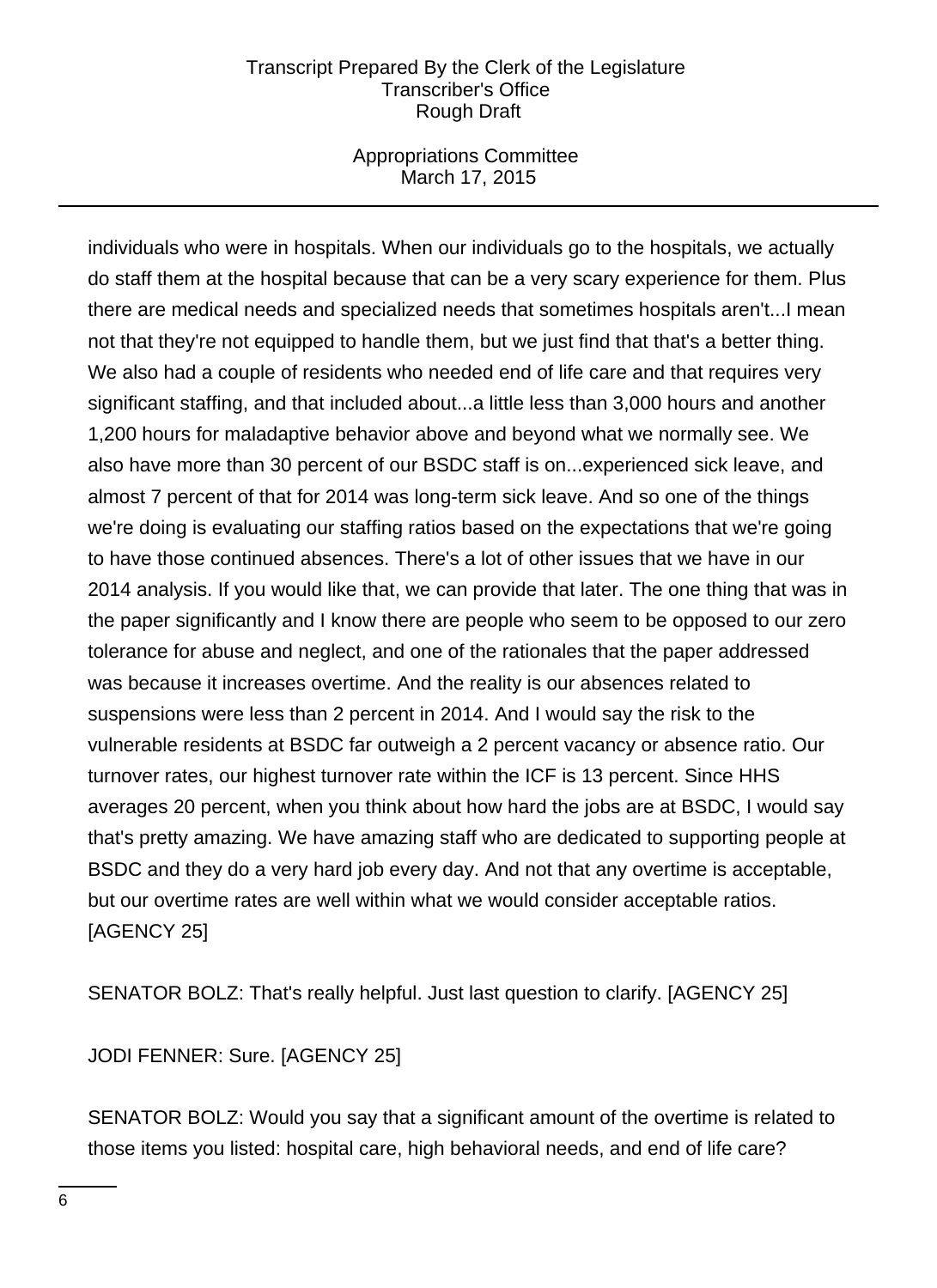Appropriations Committee March 17, 2015

# [AGENCY 25]

JODI FENNER: Those are our three big issues and the long-term illnesses that our staff experienced. We have an aging staff. We have a lot of staff who have been with us for more than 20 years. What that means, though, is much like our aging residents, they have higher instances of medical and other needs. We also have...actually we have the staffing ratios if you would like those as well, and our staffing ratios today are as good as, if not better than, they were in the last year and two years. And some folks have asked, well, why aren't you reducing your staffing levels? And the reason for that is our aging resident population as well. More than 40 percent of the people who live at BSDC are over the age of 60. And so as the people we support get older, they have more medical and other challenges that require us to maintain those staffing levels. [AGENCY 25]

SENATOR BOLZ: Thank you, Director. [AGENCY 25]

JODI FENNER: Sure. [AGENCY 25]

SENATOR MELLO: Thank you, Senator Bolz. Is there any other questions from the committee? Director Fenner, I have one general question. [AGENCY 25]

JODI FENNER: Sure. [AGENCY 25]

SENATOR MELLO: And in part because it's been an issue the committee has dealt with for most of my entire time here, which is the "waiting list" that exists for individuals who want to receive services from the department but, unfortunately, are unable to due to a variety of reasons. And I want to give you the opportunity to explain a little bit about the waiting list issue as well as where we're currently at with that waiting list in regards to your division to the new members of this committee. [AGENCY 25]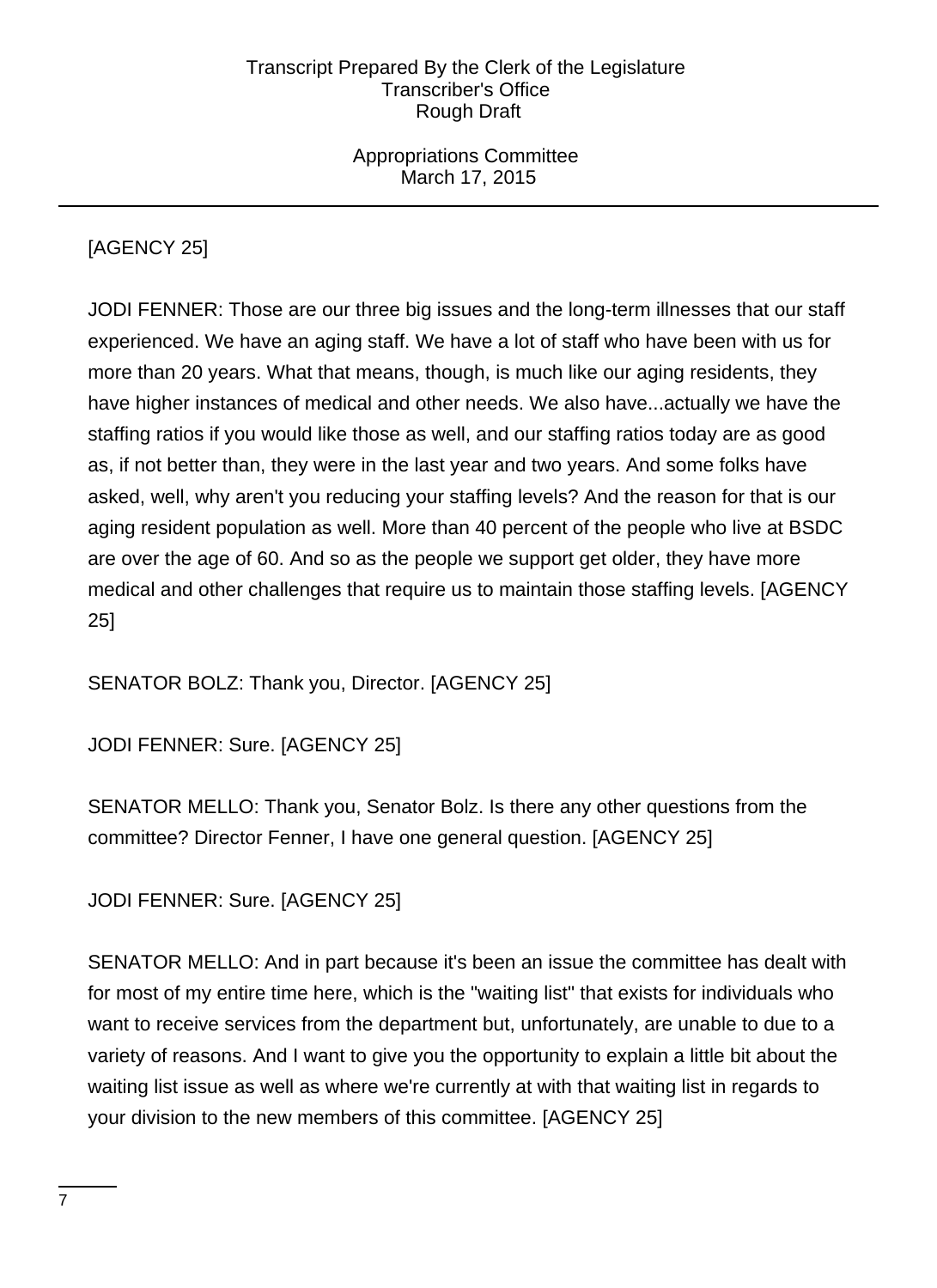#### Appropriations Committee March 17, 2015

JODI FENNER: Sure. I know we have a couple of members who aren't familiar or who don't serve on the Health and Human Services Committee so what's commonly referred to as the waiting list are individuals who are eligible for services but who we don't have sufficient funding to cover. DD services are not an entitlement from a state perspective. Nebraska is one of the few states that do make day services an entitlement and we really appreciate that. That allows us to keep kids employed and in day services right out of high school. But when it comes to residential services or services for children, those are based on the special funding that you provide for that purpose. Or if we have people who leave services, we can fund people on the registry with that and then...sorry, I lost my train. Anyway, so for folks who are waiting for residential or children's services, we have what we call a registry of needs. And so if you're waiting, we call that the waiting list. We...you have been very generous since every year since 2008 this Legislature has provided funding for the registry. And that's significant. In years where most states were actually cutting services, Nebraska was stepping up and providing services. Your most recent appropriations from LB195 and LB905 really, those totaled over \$8 million, \$8.6 million. And with that money to date, we've offered services to 355 people, 202 of them accepted and we have people at different phases in that process. We do issue a quarterly report to the HHS Committee. If anybody wants a copy of that, we're happy to provide that. We update it monthly. So we've been able to make significant progress. We currently estimate there's still about \$2 million of that money left to allocate, but we're holding off until we get budgets finalized for some people who are still waiting on that. Sometimes people ask why does it take so long to get people into services. For some people they've been on the registry for several years. And at one point in time our eligibility process were not as well...they weren't as well documented as what we have today. In 2010 and '11 we implemented an electronic system of documentation. We've been very diligent in making sure people who are eligible meet the Medicaid eligibility standards. So some of the people coming in on the registry we have to do a reevaluation of their eligibility and make sure we have that proper documentation. And sometimes that takes a little while. As far as people waiting on the registry, we have a total of 1,805 as of March 17. Does that sound right? As of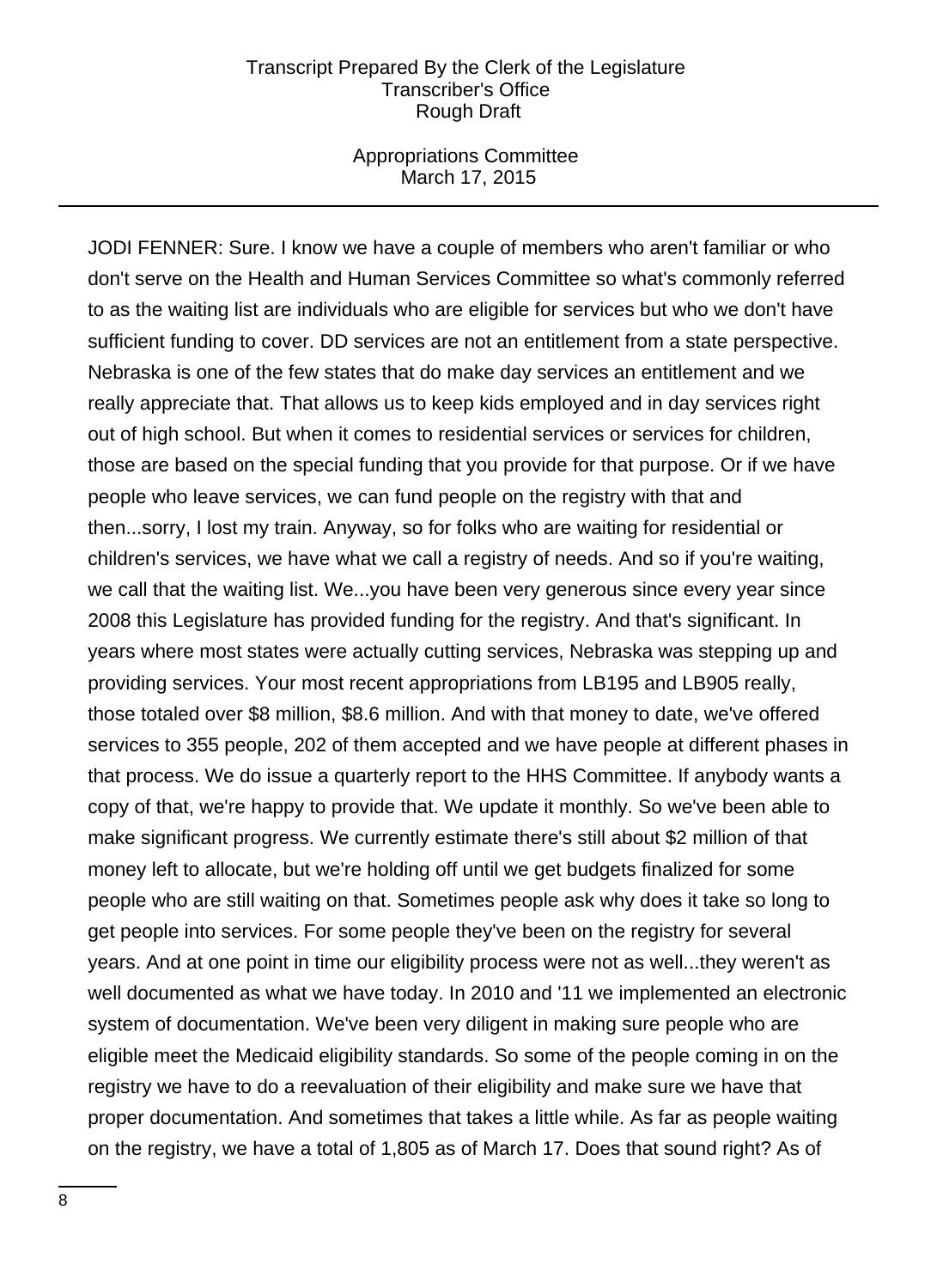# Appropriations Committee March 17, 2015

today, basically 1,805. Of those, 516 are receiving some type of Health and Human Services service and 483 of them were previously offered services and declined. And so that's where we're at as far as people who are actually waiting for services as of today. [AGENCY 25]

SENATOR MELLO: Thank you, Director Fenner. Are there any other questions from the committee? Senator Kintner. [AGENCY 25]

SENATOR KINTNER: Hi. [AGENCY 25]

JODI FENNER: Hi. [AGENCY 25]

SENATOR KINTNER: Thanks for coming out. As I remember my first year, I think we put \$5 million toward bringing that number down. I didn't think the number was 18. Has that number gone up as we put more money toward it? [AGENCY 25]

JODI FENNER: Well... [AGENCY 25]

SENATOR KINTNER: Do you know what the number was 2013 versus what it is now? Do you have that...did you bring that with you by any chance? [AGENCY 25]

JODI FENNER: It hovers in the 1,700 to 1,900 people range consistently. New people come on the registry every year as they become eligible. [AGENCY 25]

SENATOR KINTNER: So if we put \$5 million toward it, that didn't even make a dent. [AGENCY 25]

JODI FENNER: Well, it did. [AGENCY 25]

SENATOR KINTNER: And I'm not criticizing the \$5 million or you or anyone else. I'm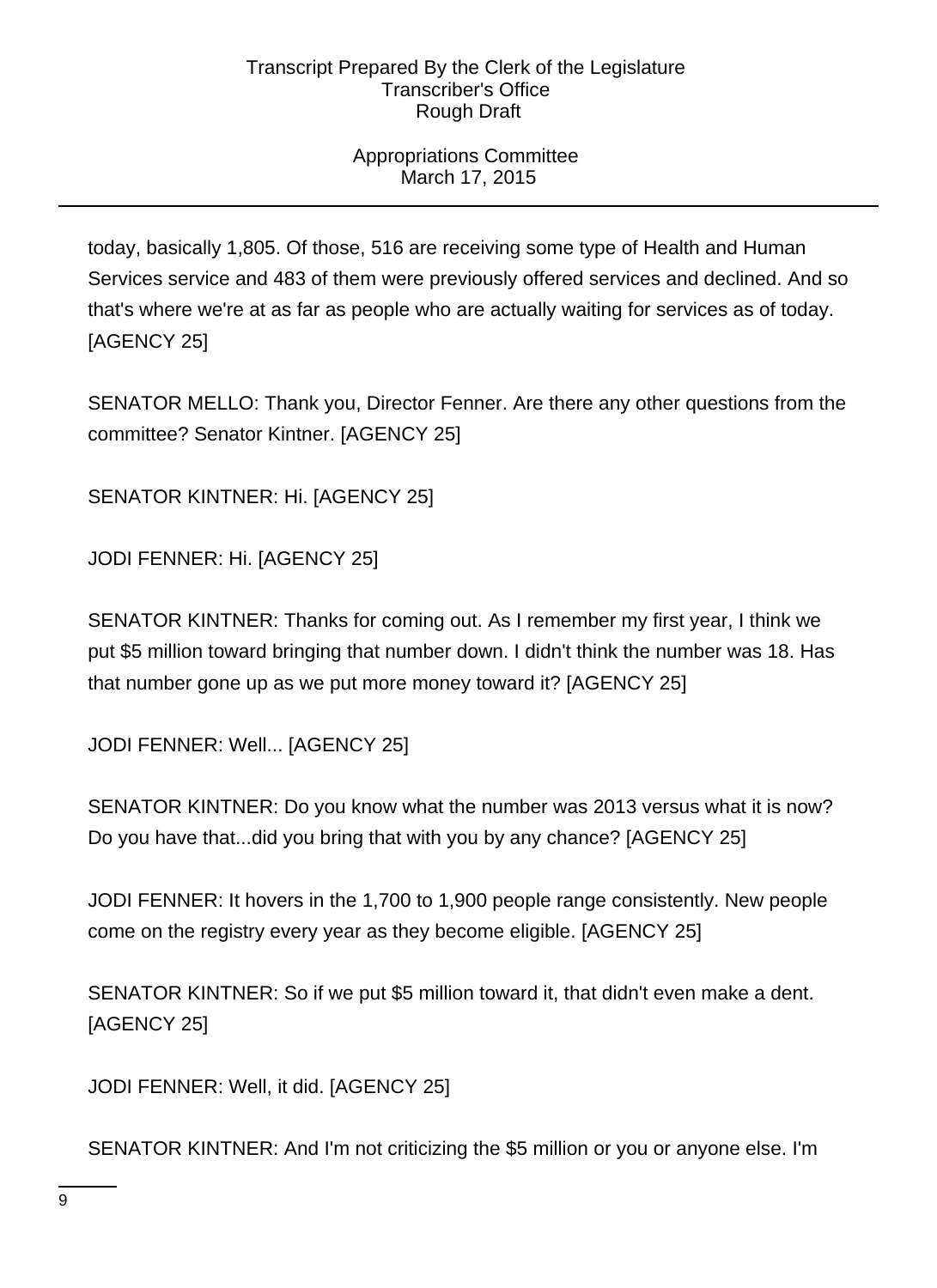# Appropriations Committee March 17, 2015

just trying to get to the right number. If we want to bring it down to 500 people waiting or whatever or 600, you know, what would it take to do that? And did the \$5 million we put toward it two years ago, I guess \$5 million both years I believe, or whatever we put toward it, which I'm trying to remember how much it was, but it was somewhere in that neighborhood, what did that do? [AGENCY 25]

JODI FENNER: It gave residential services to a lot of people. I think one of the issues that you're experiencing is for many, many years there was no funding put into the registry and so people didn't bother getting on the registry because there was really no hope for services, quite frankly. Because this has been such a public issue, people are aware of the registry now more. We work with school districts to ensure that they understand the eligibility requirement; and we're, quite frankly, seeing increasing numbers of eligibility. And as people come into the system becoming newly eligible, then when they get past their date of need they end up on what's "the registry." [AGENCY 25]

SENATOR KINTNER: What if we put \$20 million more toward it next year, \$20 million the year after that--we don't have \$20 million but if we did--would it just fill up again? [AGENCY 25]

JODI FENNER: Over time it could. Now again, people leave. One of the things that we've also experienced is individuals coming into the system now at a much higher need level--individuals leaving institutions, we've had some individuals coming out of nursing homes and those individuals tend to be very...have very significant needs. We're also able to maintain people in services who have very significant medical and behavioral needs. Traditionally those people would have went to nursing homes or would have filled up our regional centers. And we've been able to keep them out of those institutions. The flip side of that is the per person cost has increased in many of those circumstances. For example, our children's residential services, the average cost is \$67,000 and that's pretty significant. But many of the kids who are in that program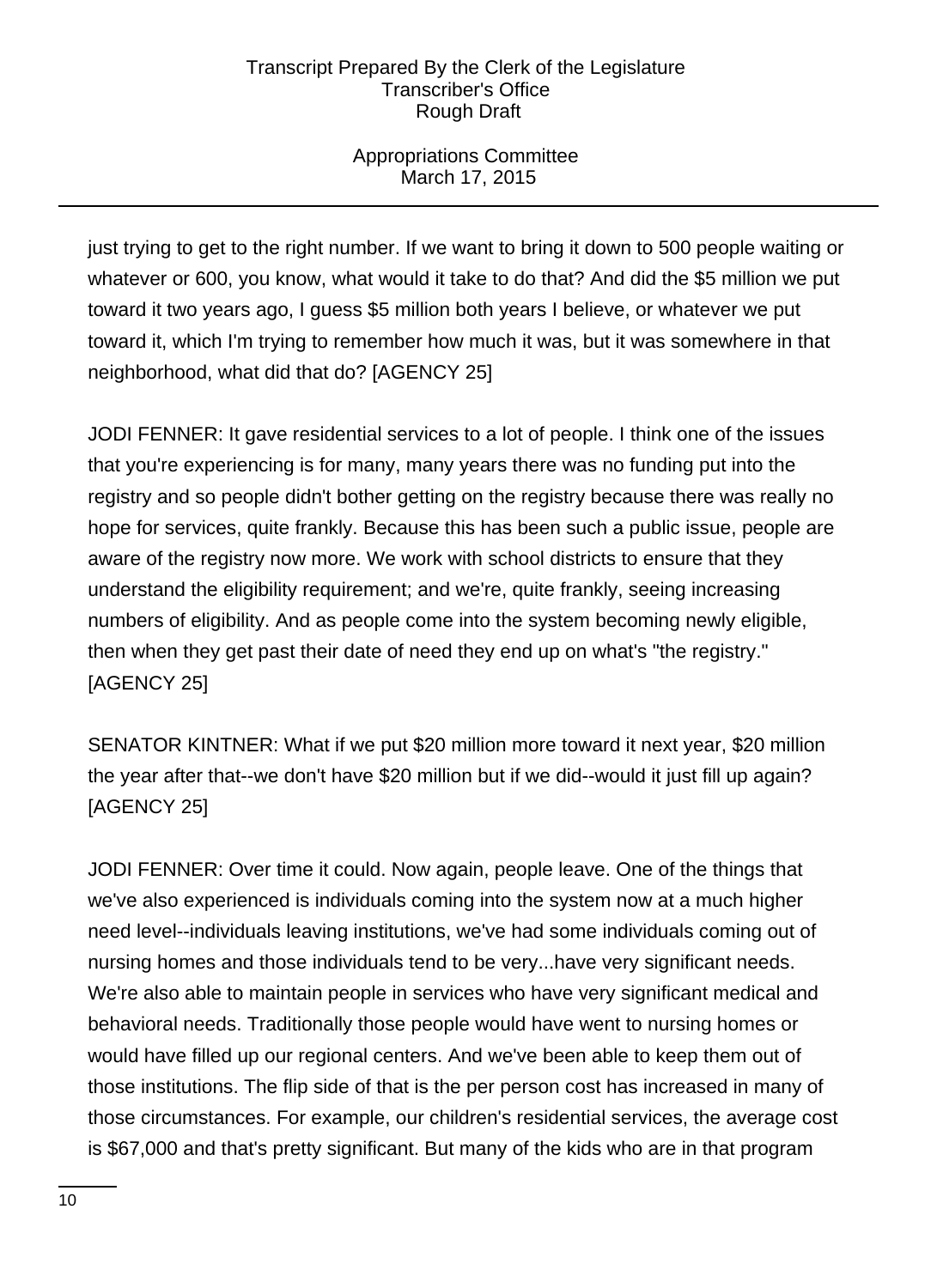## Appropriations Committee March 17, 2015

traditionally would have went to institutions and some of them out-of-state institutions. But because we've adapted our services, we're able to keep them in. We do, do an estimated state cost if you were to absolutely fund everybody on the waiting list today. That's estimated at about \$49 million. The reality is every time we do offers there are people who decline. Part of that is because if they're not adults, if they're youth then there is a financial responsibility for the family to pay towards that cost. And so a lot of people in that range decline services until they're adults. And quite frankly, we have some adults who just aren't ready to move out on their own. I have young adult males and I wish that at 20 and 21 they were independent, but the reality is they're not ready to do that. And people with disabilities are no different, sir, so. [AGENCY 25]

SENATOR KINTNER: I have a constituent that has a son, he's probably 48, they're getting into their 70s now. They're too old to take care of him. They want to make sure he's taken care of when they're gone. So he's now in a group home. It's a mess. It's an absolute mess. I mean, you guys are sending him letters in Spanish. The guy has the intellectual capabilities of a six-year-old and you're sending him letters in Spanish. If you sent it to him in English, he wouldn't understand it. And you're sending...I mean, they've had nothing but problem after...just one day I guess he gets Social Security money probably and maybe...I don't know, he's got a couple different programs that seem to be a little bit at odds. I've only had...that's the only experience I've had with a constituent, but those are the kind of things that worry me that these people are frustrated. My one constituent, I don't know about the other people at this table, but I've got one constituent that's...appreciates what the state is doing. But they're thinking, you've got to be kidding me. If we're not here to help him navigate through this stuff, if we die--and they're in their late 70s now--who is going to help him with this stuff? So these are the kind of concerns I have, not just the raw numbers of people that we need to take care of, but are we providing the best possible service that we can provide? And, boy, I don't want you to think I'm not grateful for all you guys do. [AGENCY 25]

# JODI FENNER: No. [AGENCY 25]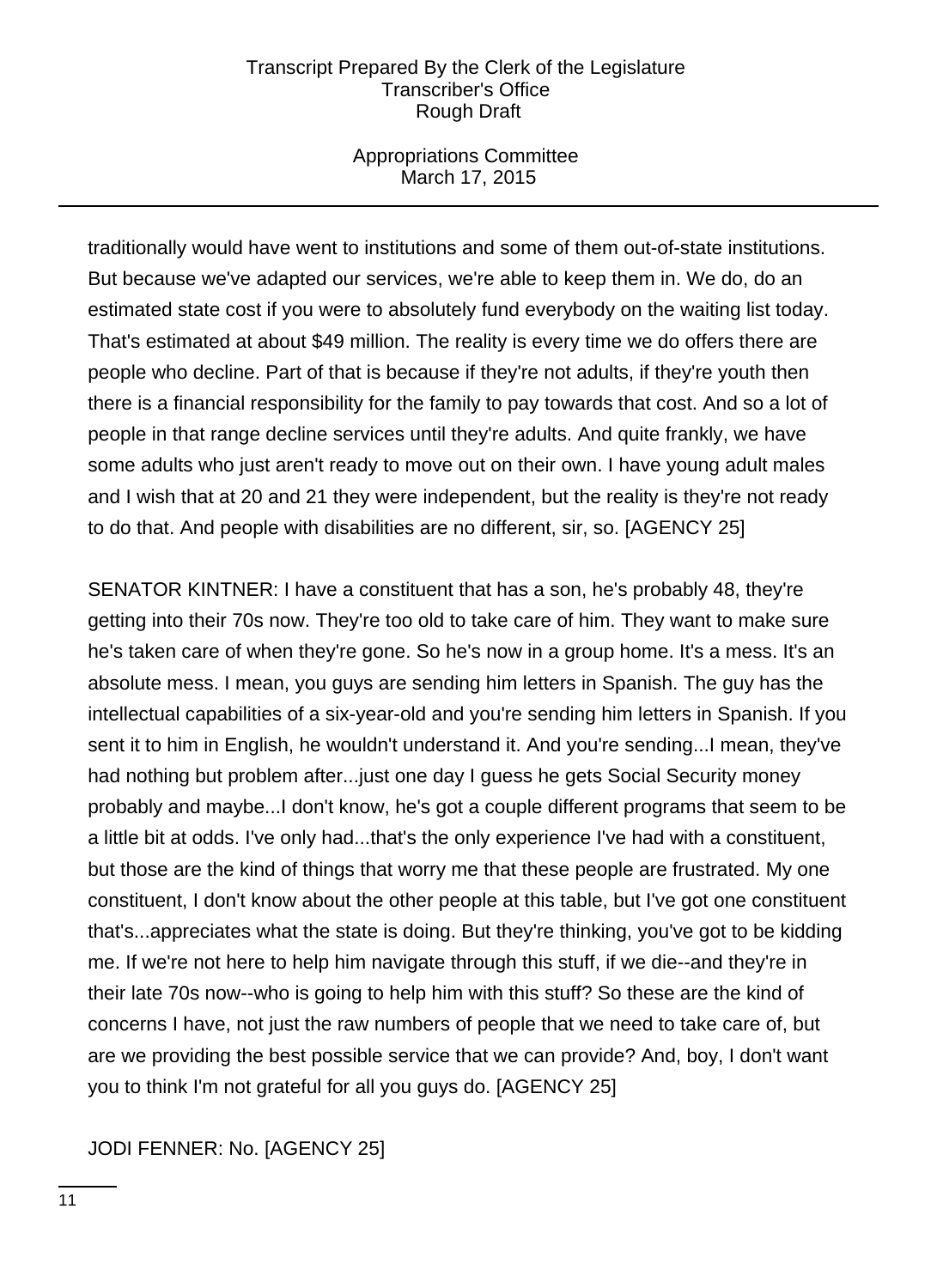# Appropriations Committee March 17, 2015

SENATOR KINTNER: And I'm just trying to get a handle on all this so we can help you do what you need to do. [AGENCY 25]

JODI FENNER: I really appreciate that. And my expectation for my service coordinators is they should be assisting the family with that. So if you're ever aware of a family in that circumstance, please let us know and we'll address that... [AGENCY 25]

# SENATOR KINTNER: Okay. [AGENCY 25]

JODI FENNER: ...because we are, again, thanks to your generosity, we were able to reduce our caseloads for our service coordinators to very reasonable amounts. Our caseloads are at 28 and under, and for our enhanced needs population, they're under 20. So there's no reason for somebody in services to be experiencing that. So if you would connect me with that family, we'll take care of that. That's not acceptable. The rules are incredibly challenging because the people in DD services, sometimes they need economic assistance to supplement their food. We only pay for services. We don't pay for their room and board. They use Social Security and Medicaid for those purposes. But our service coordinator should be helping them coordinate that process. So I really appreciate that and I apologize. [AGENCY 25]

SENATOR KINTNER: I'm not asking you to do casework here or anything. I'm just... [AGENCY 25]

JODI FENNER: And no caseworker is perfect and they all make mistakes and we try to provide them adequate support. So I don't mean to hang a caseworker out to dry. But maybe this is a circumstance where we need to provide that caseworker in team support so. But that is my expectation that our service coordinators would support the individual, not just with our DD services but with accessing the system as a whole because it can be very challenging. Absolutely. [AGENCY 25]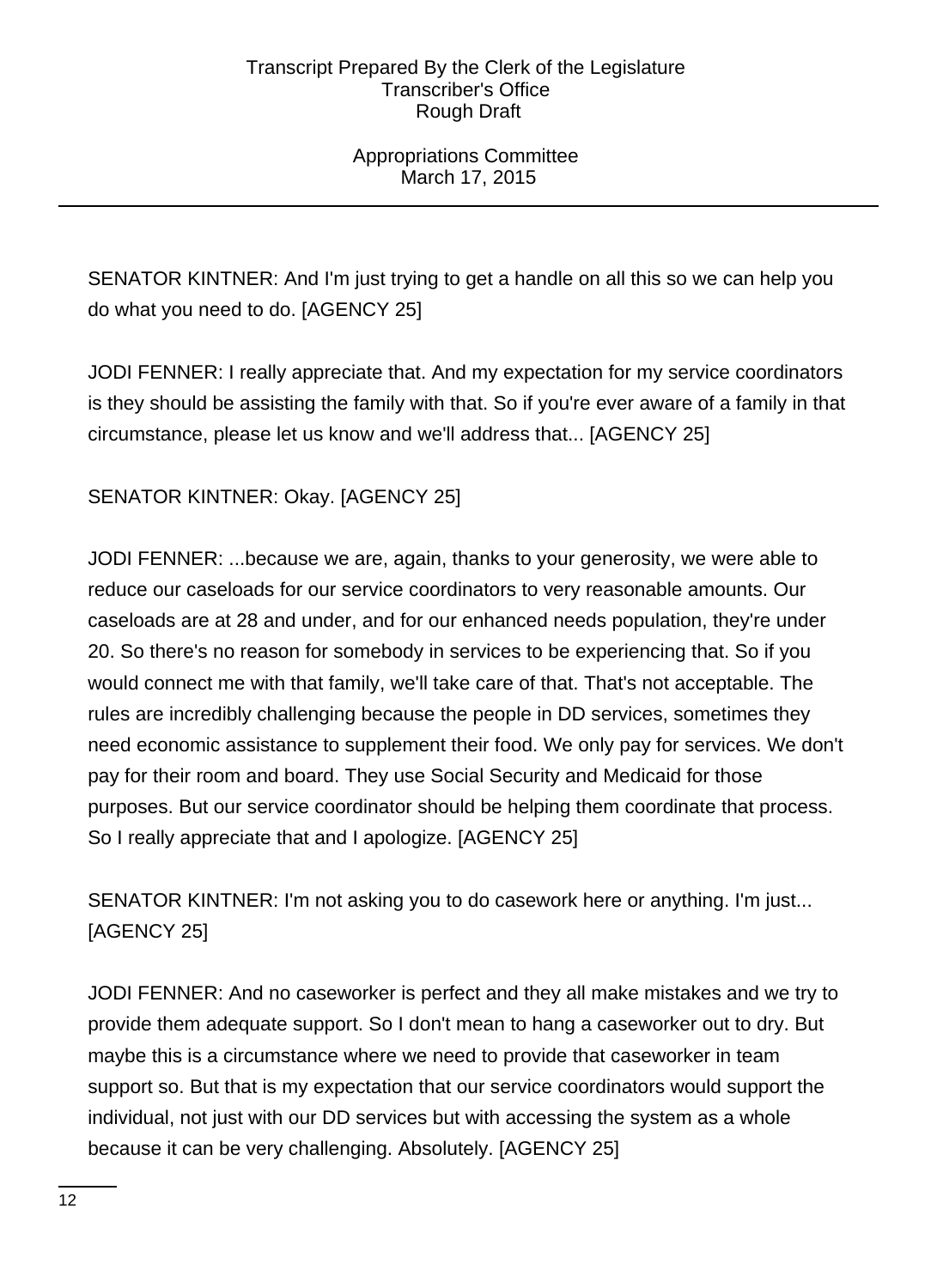# Appropriations Committee March 17, 2015

SENATOR KINTNER: Well, thank you very much for being here today. I look forward to working with you (inaudible). [AGENCY 25]

JODI FENNER: Thank you. [AGENCY 25]

SENATOR MELLO: Thank you, Senator Kintner. Any other questions from the committee? Director Fenner, I've got one last one. [AGENCY 25]

JODI FENNER: Sure. [AGENCY 25]

SENATOR MELLO: Can you inform the committee of what your reappropriation dollar amount is likely to be at the end of the fiscal year? [AGENCY 25]

JODI FENNER: DD services isn't asking for any reappropriation specifically for my division. [AGENCY 25]

SENATOR MELLO: Okay. All right. See no further questions, thank you, Director. [AGENCY 25]

JODI FENNER: Thank you. [AGENCY 25]

SHERI DAWSON: Okay. I'll continue with Behavioral Health. The Governor's recommendation includes additional General Funds of \$300,000 in fiscal year 2016 and \$500,000 in fiscal year 2017 for the Norfolk Sex Offender Treatment facility. The patient population has increased in fiscal year 2014 by five patients and fiscal year 2015 is expected to increase an additional six. In order to continue admissions and maintain appropriate staffing levels to be in compliance with licensing and professional standards, we're requesting the increased funding as recommended by the Governor. We anticipate the need for additional staff to be ongoing and would prefer to not use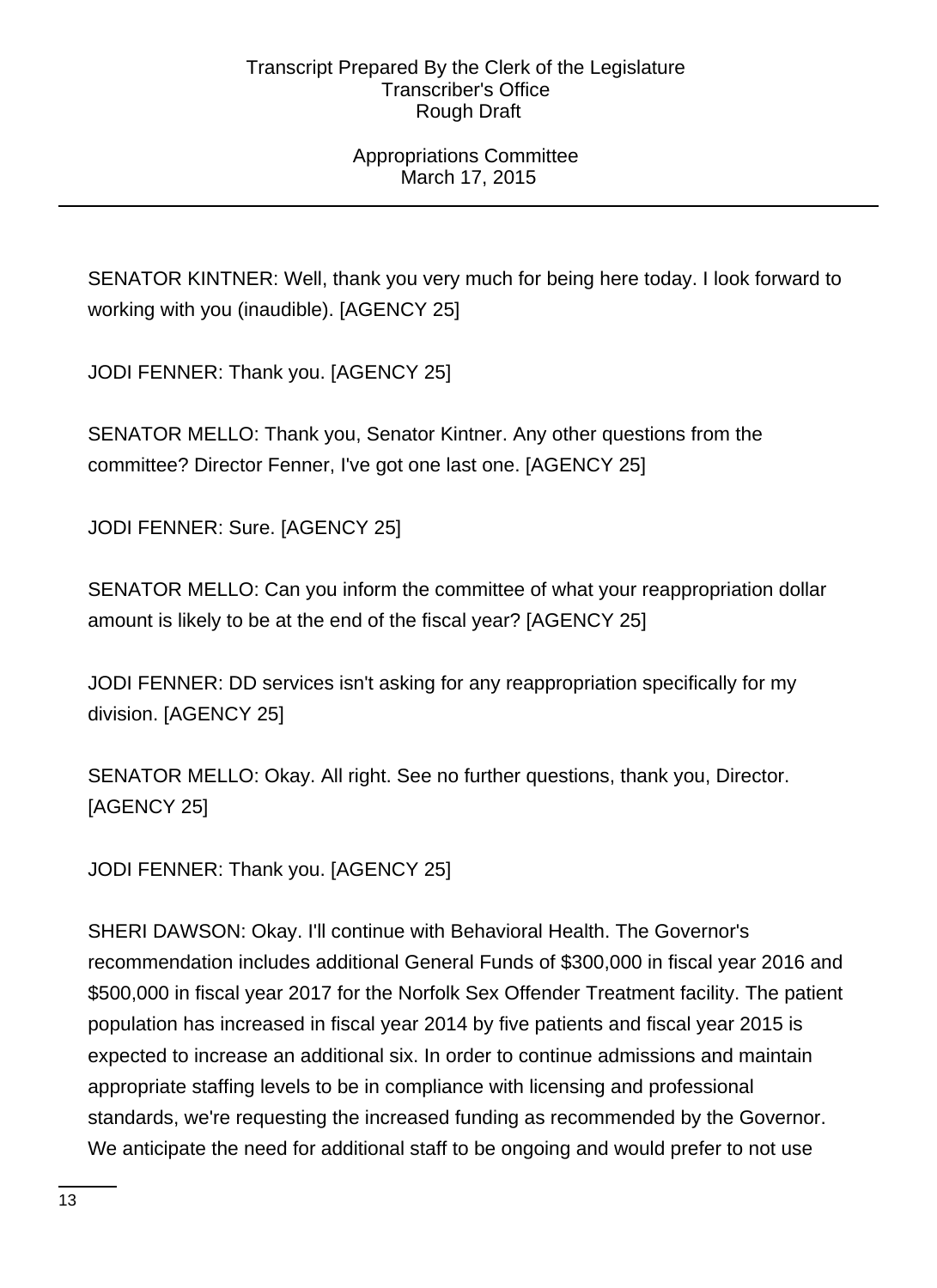## Appropriations Committee March 17, 2015

one-time reappropriation balances as recommended by the committee to finance an ongoing staff requirement. Medical expenses--in the Behavioral Health operations Program 365 and at the Norfolk Sex Offender Treatment Program, Program 870, medical expenses along with pharmacy services are the largest expense after salaries and benefits. All of the mental health patients at Lincoln Regional Center are on at least one and usually several psychotropic medications. Many of the patients at the Norfolk Sex Offender Treatment Program and the Lincoln Regional Center have significant medical issues. When a patient at Norfolk Sex Offender Treatment Program or the Lincoln Regional Center needs medical attention, we use medical providers and general hospitals in Lincoln and Norfolk for medical diagnosis and treatment. The significant cost of one or two major medical episodes can quickly consume the medical services budget. Therefore, we request that the reappropriation be made available to Programs 365 and 870 to cover the unexpected medical expense. Thank you for your consideration of these items, and I'm happy to answer questions. [AGENCY 25]

SENATOR MELLO: Thank you for your testimony this afternoon, Director Dawson. Are there any questions from the committee? Senator Kuehn. [AGENCY 25]

SENATOR KUEHN: Thank you. Do you have best estimates on what your total reappropriated balances would be in both Program 870 and 365? [AGENCY 25]

SHERI DAWSON: Yes. For 870, anticipating 1.5 unexpended and the encumbrances are usually 1.2 so leaving about \$300,000. [AGENCY 25]

SENATOR KUEHN: Okay. [AGENCY 25]

SHERI DAWSON: And in 365, 4.5 unexpended; encumbrances are usually 2.7 so leaves about 1.8. [AGENCY 25]

SENATOR KUEHN: Thank you. [AGENCY 25]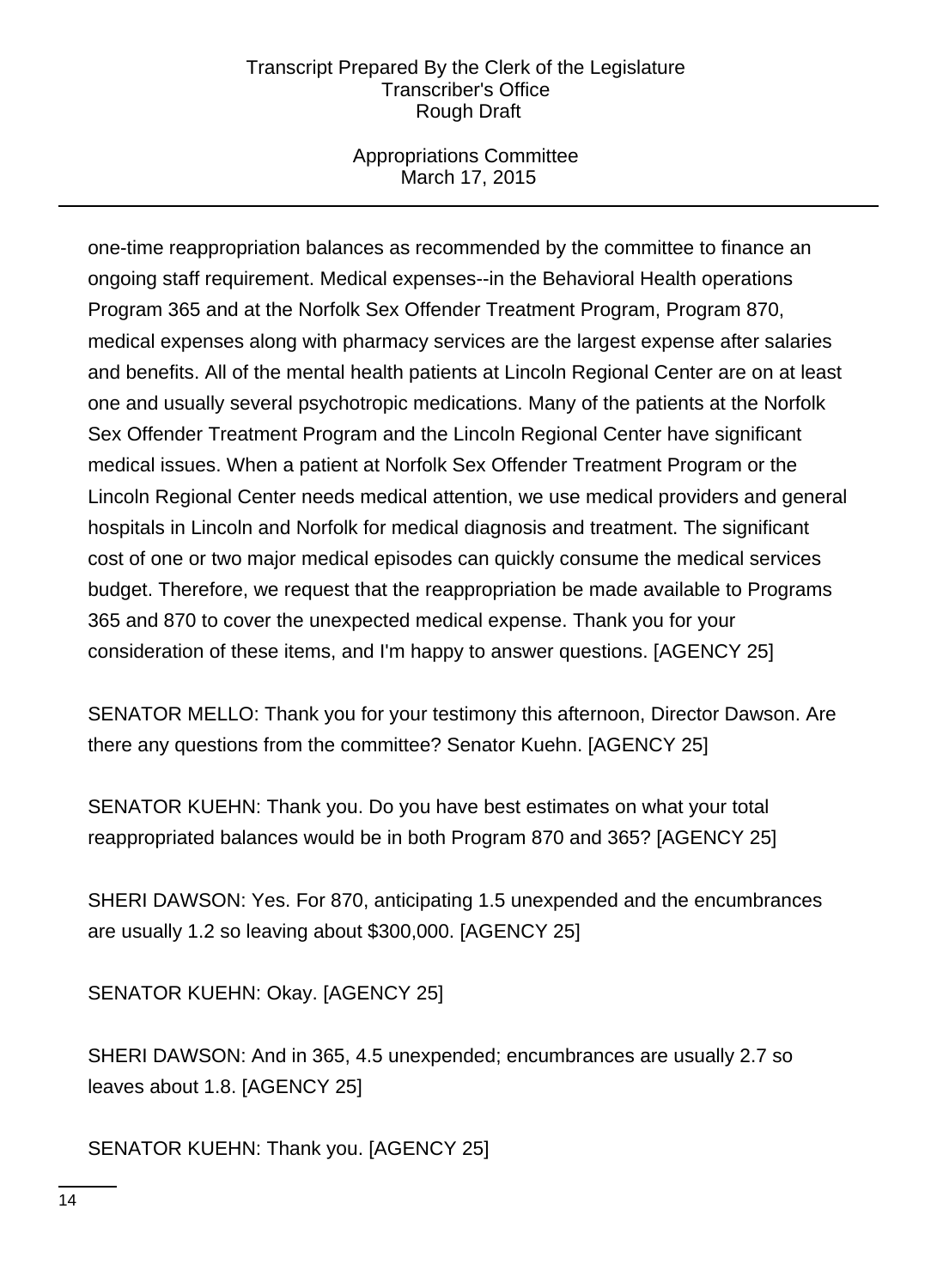# Appropriations Committee March 17, 2015

SENATOR MELLO: Any other questions from the committee? Senator Bolz. [AGENCY 25]

SENATOR BOLZ: You sent me a letter regarding the Lincoln Regional Center which I appreciate. And you noted and I noted that we've got a waiting list of about 19 right now. Understand that that's waxed and waned over time, but it would be helpful for me to just hear you talk about, you know, what you expect to see in the future with that waiting list, how we should respond, and what your needs are. [AGENCY 25]

SHERI DAWSON: Sure. Thank you, Senator Bolz. Today, for example, our individuals that are waiting for court-ordered treatment, which are competency evals, competency restoration, and individuals that are not responsible by reason of insanity, those admissions right now are handled as the court orders them. And we try to address those as quickly as possible. We are challenged in terms of the trends that you probably saw on the chart over the last year. There was a time not more than a year and a half or two years ago that we were able to get individuals in within a week or two and that has continued to climb. Actually tomorrow folks from the regional center and Corey Steel, the Court Administrator, we're going to meet to look at the data to further study it to see if there's any trends or patterns, look at our challenges, and identify some options to be able to address that. [AGENCY 25]

SENATOR BOLZ: Is that something you think you could report back to me or to other committee members on? [AGENCY 25]

SHERI DAWSON: Absolutely. [AGENCY 25]

SENATOR BOLZ: I'd like to just be kept up to speed. [AGENCY 25]

SHERI DAWSON: Absolutely. [AGENCY 25]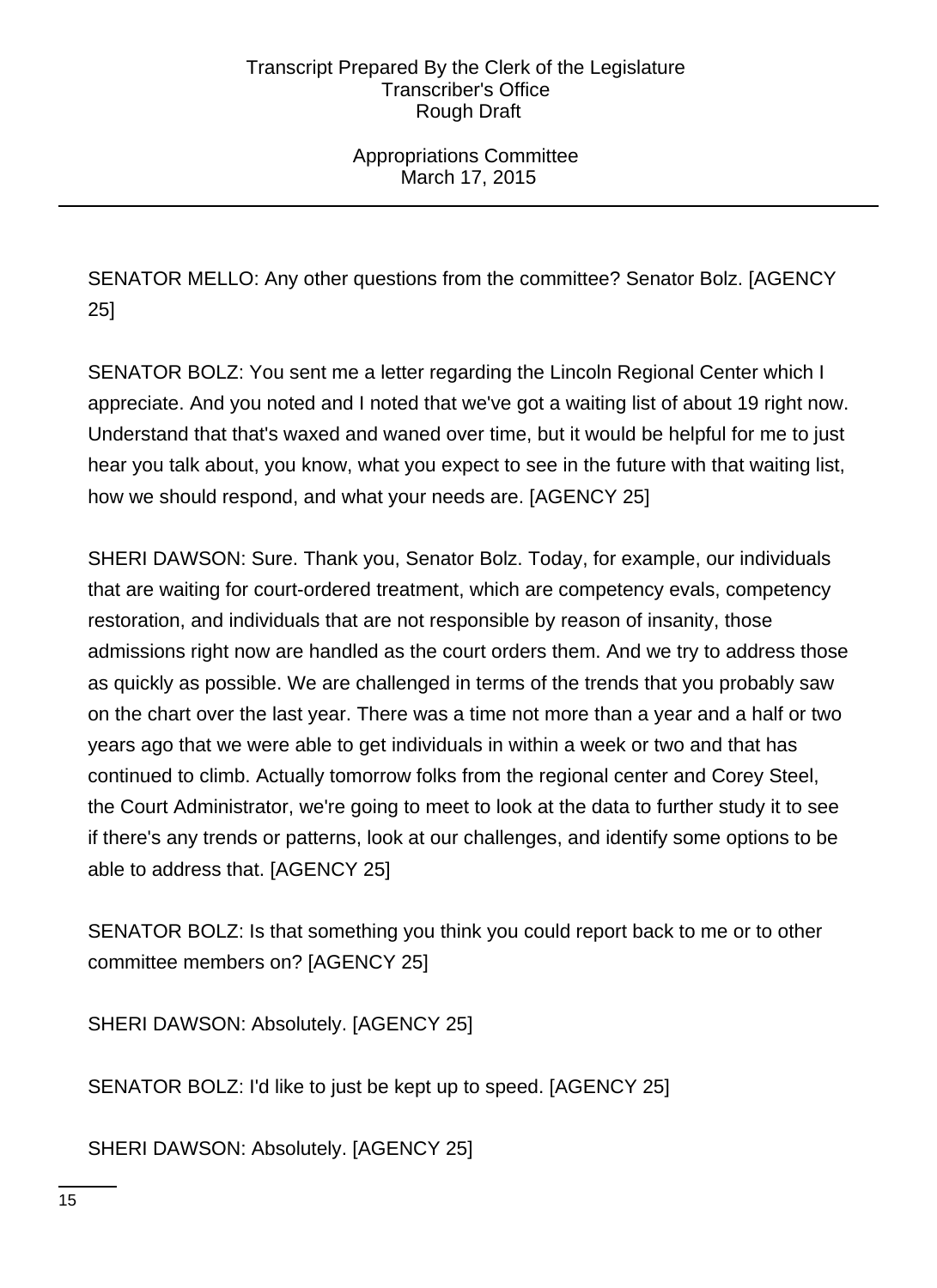## Appropriations Committee March 17, 2015

SENATOR BOLZ: Thank you. [AGENCY 25]

SENATOR MELLO: Senator Hilkemann. [AGENCY 25]

SENATOR HILKEMANN: Two questions: How many patients are at the Norfolk Sex Offender Treatment center? [AGENCY 25]

SHERI DAWSON: Today there's 85. [AGENCY 25]

SENATOR HILKEMANN: Okay. Now we heard some testimony earlier about taking down some of the regional center that's around there. Now your center, is that going to...your center stays in place or is that going to be replaced or what's the...? [AGENCY 25]

SHERI DAWSON: No. Our center is fine and that's just an extra empty building out there. So our unit is not affected. [AGENCY 25]

SENATOR HILKEMANN: Okay, thank you. [AGENCY 25]

SHERI DAWSON: Um-hum. [AGENCY 25]

SENATOR MELLO: Any other questions from the committee? Director Dawson, real quick, Program 38 reappropriated balance, will there be any funding that will be left to be reappropriated? I noticed you didn't request that so. [AGENCY 25]

SHERI DAWSON: At this point, our estimation is that there would be about \$7.2 million unexpended. [AGENCY 25]

SENATOR MELLO: Do we normally have...I guess we normally have behavioral health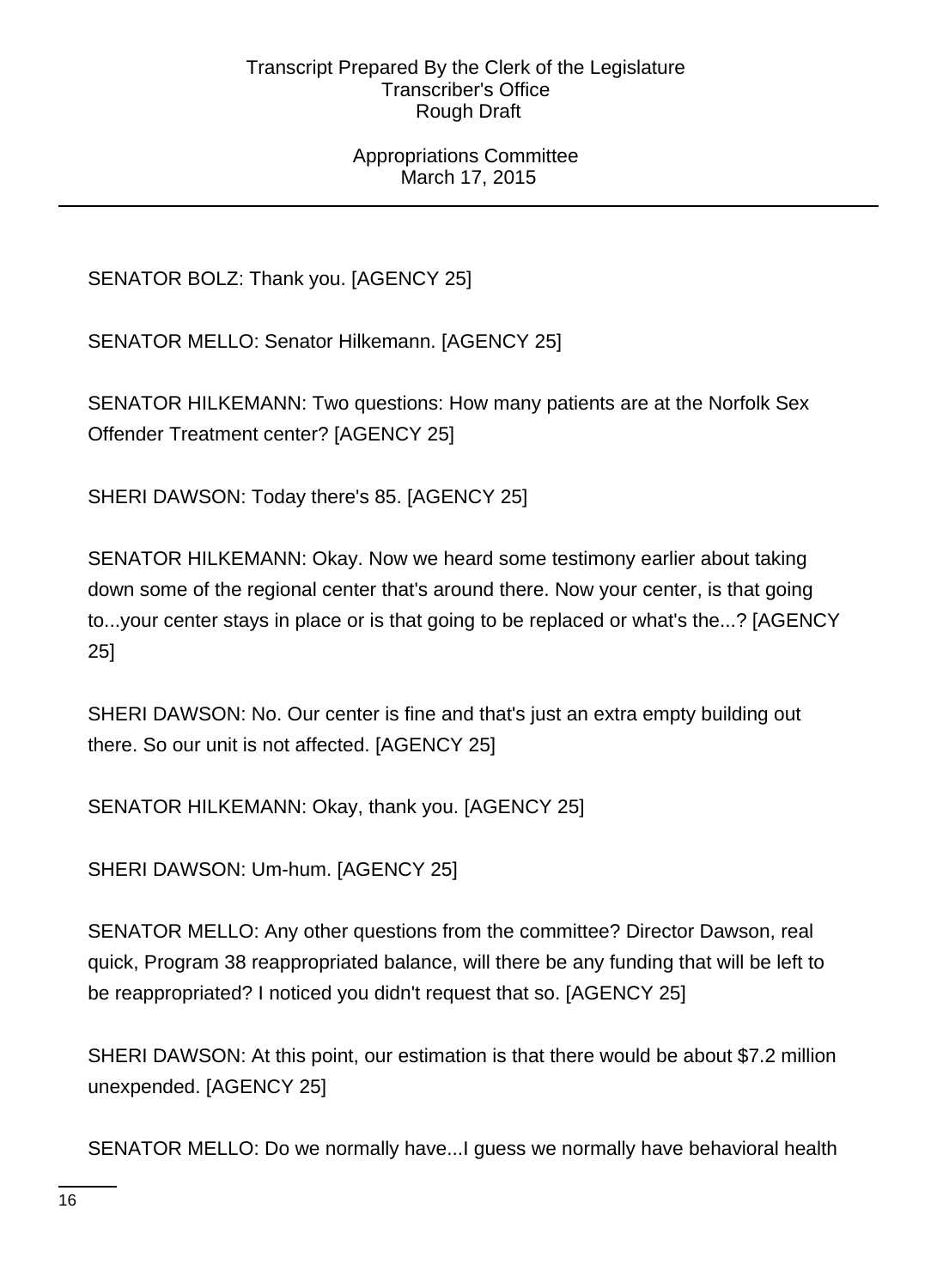# Appropriations Committee March 17, 2015

providers in the regions constantly coming in front of this committee requesting a variety of different policy changes and/or increases in aid. Is there a reason why we would see such a large dollar amount in unexpended behavioral health aid? [AGENCY 25]

SHERI DAWSON: You know, I think there's certainly the planning that goes along with some individuals that are outside of the norm that we've really tried to focus on. A majority of our aid can serve a number of individuals, probably 85 to 90 percent of those. Some come with very complex needs. And we've really tried to focus in the last year of so about how we can better serve those individuals. I do think that the opportunity to bring up new services from the regions' part has been some challenge based on the restriction in the A bill last year. I think there are times where, again, we have some challenges with work force at the various levels of care. And so that might slow down some of the drawdown in admissions and those kinds of things. [AGENCY 25]

SENATOR MELLO: And I know we're going to hear from the regions and probably some providers later at some point this afternoon. The issue, as I understand a little bit of the challenge they run into as regards to how the department asks the regions and, i.e., the providers to provide their budgets during a budget process that they don't quite know and arguably you don't know because we haven't made the decision yet... [AGENCY 25]

SHERI DAWSON: Um-hum. [AGENCY 25]

SENATOR MELLO: ...as a committee, let alone the Legislature, of what actually is going to be appropriated for behavioral health funding in the state. Is that something that we need to consider changing in regards to...I mean, what seems to be the disconnect here in regards to how the department is asking, you know, a behavioral health provider in south Omaha, let's just say, to come up with a budget that you don't even know what we're going to give you, so to speak, yet let alone how can you ask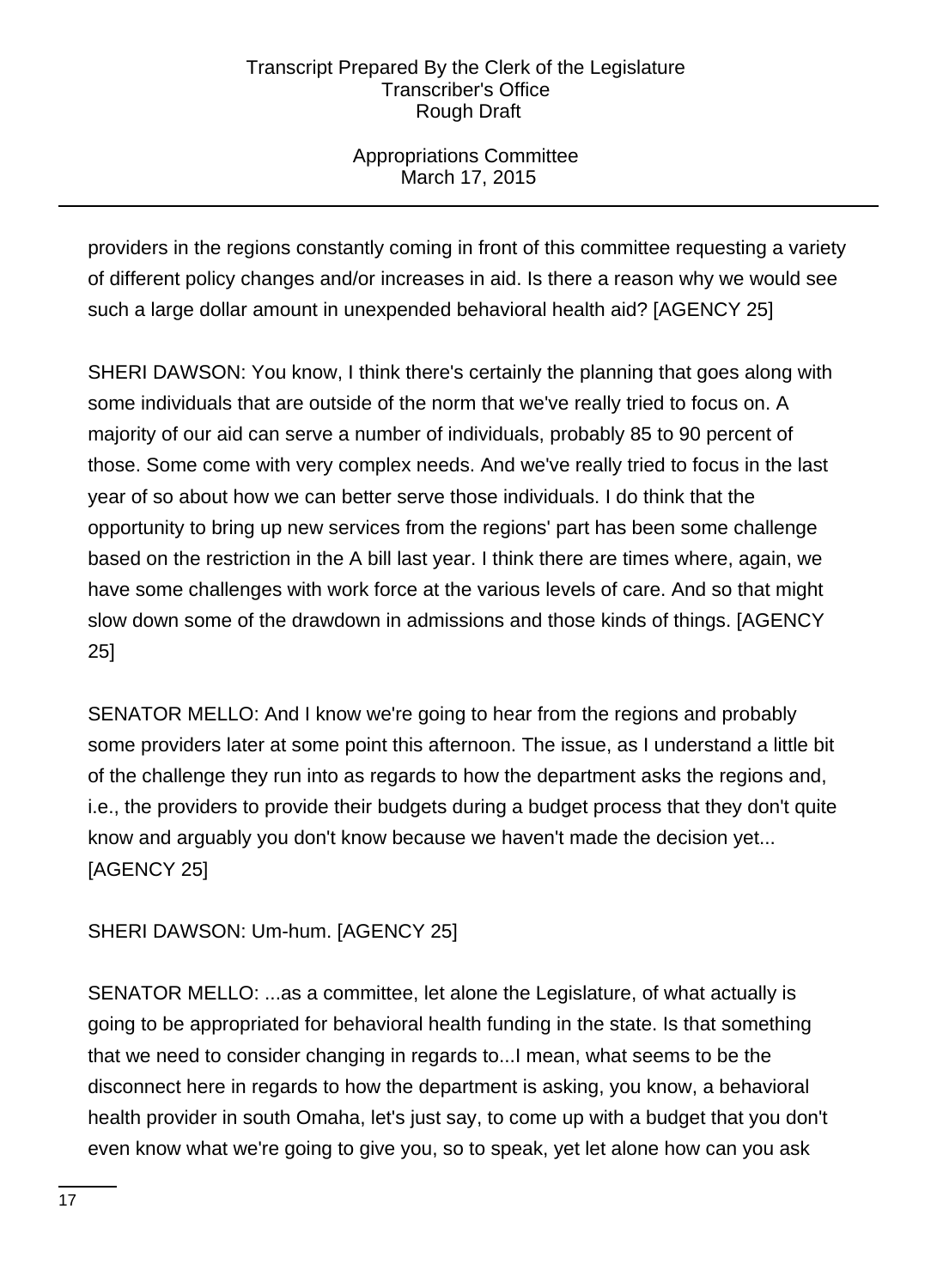Appropriations Committee March 17, 2015

them, so to speak, to develop a budget based on a number that we haven't even come up with? [AGENCY 25]

SHERI DAWSON: Sure. I do think, you know, there's certainly some timing challenges. For example, this spring is what we call our regional budget planning process. It's sort of a season, if you will. And we release our priorities that the division wants to communicate to the regions, our contractors. And then they in turn look at those priorities and gather information from the providers and anticipate to the best that they can the planning for those priorities based on utilization in the past year. And so it is a challenge. The same thing with rates, for example. While it's, you know, on paper right now at 2 percent, trying to anticipate those numbers is also a challenge. We also are doing a rate study ourselves and so trying to have them plan with what's going to be the result of that rate study to be able to budget, there are some challenges. I think timing in terms of processes certainly could be considered. [AGENCY 25]

SENATOR MELLO: Is that something that we have to, I guess...is that something that we need to make a request of you and make a request of the department to start to work on finding a better way to work with the regions, the providers to figure out this budget timing issue? Because it seems like every year, at least the last three or four years, this has been an issue that I have providers in my area of the state coming to me and this is just a big concern and a big challenge is that they just don't know how to essentially move forward without essentially developing a budget that's laying off behavioral health staff, only then to make the determination that, well, the Legislature appropriated this amount to the department. Now we have to go try to hire some people back, which...I mean, I just don't know how we can ask...we can't ask a business to operate that way in the sense of laying people off in advance of not knowing what decisions we make and then expect them to go hire these people back and then somewhere along the line say, well, we've got problems with work force development issues around the state and that's part of the reason why we're not able to spend all the money you give us. [AGENCY 25]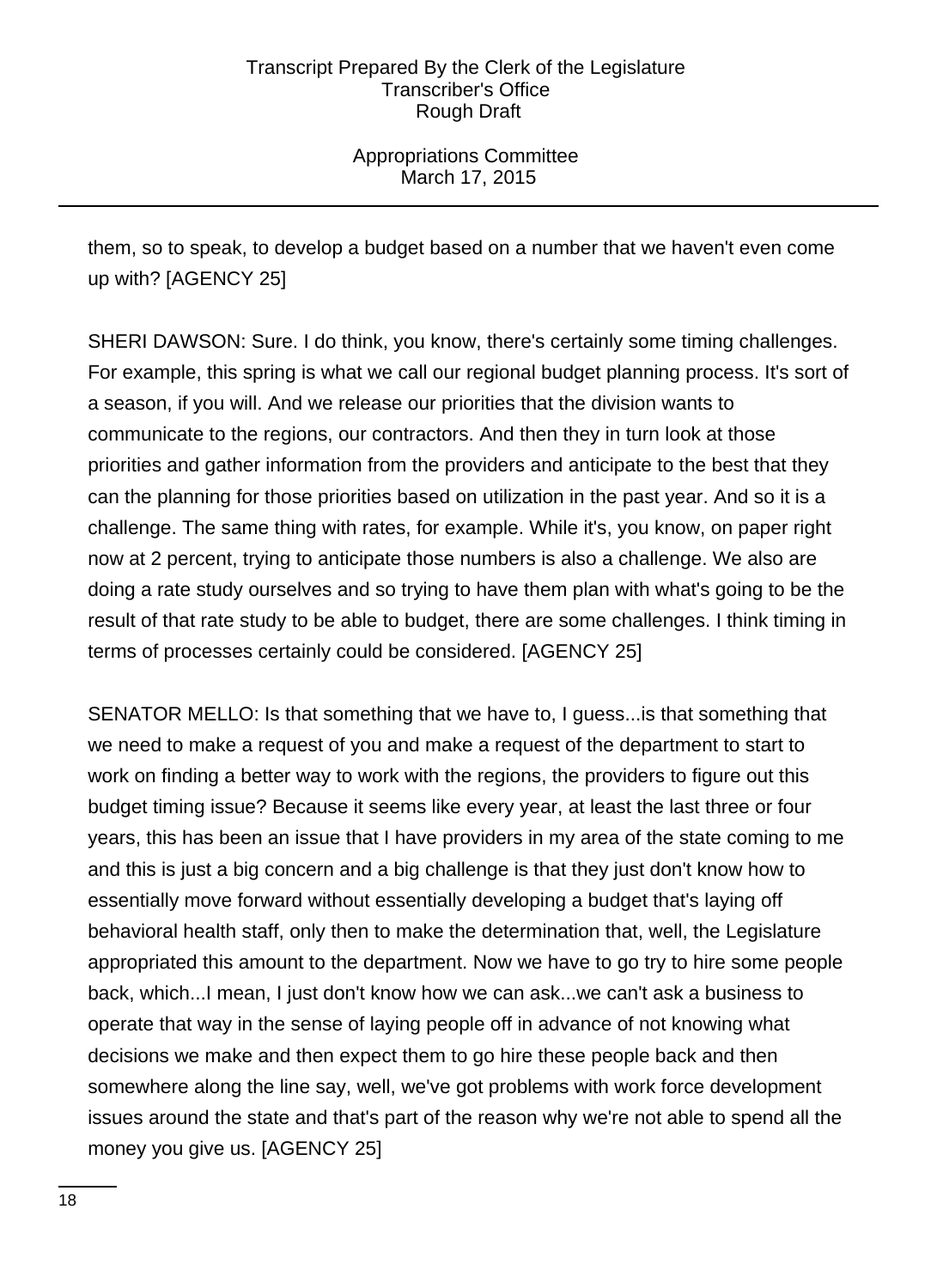# Appropriations Committee March 17, 2015

SHERI DAWSON: Yes. No, and I appreciate that comment and I think they do the very best given the very challenging circumstances to do that, as do we. We, interestingly enough, have a regular meeting with the regional administrators and that happens to be this Thursday. [AGENCY 25]

SENATOR MELLO: Okay. [AGENCY 25]

SHERI DAWSON: And one of the items on there is our regional budget plan so certainly can have some discussion about that. [AGENCY 25]

SENATOR MELLO: Okay. Any other questions from the committee? Seeing none, thank you, Director. [AGENCY 25]

SHERI DAWSON: Thank you. [AGENCY 25]

TONY GREEN: (Exhibit 2) Good afternoon, Senator Mello and members of the Appropriations Committee. For the record, I'm Tony Green, T-o-n-y G-r-e-e-n, and the acting director of the Department of Health and Human Services Division of Children and Family Services. And I'm here to discuss the divisions' request for additional appropriations related to fiscal year '16 and '17. I'll start with the childcare market rate survey. As you know, this is required by 43-536 of the Nebraska Revised Statutes. It requires that childcare subsidy providers receive no less than 60th percentile and no more than the 75th percentile of what licensed providers charge. At the time of the Governor's recommendation when that was put forth, the child market survey had not been completed. The Governor's recommendation reflected the department request, which was calculated using our fiscal year '14 data and used the lowest percentage impact of the past three surveys for the upcoming biennium estimate. Once that survey was completed, the impact in dollars is higher than the estimate by \$5.1 million. The \$8.5 million for public assistance and \$502,000 for child welfare and state General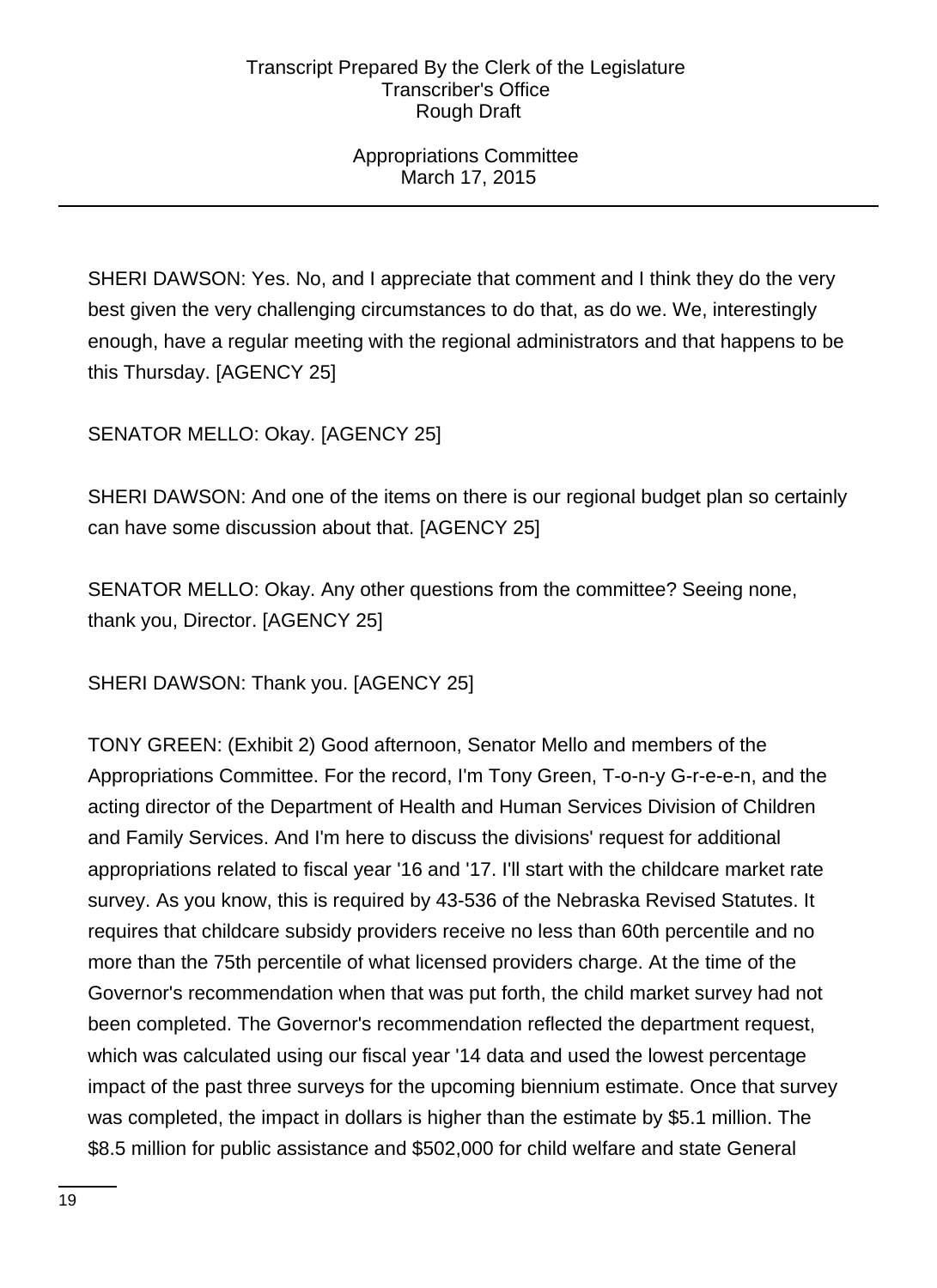#### Appropriations Committee March 17, 2015

Funds as recommended by the committee are needed in order to fulfill statutory requirements. And I appreciate the Appropriations Committee recommendation for this purpose. As it relates to the minimum wage, the passage of the state minimum wage increases in January 2015 and January 2016 create a need in our public assistance programs, where providers primarily are childcare subsidy providers and chore service providers, are paid the minimum wage. In fiscal year '16 we request an appropriation increase of \$754,000 in state General Funds. In fiscal year '17 we request an increase of \$1,056,740 General Funds. This issue was included in the Governor's budget recommendation, and we respectfully request the committee include this funding. As it relates to child welfare aid, LB949 which was signed into law by the Governor on April 12, 2012, moved child welfare expenditures out of Program 347, which is our public assistance aid, into the newly created Program 354 or child welfare aid, which was effective July 1, 2012, or the beginning of state fiscal year '13. At the beginning of state fiscal year '14, \$15.1 million of state General Funds were expended for previous year obligations from Program 354. Subsequently, Program 354 was overobligated in state General Funds at the end of state fiscal year 2014 by \$12.3 million. The Title IV-E deferral resulted in General Funds being overspent by \$6.9 million and \$4.4 million of service costs for the OJS population where there was no General Fund appropriation. These two issues accounted for \$11.3 million of the \$12.3 million shortfall or 92 percent and explains why there was no carryover funds related to state fiscal year '14 in Program 354. In state fiscal year 2015 then, \$12.3 million of state General Funds were expended for obligations that we incurred in fiscal year '14. Therefore, we estimate that an additional \$12.3 million General Funds will be needed in fiscal year '16 child welfare aid Program 354 to break this cycle of Program 354 being overobligated at the end of each fiscal year. This would be a one-time funding in state fiscal year '16 for services provided in fiscal year '15. The department requests that reappropriation of unused General Funds from Program 250 or juvenile services operations, Program 347 public assistance aid, and Program 514 public health aid, totaling \$12.3 million, be appropriated to Program 354 child welfare aid for fiscal year '16 to finance Program 354 child welfare aid. I want to thank the Appropriations Committee once again for your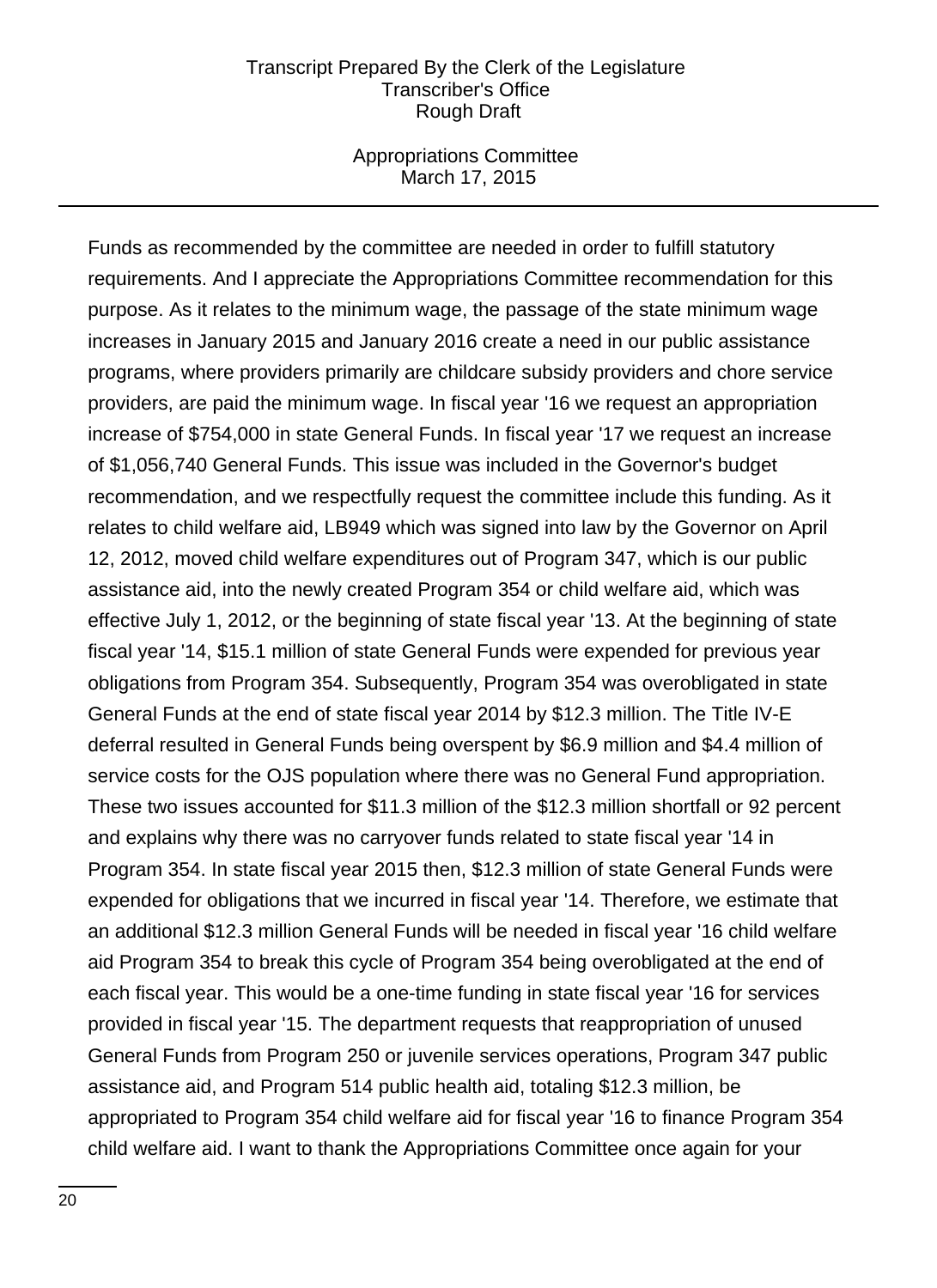## Appropriations Committee March 17, 2015

assistance with our emergency request to transfer \$7 million from Program 347, our public assistance, to Program 354 child welfare aid, as well as including the \$7.5 million General Funds relating to foster care reimbursement rates in the preliminary recommendations for fiscal year '15 supplemental funding. There is one additional supplemental request in the Governor's recommendation that I hope you will consider funding and that is for the youth that are still in the care and custody of the Department of Health and Human Services after the Office of Juvenile Services population transitioned to the Office of Probation Administration. For a variety of reasons, these youth, of which there are currently 59, remain with the department until they age out. While we continue to provide services for these challenging cases, we do not have appropriations or aid funding to support this population as the funds were all transferred to Probation. We, therefore, request \$365,000 state General Funds with \$271,000 personal service level for staffing in Program 033 operations and \$1.1 million state General Funds for aid or services in Program 354 child welfare aid for fiscal year '15. Thank you for your consideration of these items, and I'd be happy to try and answer any questions you might have. [AGENCY 25]

SENATOR MELLO: Thank you for your testimony today, Director Green. Are there any questions from the committee? Senator Nordquist. [AGENCY 25]

SENATOR NORDQUIST: I just have one on the childcare subsidy. I think there's either federal regulations pending or that have been adopted that require a larger portion of the federal funds that come down in childcare block grant to be used for quality set aside. And I was just wondering if, I think it's like 12 percent, if that's the case what...if we start setting a larger chunk aside for quality, what happens to the kids that are being served by those dollars right now? [AGENCY 25]

TONY GREEN: Sure. So the department does expend currently a percentage of the funds that we do receive in that block grant to quality initiatives. While legislation at the federal level has passed that mandates the department must increase the percentages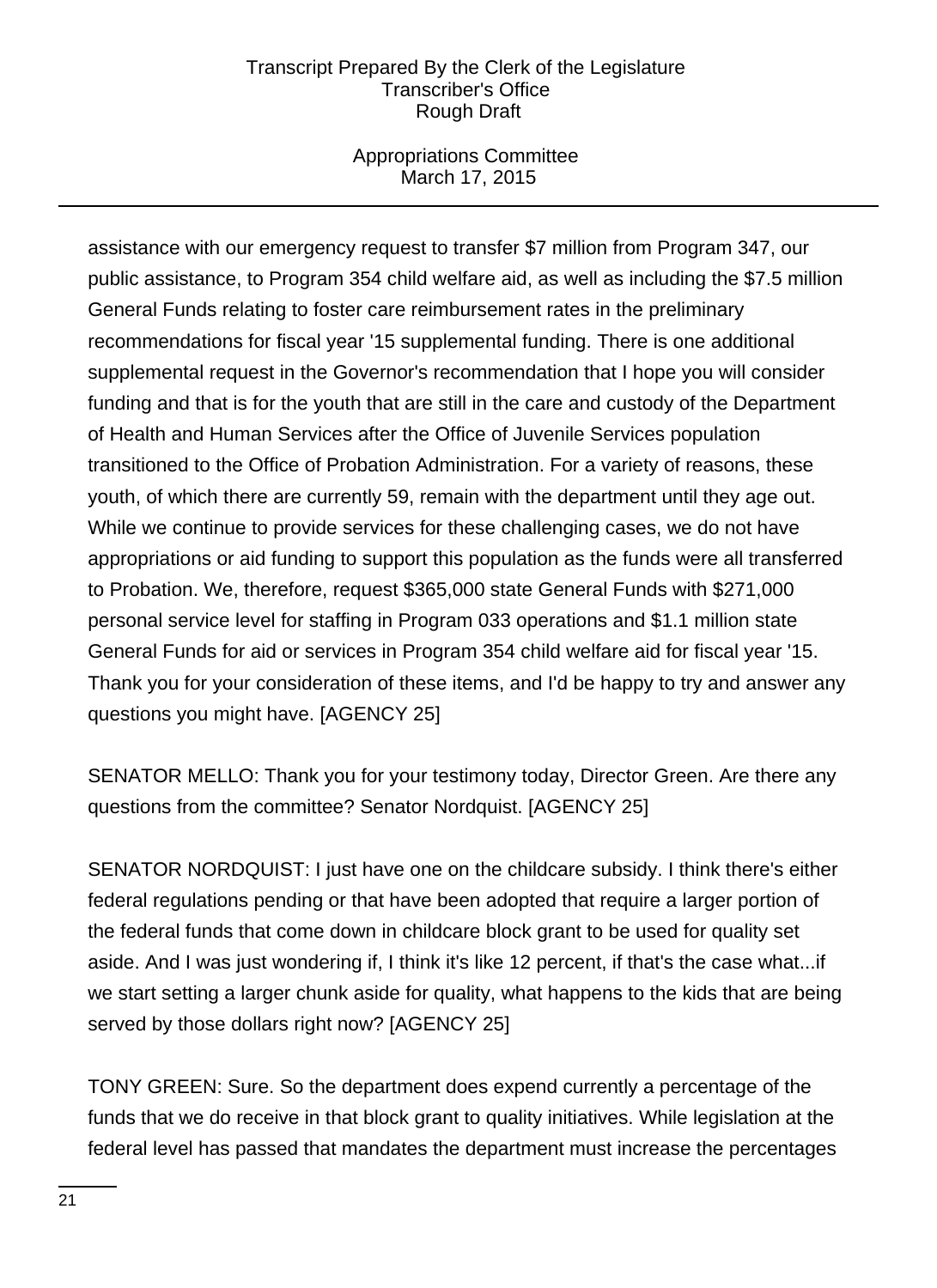# Appropriations Committee March 17, 2015

for quality, we to date have not received confirmation that we will receive federal funding equivalent to that increase. [AGENCY 25]

SENATOR NORDQUIST: Right. [AGENCY 25]

TONY GREEN: From all indications, it's highly likely that that federal funding will come along with it, which will cover that increased cost for quality in our childcare block grant fund. [AGENCY 25]

SENATOR NORDQUIST: Okay. Thank you. [AGENCY 25]

TONY GREEN: You're welcome. [AGENCY 25]

SENATOR MELLO: Thank you, Senator Nordquist. Senator Kuehn. [AGENCY 25]

SENATOR KUEHN: So could you run down for me...obviously you've got at least \$12 million in unexpended reappropriations. What's your total balance that you have in each of these programs that you have at least \$12.3 million in unexpended funds to draw from? [AGENCY 25]

TONY GREEN: So by program where that \$12.3 (million) is projected to come from, from our standpoint, would be in Program 250 juvenile services, \$6.6 million; Program 347 public aid of \$3.9 million; and Program 514 public health of \$1.8 million. [AGENCY 25]

SENATOR KUEHN: And so that's the total balance in all and so you're planning on utilizing or your request is to utilize all of the unexpended balances totaling at \$12.3 in those three programs? [AGENCY 25]

TONY GREEN: In a couple of those programs, there perhaps might be some additional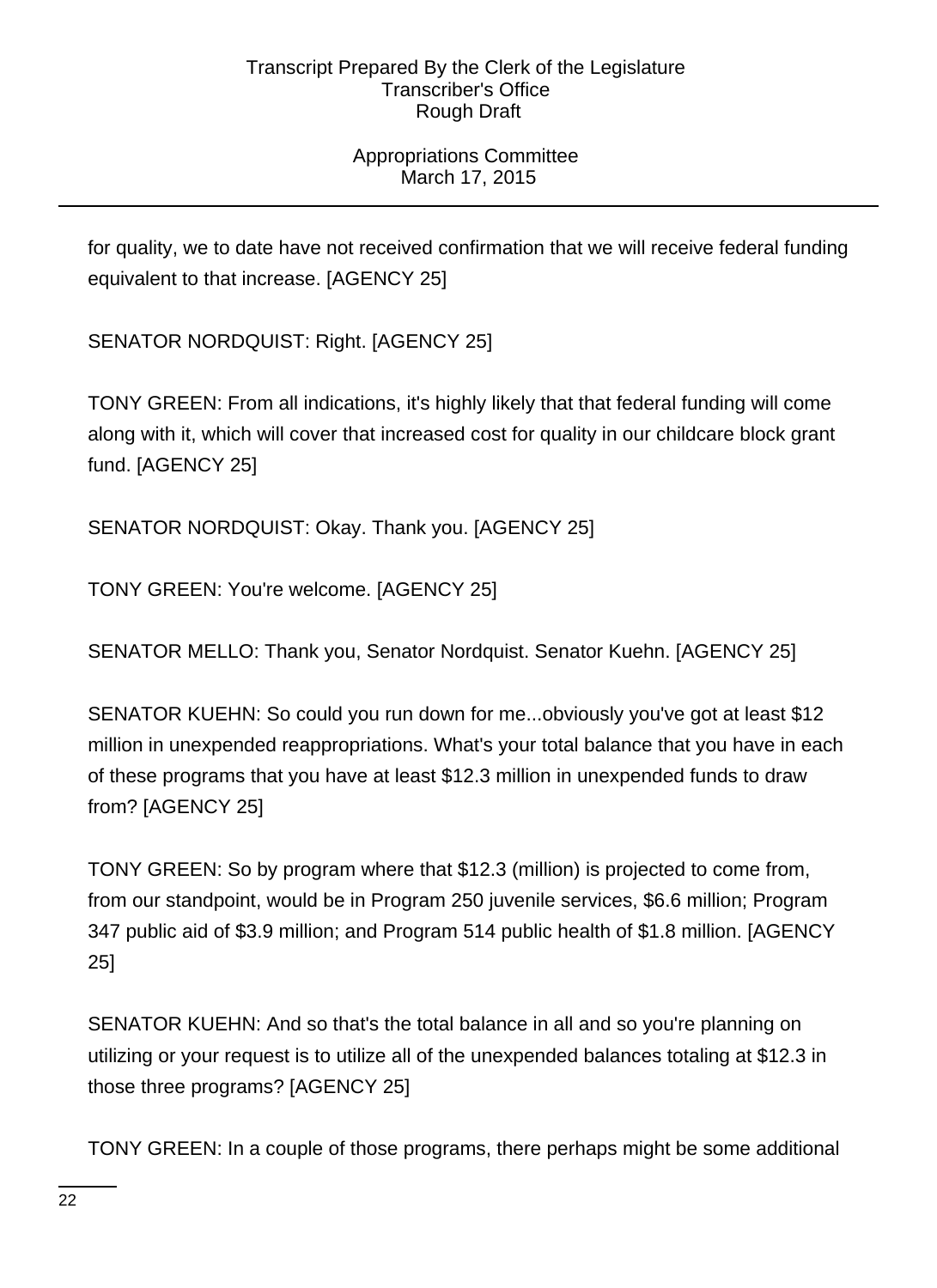# Appropriations Committee March 17, 2015

but most of those that would be the total that would be left over for reappropriation. [AGENCY 25]

SENATOR KUEHN: And do you have any other programs under your supervision that have unexpended balances other than those three? [AGENCY 25]

TONY GREEN: No. And actually the two, the OJS and the public aid, are under my division. Public health obviously is in their own division. [AGENCY 25]

SENATOR KUEHN: Thank you. [AGENCY 25]

TONY GREEN: You're welcome. [AGENCY 25]

SENATOR MELLO: Senator Kintner. [AGENCY 25]

SENATOR KINTNER: Hi. [AGENCY 25]

TONY GREEN: Hi. [AGENCY 25]

SENATOR KINTNER: Now I understand that you got money over here and you can't necessarily move it over here, and there's all kinds of strings attached when you got federal money. But with the hundreds of millions of dollars coming through your agency, you're asking us for a few hundred thousand dollars. Are you serious? You couldn't shake that from somewhere? [AGENCY 25]

TONY GREEN: Asking for a few hundred thousand as it relates to... [AGENCY 25]

SENATOR KINTNER: The request you just made. [AGENCY 25]

TONY GREEN: The \$12.3 million? [AGENCY 25]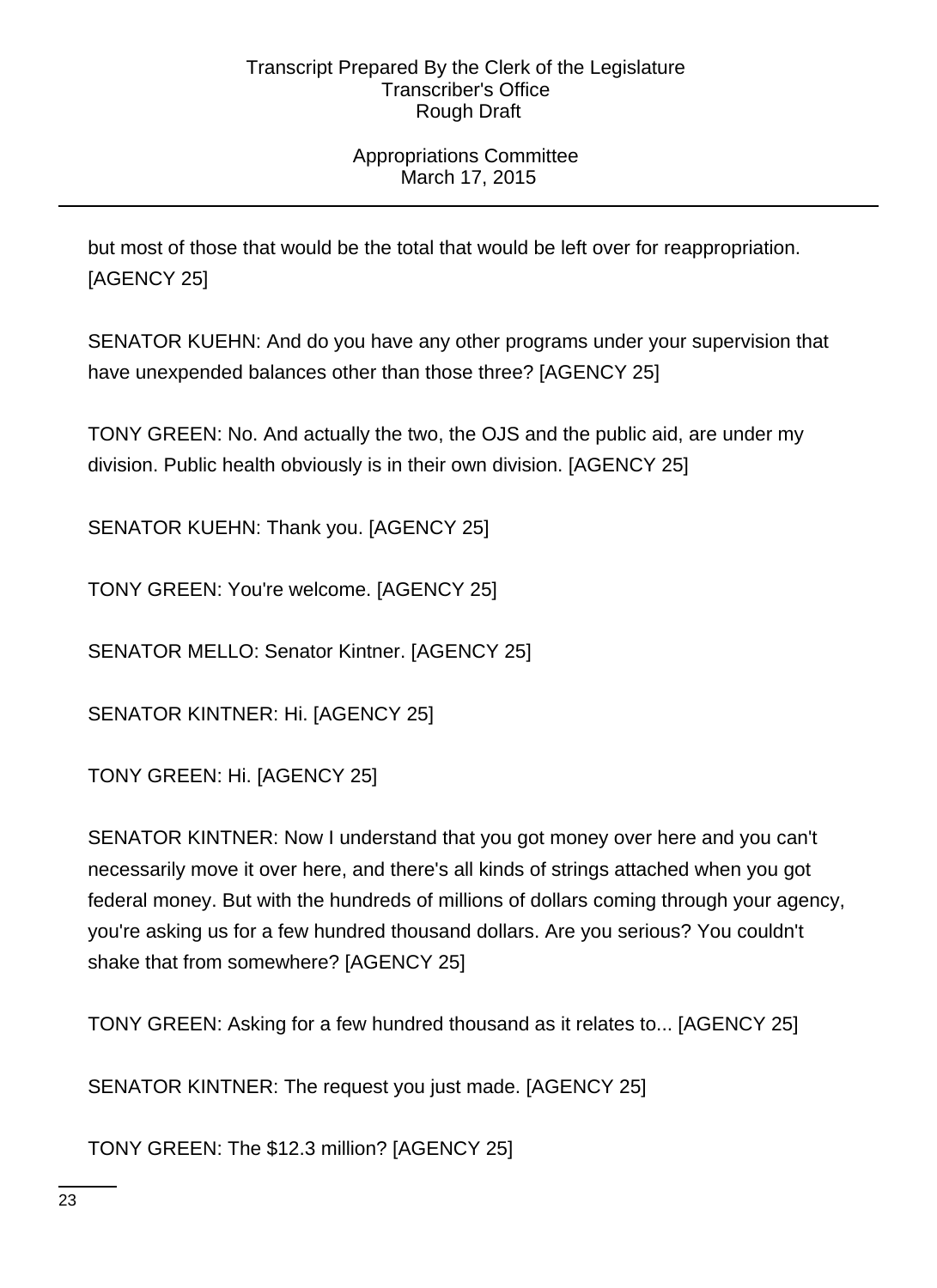# Appropriations Committee March 17, 2015

SENATOR KINTNER: No. You just asked for a few hundred thousand more for, I don't remember what it was for. [AGENCY 25]

SENATOR KUEHN: OJS kids? [AGENCY 25]

SENATOR NORDQUIST: Maybe OJS. OJS kids (inaudible) services. [AGENCY 25]

SENATOR KINTNER: OJS, there we go. [AGENCY 25]

TONY GREEN: So for OJS, we're looking at...you've got a couple different figures there. You've got... [AGENCY 25]

SENATOR KINTNER: And that's the 59 kids...the 59 kids in the system, is that what...? [AGENCY 25]

TONY GREEN: Correct. Those are the 59 that are still remaining with us. In order to continue providing case management to those individuals at the already mandated 1 to 16 or 1 to 17 ratio that we're required to by law, we would request \$365,000 in state General Funds. Of that, \$271,000 would be the personnel service of staffing, then you've got benefits. Then the services that those 59 kids need to finish out their time with us would be at the \$1.1 million. [AGENCY 25]

SENATOR KINTNER: And you couldn't shake that loose anywhere else or? [AGENCY 25]

TONY GREEN: No. [AGENCY 25]

SENATOR KINTNER: Because with all the money going (inaudible), you don't know how many agencies we have that are scraping by. They're asking us for \$2,500 to do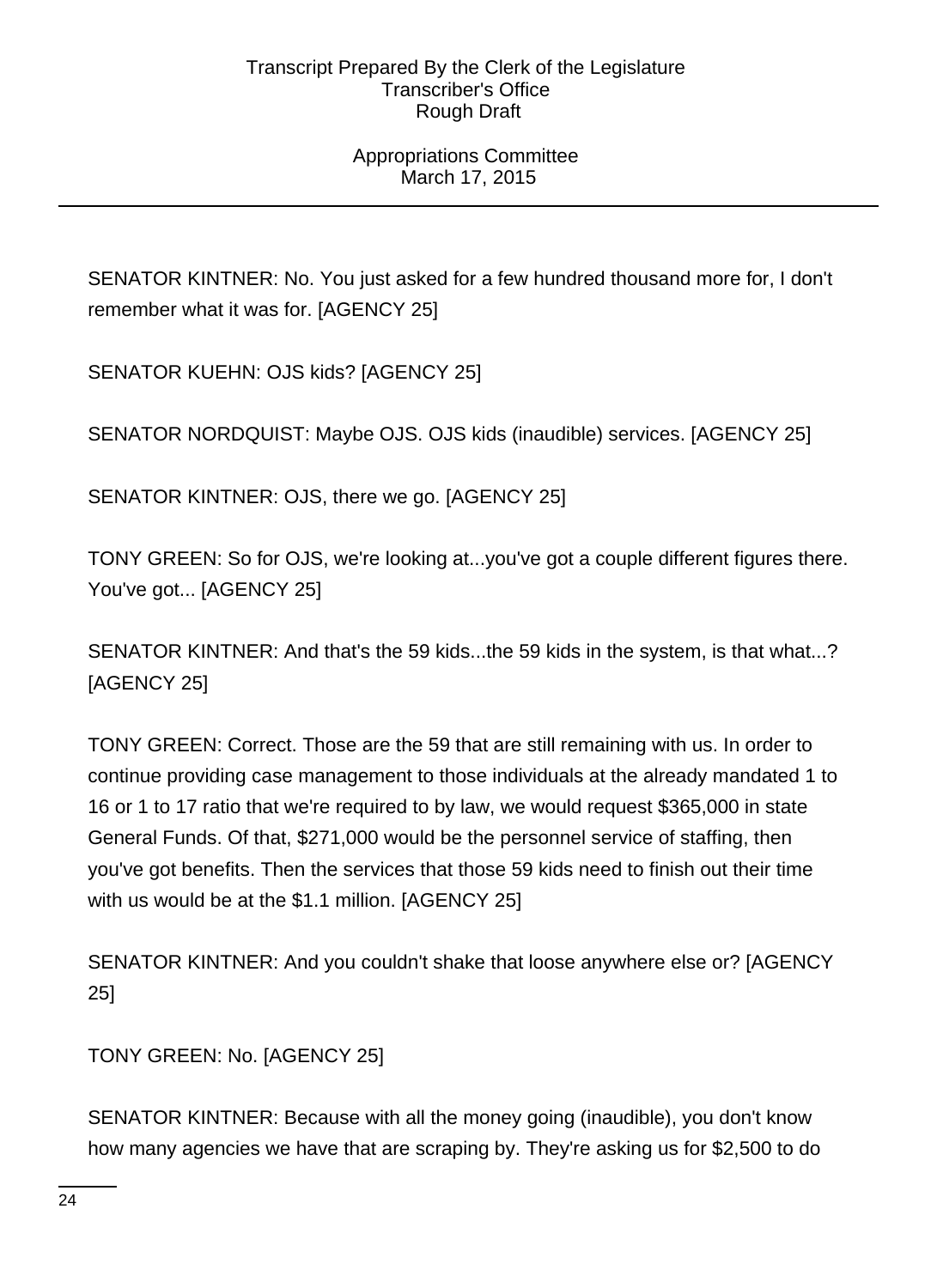# Appropriations Committee March 17, 2015

this and \$4,000 to buy this and do this. And you know, they're returning \$4,000 to us and they're trying to be good stewards. You have hundreds of millions of dollars sliding through there. I mean it boggles my mind that you can't shake a couple hundred thousand dollars, at least for the initial money. Maybe \$1.1 (million) would be a little more difficult, but. [AGENCY 25]

TONY GREEN: Yeah, and I think if you look at that one issue in isolation, I think that's a fair, you know, comment to make. I also, on the other hand, wouldn't be, you know, for a larger picture of the agency budget, I'm asking for \$12.3 million to be reappropriated to shore up many of the issues that we faced where we continue to have to pay prior year obligations with the current year funding. And we just have to get caught up on that so that we can operate at a zero-based budget. [AGENCY 25]

SENATOR KINTNER: Okay. Thank you very much. [AGENCY 25]

TONY GREEN: You're welcome. [AGENCY 25]

SENATOR MELLO: Senator Bolz. [AGENCY 25]

SENATOR BOLZ: I'm trying to get straight in terms of some of the things that have come to our attention in this committee, and two of those things are ongoing training costs for IV-E and maybe some additional foster care reimbursement rates now that we've had that conversation and have a more accurate rate. And I'm just trying to understand how those ongoing costs are going to be covered. I understand you kind of requesting these reappropriated funds to get caught up, but I'm not clear as to whether or not, after that catch-up, we'll have ongoing needs. Can you just help me unravel that a little bit? [AGENCY 25]

TONY GREEN: Sure, I can try. So as it relates to the IV-E training, and I think you alluded to this yesterday maybe in some comments that within the budget that you have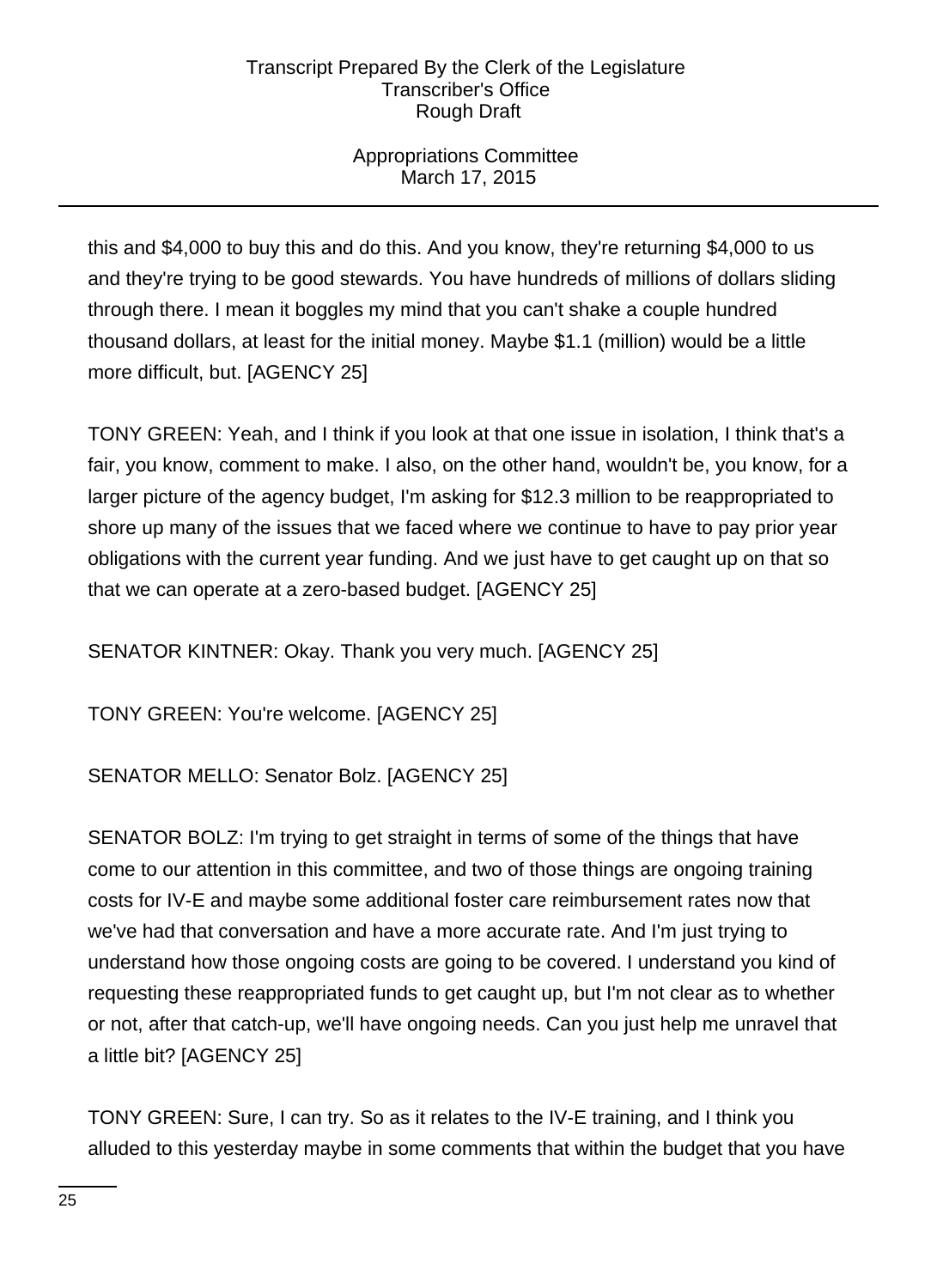## Appropriations Committee March 17, 2015

before you there is \$3.2 million that's included in both the Governor's budget and your Appropriation Committee recommendation included that money as well specifically for the IV-E training. So historically, that program, since about 2009, has been largely subsidized out of a cash fund due to a lawsuit that we had with administration of Children and Family Services where we were awarded money back to the state in that litigation. We've used that since that lawsuit in 2009. That money runs out now at the end of this fiscal year in '15. So in order to continue on down that path of obviously providing training and subsidizing the salaries of our training staff, we requested that \$3.2 million and you included that. You also then have an issue within the IV-E training plan where the reimbursable amounts that you can claim under IV-E vary based on all of the different activities that you do in training. So one component of your training might be reimbursable by the feds at a 50 percent rate while another component of your training is reimbursable at a 75 percent rate. Historically, the department had claimed all training costs up to 75 percent. Through all of the issues that we've been having over the last few years with IV-E disallowances and IV-E deferrals, we took a more conservative approach to avoid having any issues in our training component of IV-E and claimed everything at the minimum 50 percent until we could get some understanding with the feds exactly what was covered at 50 and what was covered at 75. We have that worked out with them now, and so going forward in fiscal year '16 we've worked with the feds to where most of the expenditures as it relates to the training in the IV-E fund will be claimed at the 75 percent rate. [AGENCY 25]

# SENATOR BOLZ: That's helpful. [AGENCY 25]

TONY GREEN: Okay. [AGENCY 25]

SENATOR BOLZ: And can you address the foster care rate points? Do we have a plan for that moving forward? Are we squared away? The other thing that came to our attention was that part of the increase in expenditure around IV-E was related to increases of foster care rates that we hadn't predicted. [AGENCY 25]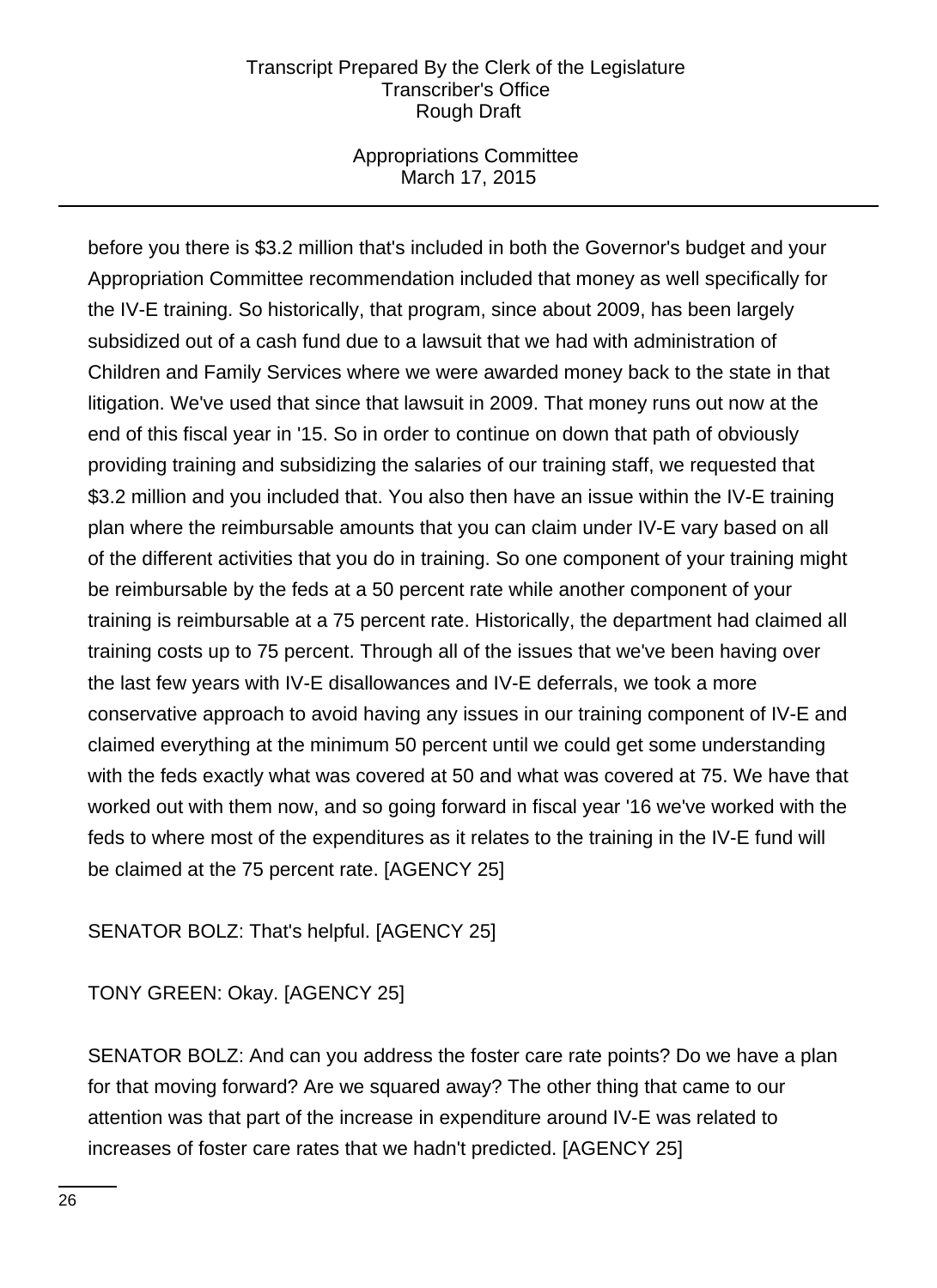Appropriations Committee March 17, 2015

TONY GREEN: Correct. So early on when projections were made for the foster care rates, we didn't have all of the data in as far as what that was going to cost. And so there were some projections made in last year's appropriation of what the foster care appropriation should be, and found out that that was under what it actually cost once we got all of the assessments in and figured out at what tier each of those children were placed at. I believe in our...in the Governor's budget recommendation as well as your appropriation, the budget that you've put forth, you have shored that up and we're good to move forward with foster care. [AGENCY 25]

SENATOR BOLZ: One more question. Can I address a question related to public assistance to you? [AGENCY 25]

TONY GREEN: You certainly can and I will either answer or get back to you. [AGENCY 25]

SENATOR BOLZ: Okay. Okay. We had some comments yesterday about the ACCESSNebraska system. [AGENCY 25]

TONY GREEN: Sure. [AGENCY 25]

SENATOR BOLZ: And just a very specific question: You have a request here about eligibility systems, maintenance and operation. And this may not be you, Tony, so if it's not you, I can follow up with someone else. But some of that maintenance and operation addresses connecting to the N-FOCUS system. And I just wanted to understand better whether or not that technical update would help make the ACCESSNebraska system work better overall or if it was more related to the Medicaid side? And it's a question you can get back to me on, but in an effort to try to solve technology problems around ACCESS, I'm wondering how important your request for system maintenance and operation is. [AGENCY 25]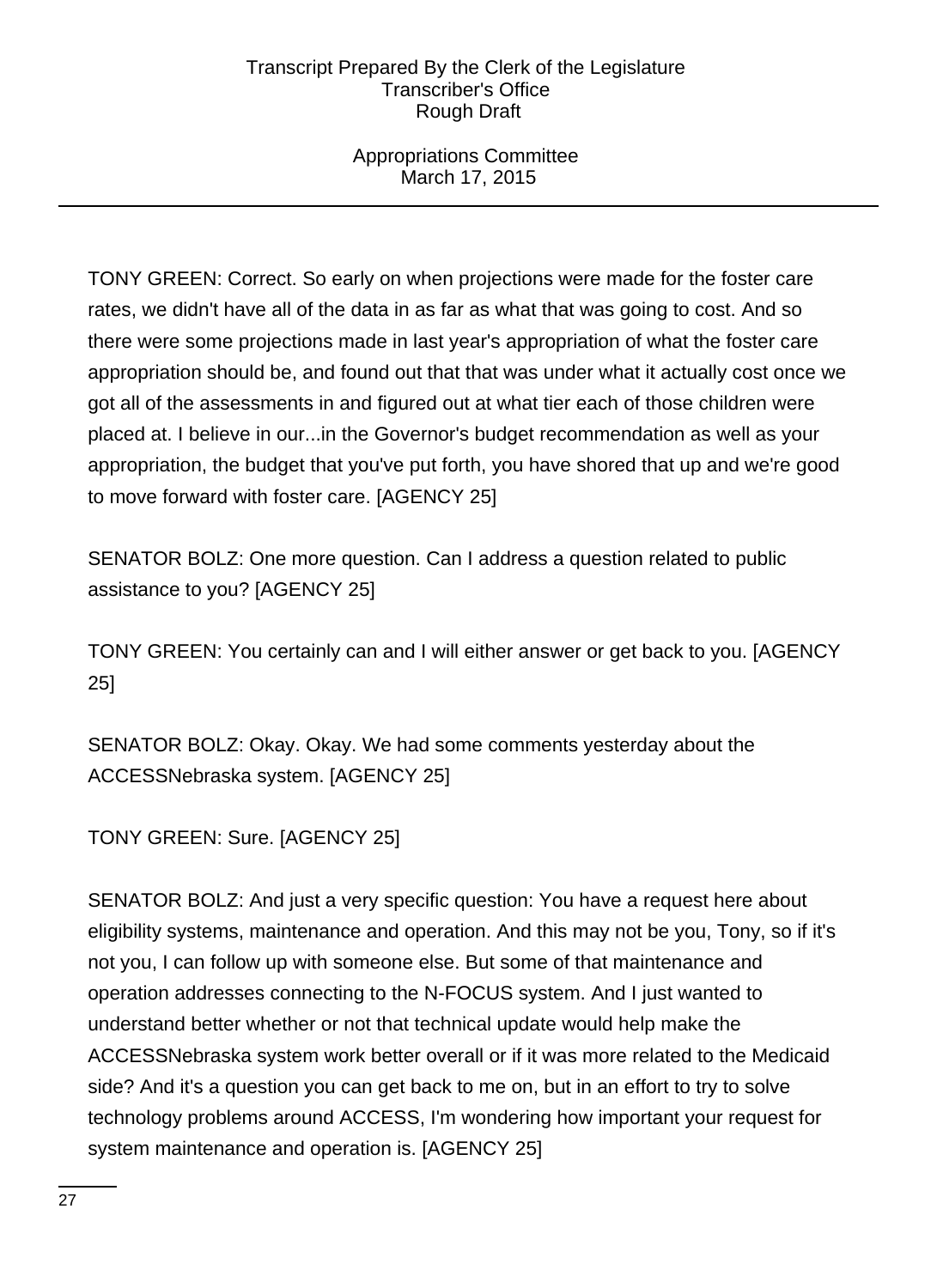## Appropriations Committee March 17, 2015

TONY GREEN: Sure. And so what you're speaking to is actually in our operations budget for the larger division as a whole, and I can certainly...we have somebody here from operations that could maybe speak to that if you wanted an answer today, or I certainly could follow up with you, Senator. [AGENCY 25]

SENATOR BOLZ: Either way is appropriate. I think at the end of the day we need to understand what real technology needs are in order to make sure that ACCESSNebraska works as it should. [AGENCY 25]

TONY GREEN: Absolutely. [AGENCY 25]

SENATOR BOLZ: Okay. Thank you. [AGENCY 25]

TONY GREEN: Yeah. [AGENCY 25]

SENATOR MELLO: Any other questions from the committee? Senator Kintner. [AGENCY 25]

SENATOR KINTNER: Yeah, I just want to say one more thing. I think I speak for the committee in that we want to make sure you have what you need to do what you need to do. What you're doing is important stuff in the state, but we don't want to give you a nickel more than we need to. And so we're just trying to figure out what that number is. It's why we're asking a lot of these questions. But we're not...this is not a hostile committee to what you're doing. I just wanted to make sure that I didn't come across hostile or anything; that you understand that's where we're coming from. [AGENCY 25]

TONY GREEN: I absolutely understand and I certainly don't take it that way. We obviously, as you're all well aware of, we serve a large portion of Nebraska's vulnerable citizens, whether it's in our public assistance program, our state wards for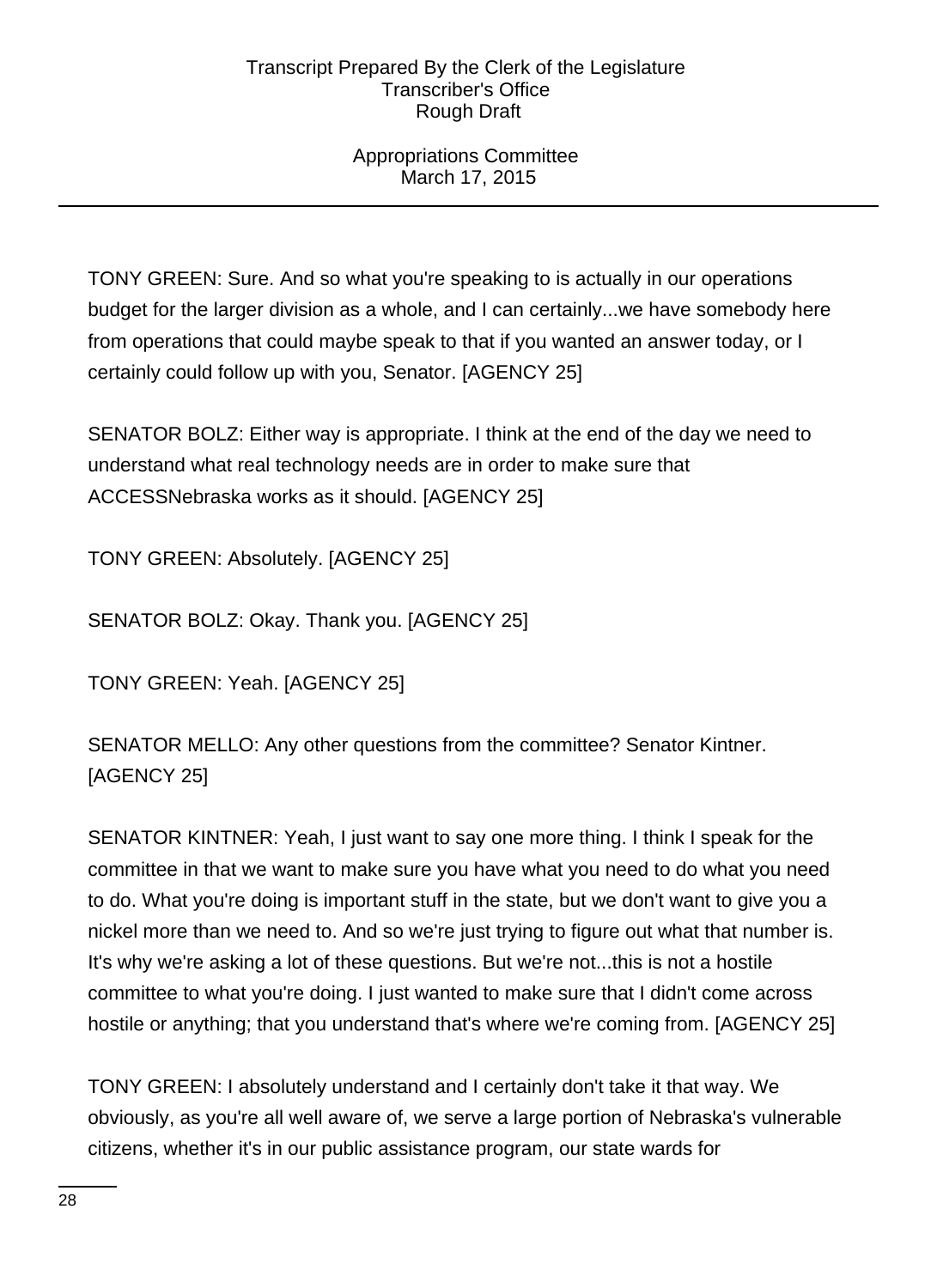# Appropriations Committee March 17, 2015

abused/neglected children, other programs that may not always get a lot of attention, our vulnerable adult population, protecting them from abuse/neglect and financial exploitation. We have refugee resettlement programs. I mean there's a multitude of programs that we're operating in this division. And I can appreciate your concern and wanting to ensure that we spend that appropriately. [AGENCY 25]

SENATOR KINTNER: Right. Well, thank you. [AGENCY 25]

TONY GREEN: Welcome. [AGENCY 25]

SENATOR MELLO: Senator Stinner. [AGENCY 25]

SENATOR STINNER: Thank you, Senator Mello. One of the biggest things I'm trying to get my mind around is this child care market rate survey, \$8.5 million increase. And obviously, when we reflect back on what the Governor was trying to do or anticipate, there's \$5 million difference. Tell me about that survey, how you do it, what comprises, why we had such a large discrepancy. [AGENCY 25]

TONY GREEN: Sure. So as I testified, we're required by statute to conduct that survey in odd years. And so we send that out and that then sets the basis for what we set as the market rate for what childcare providers are charging. And then back into then the 60th percentile of what we need to subsidize for that. So part of the, you know, trying to...it's kind of a timing issue that perhaps is relevant to what Senator Mello was speaking to earlier where we're making projections of a budget in late fall of 2014, prior to a survey even being completed and trying to make best guess of what are those rates out there in the last two years that childcare providers are charging. So there was some flawed analysis in that. Kind of speaking to your comment yesterday about making sure that we have the right people, that they're looking at this, this is one area that we do now have the right people in this program... [AGENCY 25]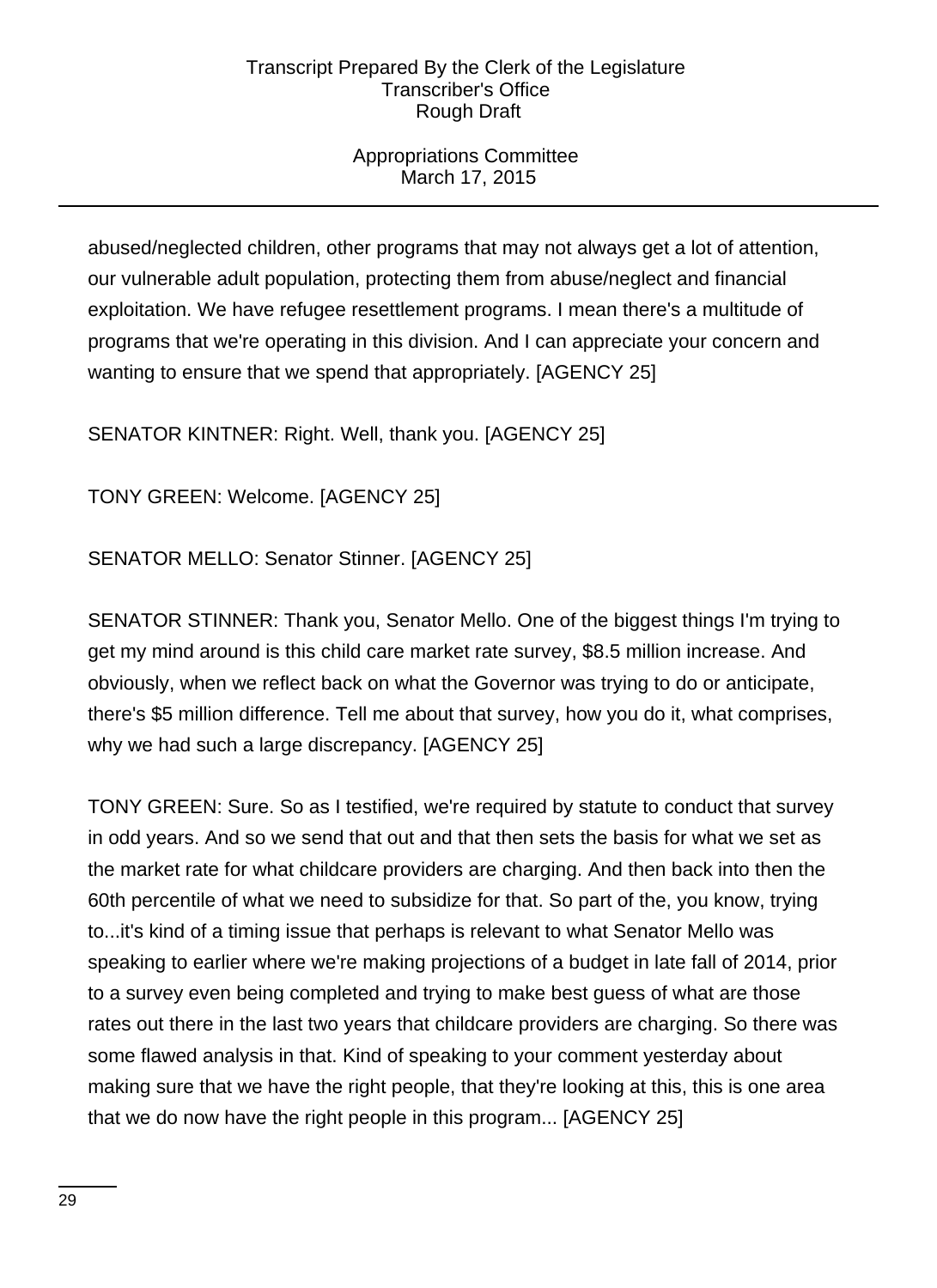Appropriations Committee March 17, 2015

SENATOR STINNER: Okay. [AGENCY 25]

TONY GREEN: ...and those are different personnel then. [AGENCY 25]

SENATOR STINNER: If you looked back over, say, a period of years, how would...in the odd years, how would those have increases compared to this increase? In other words, has it normally been about \$1.5 (million) or \$2 million, and this was \$8.5 (million)? [AGENCY 25]

TONY GREEN: You know, Senator, I don't have all of the...what the increases have been relative to each of those surveys, but I'd be happy to go back and kind of chart that out for you and get that information to you. [AGENCY 25]

SENATOR STINNER: But you, in your survey, are taking what the market out there...what they're charging, so wouldn't they be incented to increase their charges so that they could get in more money? I mean that... [AGENCY 25]

TONY GREEN: There could be some of that. I mean there's also...this...I don't know if it necessarily would equate to trying to increase the subsidy amounts necessarily that we pay because there's many of these providers also rely on just private pay childcare and certainly can't raise that rate too high that you're going to get to a point where you're not competitive with other childcare centers. So... [AGENCY 25]

SENATOR STINNER: But that... [AGENCY 25]

TONY GREEN: ...is it possible? I think that that could happen, but I don't think that that's likely that you would see that across the board, just given that scenario. [AGENCY 25]

SENATOR STINNER: For this fund, though, that caused an 8.9 percent increase, an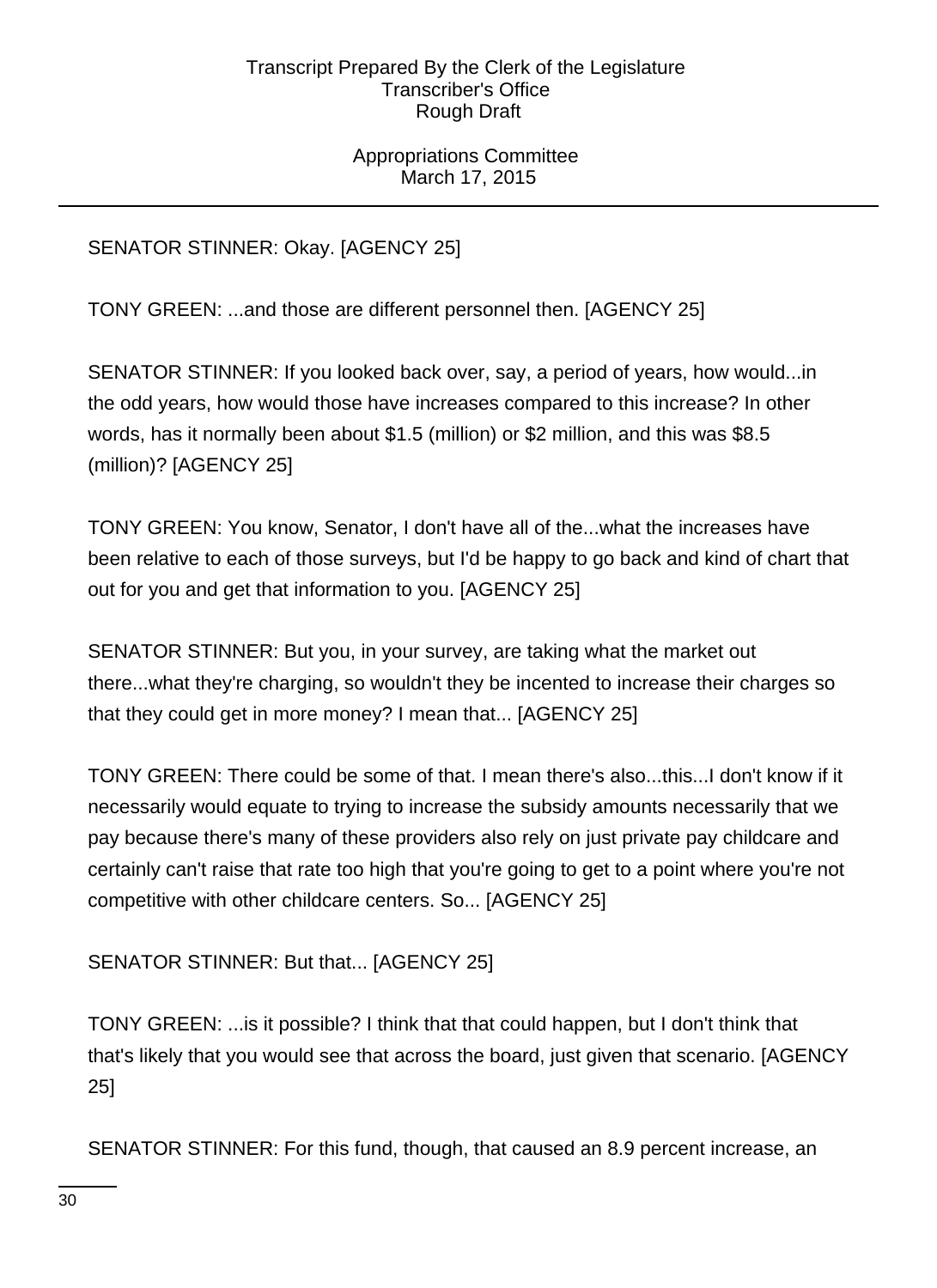# Appropriations Committee March 17, 2015

8.9 percent increase over the last biennium. Obviously, that comes back to the sustainability question, which I will not go into, but it's just an observation. Thank you. [AGENCY 25]

TONY GREEN: You're welcome. [AGENCY 25]

SENATOR HILKEMANN: Are there other questions from the committee for Mr. Green? Director Green, thank you for coming. [AGENCY 25]

TONY GREEN: Okay. You're welcome. Thank you. [AGENCY 25]

SENATOR HILKEMANN: Are there other persons who wish to testify for this agency? Again, anyone additional want to testify on the agency's budget? [AGENCY 25]

C.J. JOHNSON: (Exhibit 3) Good afternoon, members of the Appropriations Committee. My name is C.J. Johnson, C.-J. J-o-h-n-s-o-n. I'm the regional administrator of Region V Systems, one of the six regional behavioral health authorities in the state of Nebraska. I am here representing the Nebraska Association of Regional Administrators, behavioral health providers, and the 31,000 consumers who utilize behavioral health services in the public behavioral health system annually. During the 2013 Legislative Session, the Division of Behavioral Health offered a projection of cost savings to the public behavioral health system with the implementation of the Affordable Care Act. The projection of \$29 million was dependent on numerous caveats, many of which have not been realized to date, including Medicaid expansion. Because of this projection, \$10 million was set aside with an additional \$5 million removed from Program 38 allocations beginning July 1, 2014. In 2014, the \$10 million was placed back into Program 38 allocation while continuing to leave out the \$5 million. Subsequent negotiations allowed any unspent funds in Program 38 as of June 30, 2014, to be redistributed to regional behavioral health authorities to lessen the impact of the reduced \$5 million in services across the state. Every year each region, along with the providers and other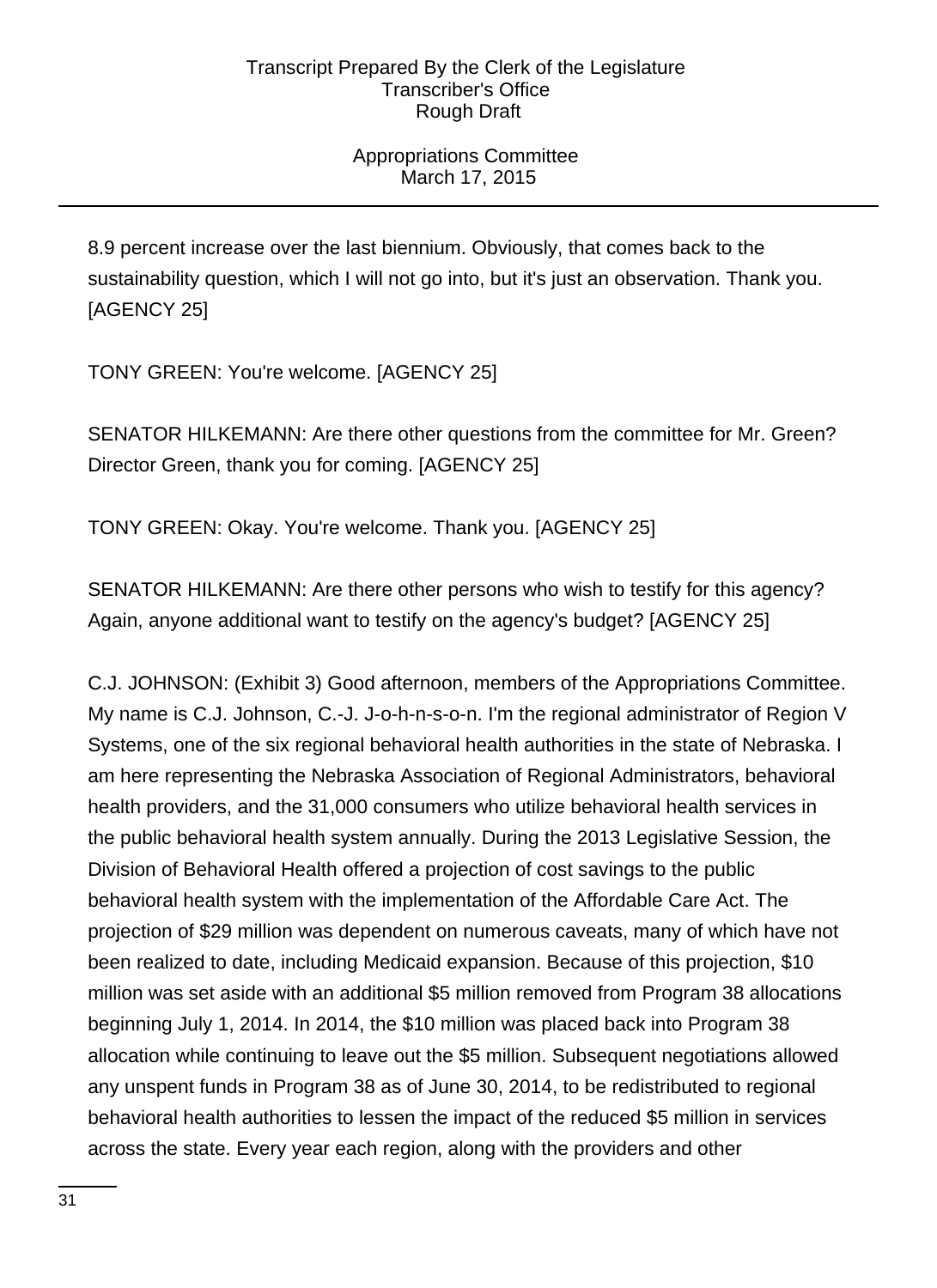#### Appropriations Committee March 17, 2015

stakeholders, determine what they believe the local needs will be and allocate funding for services. However, just like farmers who begin their growing season with certain assumptions, factors which are outside a region's control can greatly impact the ability to draw down allocated funding. This is even more pronounced in a capitated system. Each year, money left on the table is scrutinized as potential cost savings, and that could be used to determine future allocations to the public behavioral health system. As already stated, many factors affect drawdown each year and these factors vary from year to year and even from region to region. For example, last year Region V was engaged in a huge privatization project from a county operated entity to two private entities, which impacted thousands of individuals. Because all the consumers first had to be discharged and subsequently readmitted to services, significant funding was not drawn down from Region V's fiscal year '14 allocation. However, this year Region V is on track to draw down all the fiscal year '15 allocation, including the redistributed funds. Some of the factors that are impacting this year's drawdown include the following: During fiscal year '15, \$4.2 million was redistributed to the regional behavioral health authorities, however, the amendment for these funds was not received from the Division of Behavioral Health until December 2014. Contract amendments could not be issued to providers until after DBH amendment was received. This impacted providers' ability to draw down funding, as they had to subsequently hire, train, and build caseloads before they could invoice for the funding. There has been a marked decrease in Magellan authorizing for services are reported by providers. This means that individuals who providers believe meet criteria for certain services are not receiving these services. This also impacts the drawdown of funding. There are provider paybacks throughout the year that are a result of individuals becoming eligible for third-party payments and their eligibility becoming retro. There remains a moratorium on new services, which hampers the ability to develop new services or start pilot projects to address the changing needs of individuals experiencing a behavioral health disorder or the public Behavioral Health system's ability to effectively partner with other systems, such as Corrections, Public Health, and Probation, to address the behavioral health needs of these populations. Work force shortages in nonresidential and residential programs impact the drawdown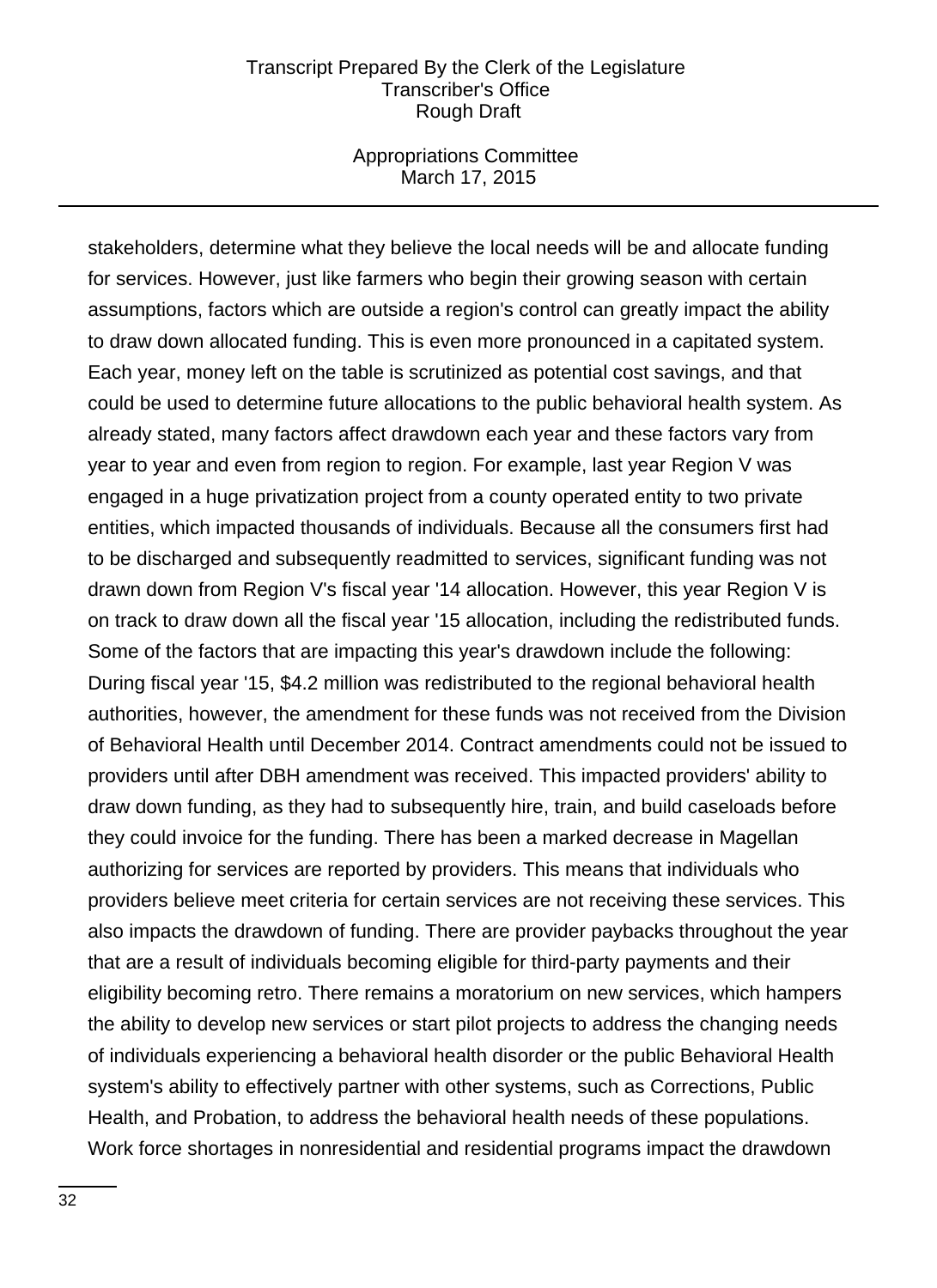# Appropriations Committee March 17, 2015

of units served. Inclement weather prevents individuals from making appointments, and this can impact drawdown. The redistribution funding was basically one-time funding which hindered providers' willingness to expand capacity because they were not guaranteed the funds for next year. In the lieu of time, at the time the \$5 million as removed, it was anticipated the Affordable Care Act and Medicaid expansion would also impact the system. Independent review of the impact of the Affordable Care Act on the public Behavioral Health system was just under \$300,000 annually. The loss of \$5 million means a significant reduction in services that are the front-line defense into higher levels of care. Additionally, the Division of Behavioral Health has begun rate studies which undoubtedly will result in higher rates and, thus, affect the capacity. We ask that the Appropriations Committee recommend a reinstatement of the \$5 million to Program 38 for fiscal year '16 and fiscal year '17. Failure to make this recommendation will render many Nebraskans unable to access services, or it will result in them needing higher and more expensive levels of care. [AGENCY 25]

SENATOR HILKEMANN: Thank you, Mr. Johnson, for your testimony. Are there questions from the committee members of Mr. Johnson? Senator Nordquist. [AGENCY 25]

SENATOR NORDQUIST: Thank you. And I appreciate the regions doing the analysis that was done. Certainly myself and Senator Mello were very involved in the initial discussion of this over the last couple years. And what came from the department at the time was, you know, we're going to save \$29 million because more people will pick it up through private insurance. But it was clear from your analysis that the patients you're serving--correct me if I'm wrong--but fall more into the Medicaid expansion population, not the private insurance side. So the savings really aren't materializing because of private insurance expansion, but we would see much more savings if Medicaid was expanded. [AGENCY 25]

C.J. JOHNSON: We would. There would be some additional savings here, although you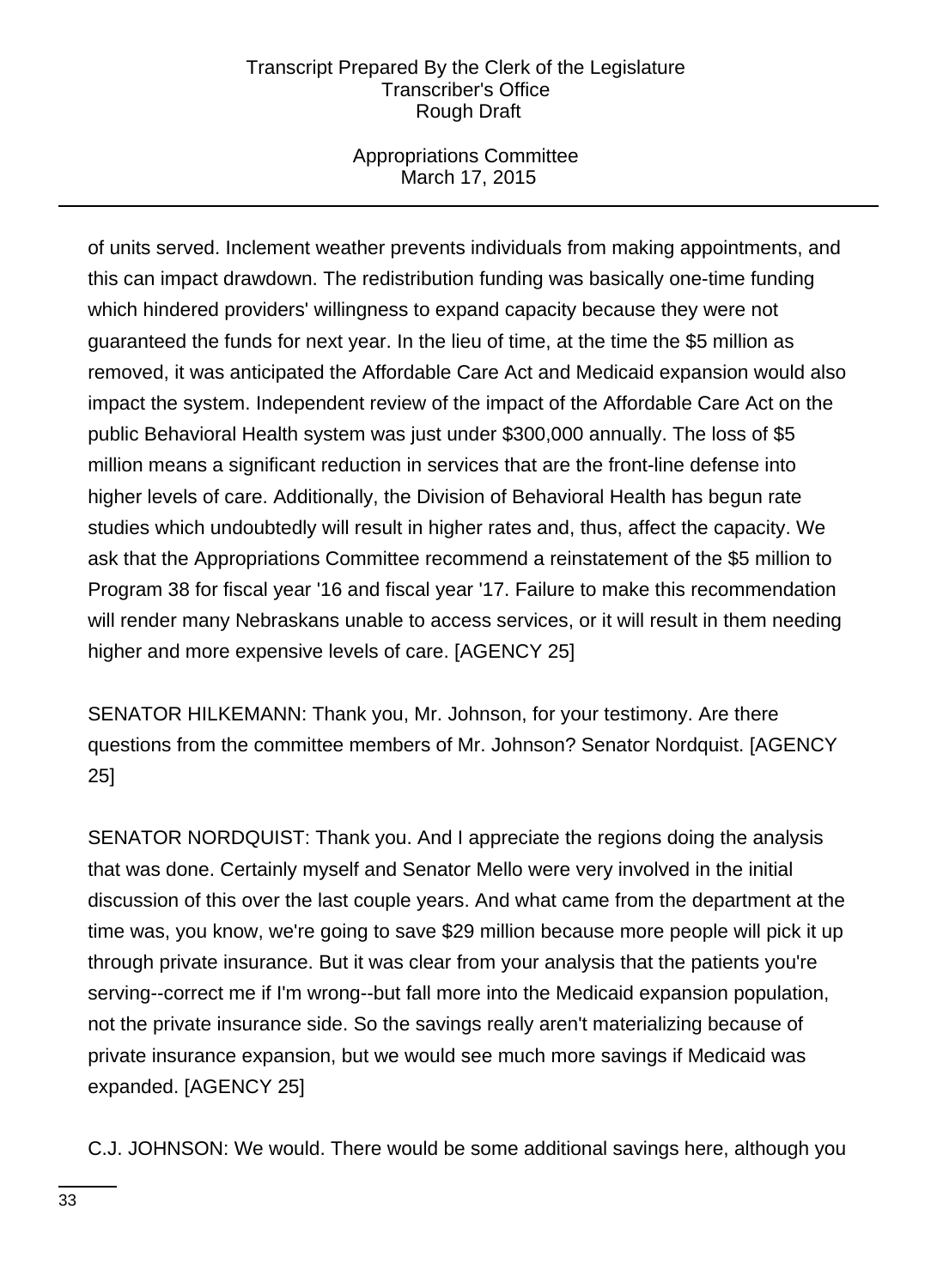# Appropriations Committee March 17, 2015

know a lot of the services that the regions fund, like a lot of the emergency services and specialty service coordination components, still would not be covered, even if Medicaid was expanded. [AGENCY 25]

SENATOR NORDQUIST: Great. Okay. Great. Thank you. [AGENCY 25]

SENATOR HILKEMANN: Additional questions from the committee? Senator Stinner. [AGENCY 25]

SENATOR STINNER: Thank you. Your comment, there was a market decrease in Magellan authorizing for services as reported by providers. And you go on to talk about that. I've heard quite a little bit about that. Could you give me an indication of what that number looks like or what...how many cases or is it just...just tell me how that all works or it doesn't work. [AGENCY 25]

C.J. JOHNSON: Well, actually, what I can tell you, because we don't specifically deal with Medicaid in that sense as a region, I do know that there are some other organizations who are currently trying to gather those kind of numbers and get those together. [AGENCY 25]

SENATOR STINNER: Okay. [AGENCY 25]

C.J. JOHNSON: We just simply...we hear about that, the concern we have always though is, is there a cost shift being done to the public Behavioral Health system, you know, if it's not being covered under the Medicaid. [AGENCY 25]

SENATOR STINNER: Thank you. [AGENCY 25]

SENATOR HILKEMANN: Any additional questions? Seeing none, thank you very much, Mr. Johnson. [AGENCY 25]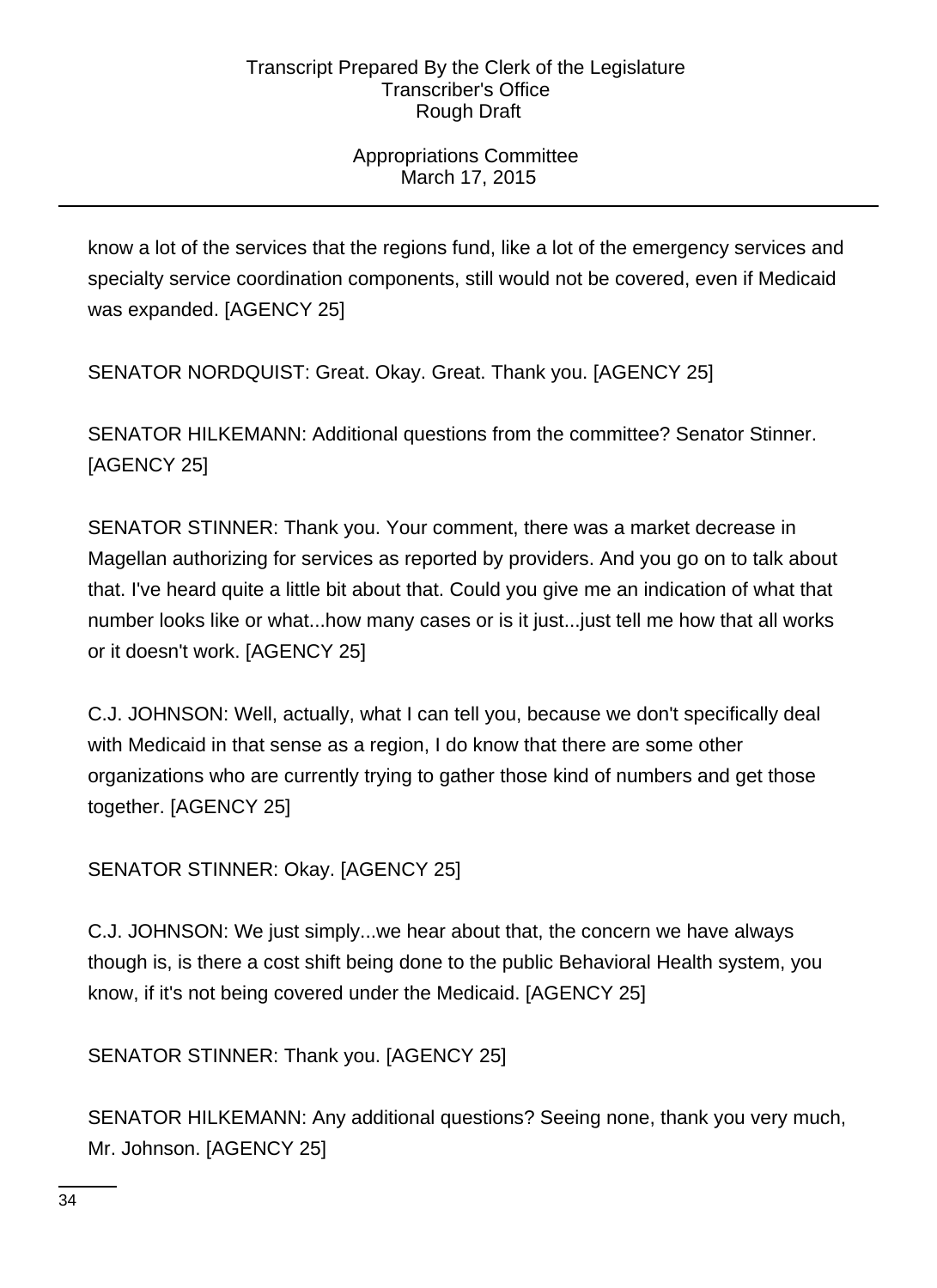Appropriations Committee March 17, 2015

# C.J. JOHNSON: Thank you. [AGENCY 25]

TOPHER HANSEN: (Exhibit 4) You'll receive my testimony and I will correct it to say acting-Chair Hilkemann instead of Chairman Mello, but I do have members of the committee. And my name is Topher Hansen. I am president/CEO of CenterPointe, but I am here today on behalf of the Nebraska Association of Behavioral Health Organizations, known as NABHO. We are comprised of 43 organizations representing hospitals, consumer organizations, community-based providers like CenterPointe, and regional governing authorities. The term "behavioral health," for those of you that may not be familiar with the whole area, we're still a young area. We're getting our act together. But behavioral health is sort of translated to mean mental health and substance use issues. So services to address those issues are paid for by private insurance carriers, Medicaid, Medicare, the Nebraska Behavioral Health System or NBHS dollars which are administered through the Nebraska's six regions. County funds, grants, federal dollars, and donations also fund services needed to make the whole thing work. The safety net for our state and our local communities is NBHS dollars coming out of the Division of Behavioral Health and administered through the region. This is a trickle-up issue. If we do not invest our dollars to help people suffering from mental illness and addiction, their illness will go unchecked and we will see an increased use of hospitals, crisis centers, jails, and other high-cost public services. The increase in cost is exponential. If we are successful in helping them address their chronic health conditions, we have a better community and we save money. Letting these issues go unattended never saved anyone any money. The better off the least well among us, the better our communities. We need more dollars to cover the uninsured. Every single day CenterPointe serves 600 people, 63 percent of whom are uninsured and require NBHS dollars to get services for the complex situations they present. Let me note also that 74 percent of the people that we serve are serving...that we are serving are also homeless and most everyone has physical health problems. Neither homelessness or physical health issues will be directly solved through NBHS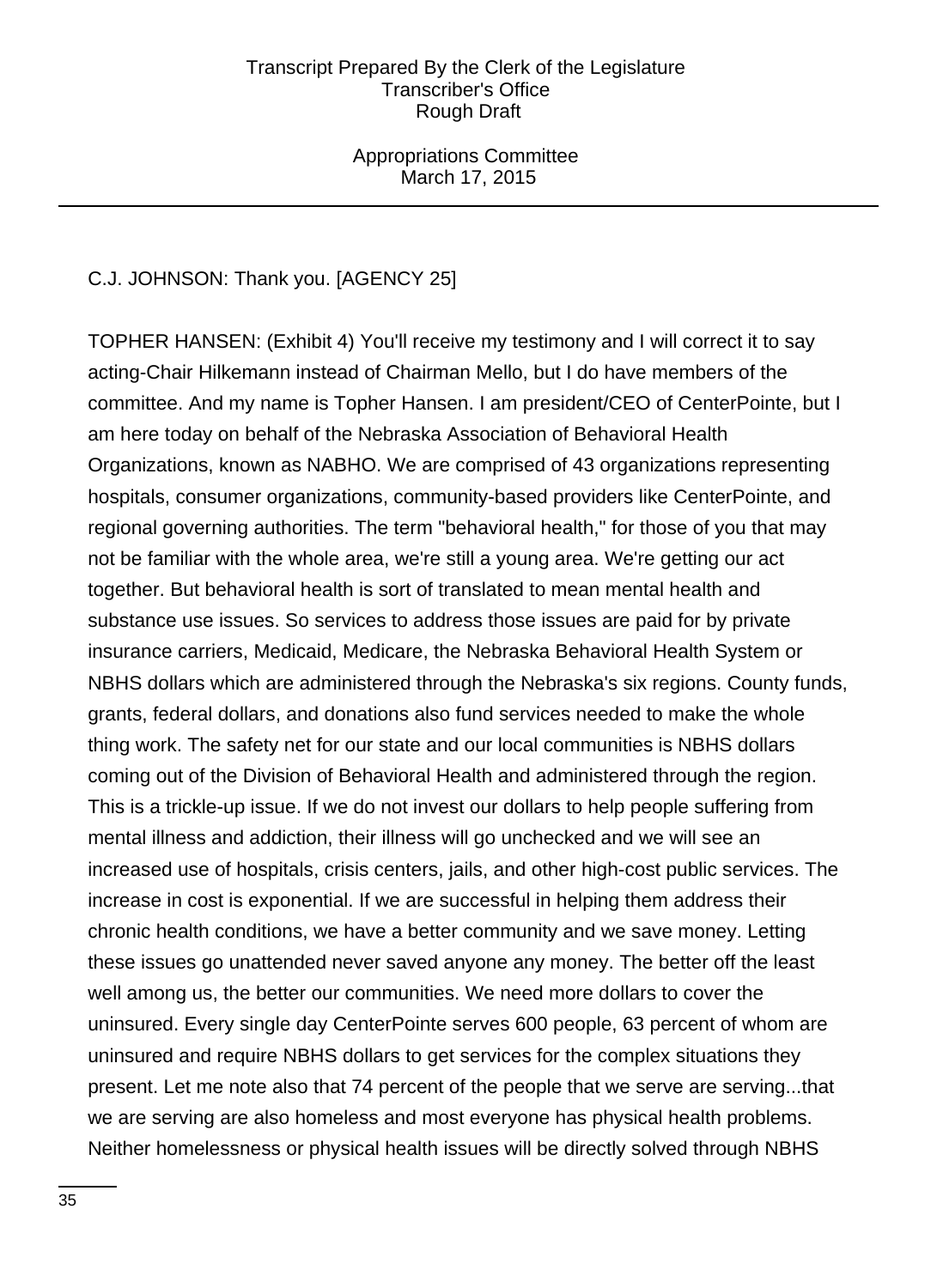#### Appropriations Committee March 17, 2015

dollars, but addressing both these issues is a necessity in providing care. If we are to begin to address these complex, chronic, costly, serious health conditions, we must have NBHS dollars to cover the gap for Nebraska citizens who do not have private insurance, Medicare, or Medicaid. Cutting dollars out of the system is not the way to decrease cost. This is an investment, not an expense. The dollars work towards solutions that reduce overall costs. The unnecessary expense here is the dollars that go to the temporary solutions, like hospital emergency rooms, jails, crisis centers, policing costs, etcetera. Invest in long-term solutions and save money in temporary solution expenses. That's got to be our financial plan. Let's take who you all know, because we all know everybody knows somebody who has a substance use or a mental health problem or both. If they have no insurance, no financial resource, no Medicaid means they are going to rely on the assistance of the NBHS dollars to get care so they can get back on their feet. There is no other way. It all...I know personally a physician, a Ph.D., and a former police chief who all needed this help. It all tumbled out of control for them in a way they lost everything: their family, their job, their house, insurance, money, everything. One of them died. One is currently very sick and getting help. And the other is healthy, recovering, engaged in life and being well. Nebraska's behavioral health system is fragile. The regional system needs the funds to buy more capacity in outpatient and residential services for individuals who are uninsured. Additionally, behavioral health rates need to keep pace with the cost of providing services but are woefully behind. This is not anecdotal or without substantiation. You have seen the data about cost-of-living increases during the Medicaid testimony yesterday. The same applies for behavioral health rates. Those are anywhere between 21 and 50 points behind cost-of-living indexes. The \$5 million, or after the testimony today maybe I should say the \$7.2 million, that we are referring to was taken out in anticipation of savings with the implementation of Affordable Care Act and Medicaid expansion. It didn't happen. Even if Medicaid expands and takes place in Nebraska, the transition and cost savings will be gradual, not a complete shift in expenditures in one fiscal year. Please restore these fund and help NABHO and other providers meet the needs of the most ill among us so we can all live the good life. Thank you not only for the time to do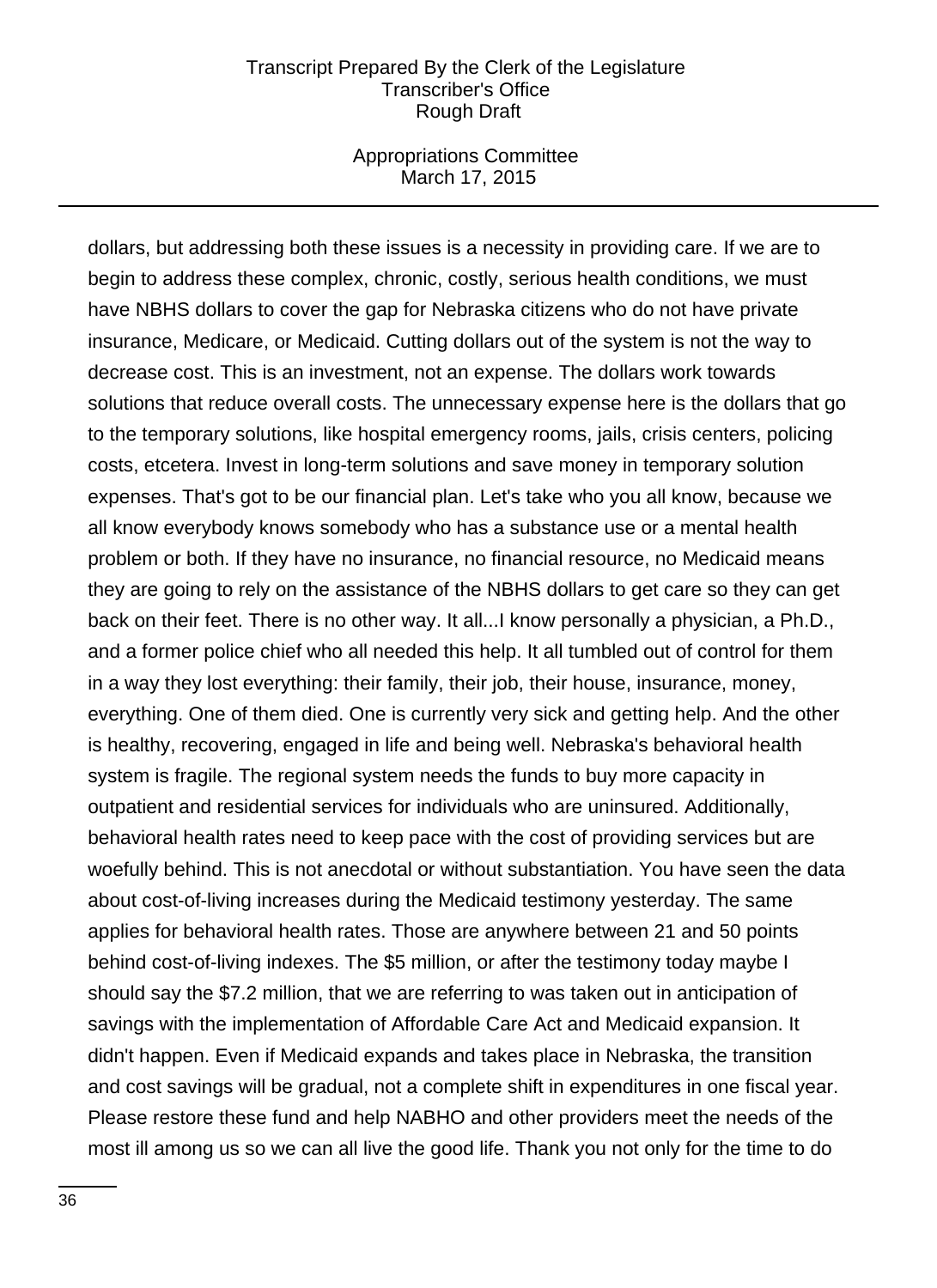Appropriations Committee March 17, 2015

this but thank you all for your service to the state. [AGENCY 25]

SENATOR MELLO: Thank you for your testimony this afternoon, Mr. Hansen. Are there any questions from the committee? Seeing none, thank you, Topher. [AGENCY 25]

TOPHER HANSEN: Thank you. [AGENCY 25]

JOHN CAVANAUGH: (Exhibit 5) Mr. Chairman, members of the committee, my name is John Cavanaugh, J-o-h-n C-a-v-a-n-a-u-g-h. I'm here today representing the Holland Children's Movement, the Holland Children's Institute, and I also serve as cochair of the Nebraska Children's Health Alliance. I'm here today to present, first of all, to thank you for really the last four or five years of dedicated service to children and to present this report, the "Nebraska Children's Budget: Investing in Possibilities," which focuses on many of the questions that you have addressed today. It's an effort to simplify to present a clear and concise understanding of who are the children at risk in the state of Nebraska, what services are we committing to them, what dollars are we expending in support of them, and what are the gaps in terms of service and coverage and needs of children and families in poverty. We have seen very positive developments over the last several years, beginning with the very first important thing in any child's life, which is prenatal care. And providing universal prenatal care is one of those issues where Nebraska stands above the country in terms of availability. As the report indicates, we still have about 6,000 women per year who don't access that care, so we still have access issues. But that is something that this Legislature did and many of you provided the leadership for that effort. Also the next thing is when the mother who gave birth has to return to the workplace and she cannot do that because they are more always in low-paying jobs without childcare, and there is no childcare without the childcare subsidy that this Legislature, in partnership with federal funding, provides. So we are tracking that as well. Two years ago, this Legislature took the important step of establishing quality standards for large recipients of childcare subsidy from the state of Nebraska, a huge first step forward, and we see that...we also invited other childcare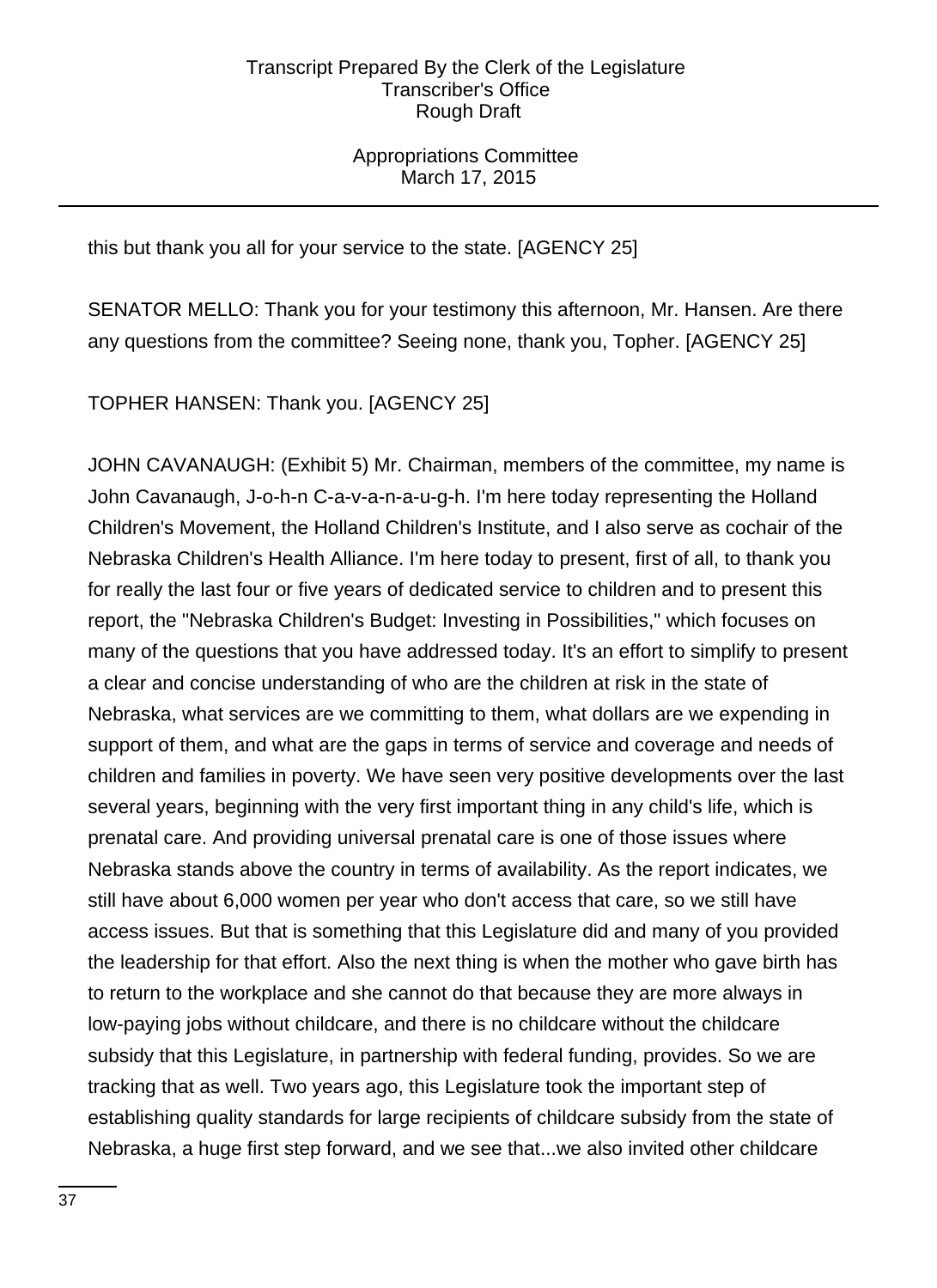# Appropriations Committee March 17, 2015

providers to voluntarily move into those standards which will eventually be available to the parents and to the public, so we'll be able to see how childcare providers are rated on a five point scale. So what we have done here is attempt to assist this committee, this Legislature, and in fact the general public with having access and understanding in an easy, clear, concise way about the stairsteps of progress that we are making in terms of improving opportunities for children at risk and in poverty in this state. So we want your constituents to understand what it is you have been doing to improve those opportunities and we want to assist you in understanding the challenges that remain yet to be addressed. So we thank you for the work that you have done, for the work that you are doing, and to...for you to know that the Holland Children's Movement is here to assist you going forward. Thank you very much. [AGENCY 25]

SENATOR MELLO: Thank you for your testimony this afternoon, Mr. Cavanaugh. Are there any questions from the committee? Seeing none, thank you, John. [AGENCY 25]

JOHN CAVANAUGH: Thank you. [AGENCY 25]

ANDREA SKOLKIN: (Exhibit 6) Good afternoon. Little tough to be short. Members of the committee, Senator Mello, my name is Andrea Skolkin, A-n-d-r-e-a S-k-o-l-k-i-n, and I'm here today on behalf of the seven federally qualified health centers in Nebraska and testifying to ask your support of an appropriations of \$2 million each year in the proposed biennium budget for integrated primary and behavioral healthcare. Carole Boye, who's the executive director of Community Alliance, will present after me and share about this integrated model which I will talk about from a behavioral health perspective, and I will speak in general to the primary care side. I want to make the case today to you that supporting this innovative model in our highest need communities is a great investment, not only for the people whose health is improved but for our communities, our schools and, as we've heard about, the justice system as well as for government. Nebraska's health centers care for about 65,000 individuals a year. Eighty-five percent of them have incomes at or below 200 percent of poverty and our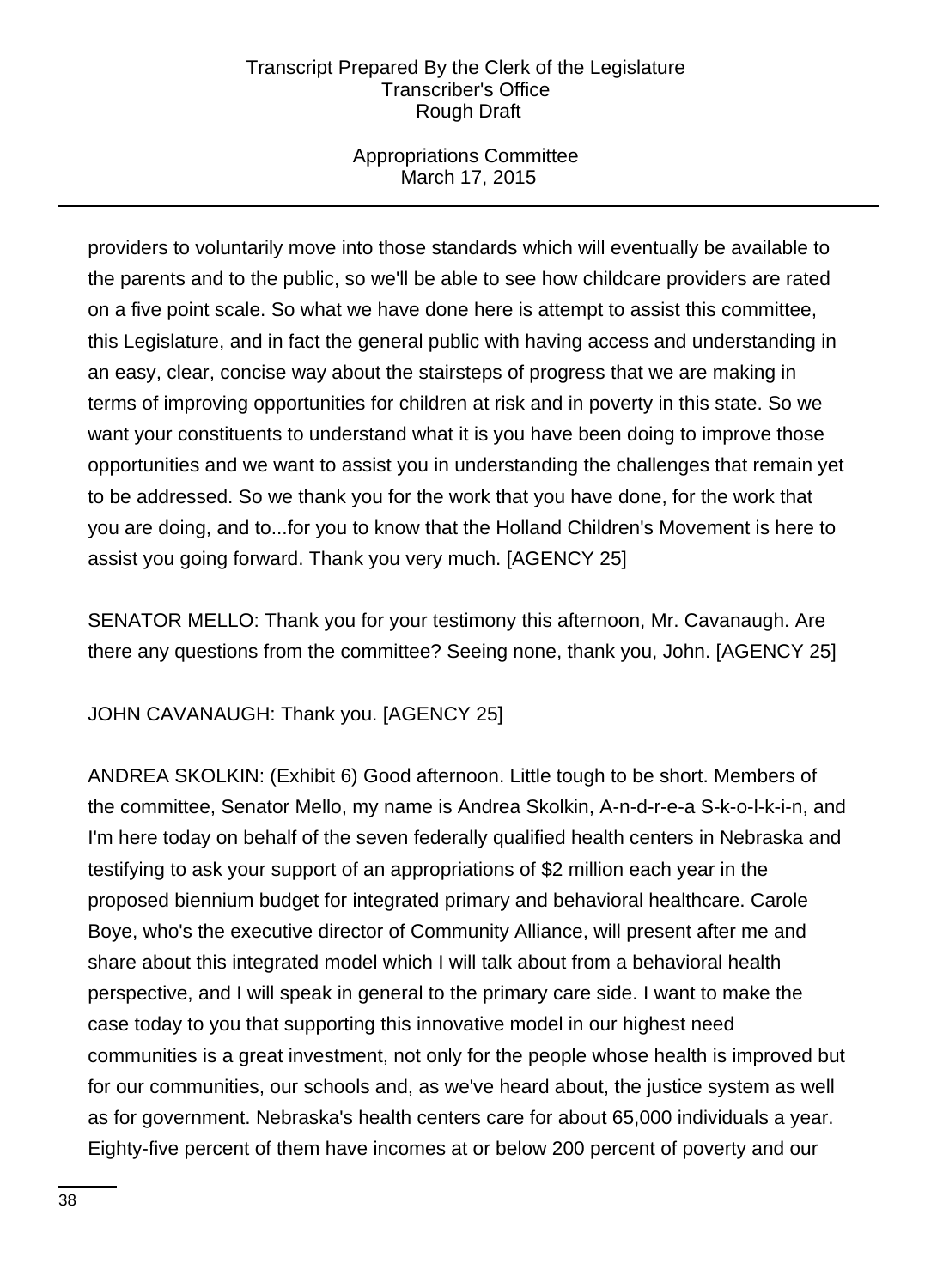#### Appropriations Committee March 17, 2015

mission is to be the healthcare home for the underserved. Over the past decade, integrated care services delivery models, those that connect behavioral health and physical health by improving the screening and treatment of mental health and substance abuse problems in primary care settings and improving the medical care of individuals with serious mental health problems and substance abuse in behavioral health settings--are two growing areas of best practice. In the interest of time I won't review all of the statistics, but they are attached--a summary to my testimony. But I do want to highlight a few things. Seventy percent of all medical care visits really stem from psychosocial issues. One in four adults suffer from mental disorders, and half of all lifetime mental disorders are established by the time a child reaches age 14, and 75 percent by the time that child reaches adulthood at age 24. Mental health, you heard, impacts the ability of a family to function, the success of children in school, the ability to work, support a family, absenteeism in the workplace, and oftentimes can place undue burden on the justice system. Now we as health centers can solve all of this, but we certainly can make a significant impact through prevention and through disease management in an integrated primary and behavioral healthcare model. Severe and persistent mental illness is a significant challenge in our communities but is one that can be addressed efficiently and effectively through integrated care. We would make that a priority of this appropriation. There clearly is a case for the impact on schools, social services, and the prison system, but in our limited time today let me just address the impact on the Medicaid budget. People with co-occurring disorders--those that both have a mental health issue and a physical illness--can be expensive patients. Giving them an integrated healthcare home can result in better medication management, chronic disease management, independence, and connection to community resources as well as family support. We know that for many with severe mental illness most are comfortable going to the emergency room. Unfortunately, that's what they know how to do, and we feel we can change that cycle through this integrated care model. We are asking for an appropriation of \$2 million in each year of the biennium to help our health centers implement this integrated model. In this plan, each health center would receive \$120,000 in base funding and the rest to be distributed based on patient volume. The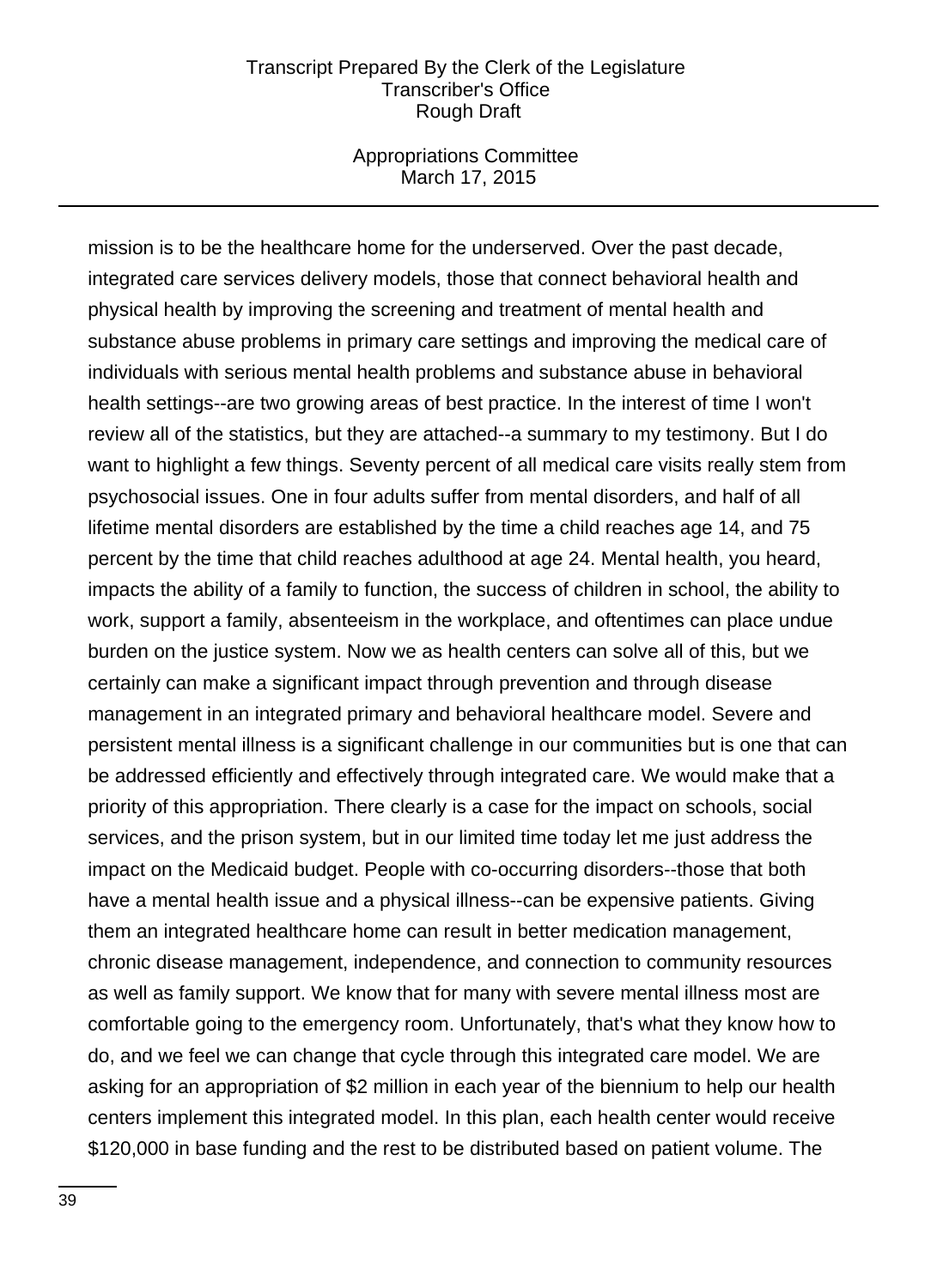# Appropriations Committee March 17, 2015

map of health centers across the state is also included, attached to my testimony. Funds would be used to care for children and adults by hiring or contracting for behavioral health clinicians, navigators, social workers, and care coordination, as well as medications and the operational costs of expanded integration. The model would be implemented at federally qualified health clinics and could be used also to integrate care in behavioral health settings. We know it's time for change in the behavioral health system and we are here to be your partner and ask for your support in this innovative model. Thank you for your consideration and I'm happy to answer questions. [AGENCY 25]

SENATOR MELLO: Thank you for your testimony this afternoon, Ms. Skolkin. Are there any questions from committee? Senator Hilkemann. [AGENCY 25]

ANDREA SKOLKIN: Yes. [AGENCY 25]

SENATOR HILKEMANN: I would make...I'd make a comment. We talk about that so many of them go to the emergency rooms. [AGENCY 25]

ANDREA SKOLKIN: Uh-huh. [AGENCY 25]

SENATOR HILKEMANN: And I have a little theory on this. If you ask...having to had to call a lot of different offices in Omaha over the years, particularly after 4:00, almost every office tells people to go to the emergency room. Why is that the case? [AGENCY 25]

ANDREA SKOLKIN: Senator Hilkemann, you bring up a good point. I think our office hours in primary care aren't always the most friendly. I would probably say that holds true for many behavioral health. But I have seen over the past few years a number of providers, both behavioral health and primary care, extending their hours, plus the offering of urgent care as an option. But it's very difficult as an employer to recruit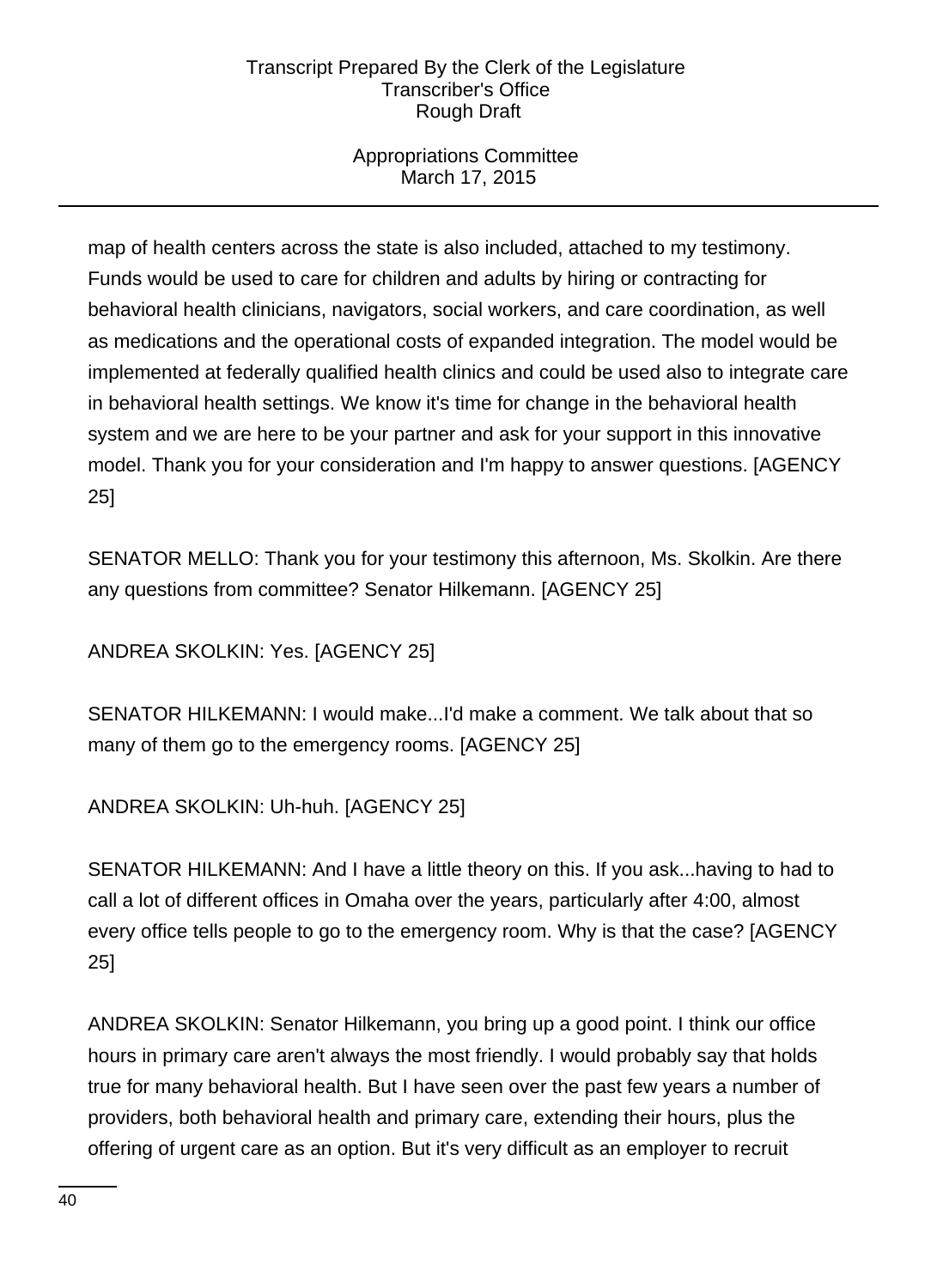# Appropriations Committee March 17, 2015

physicians and therapists to work those evening hours. And I think that is part of the issue when you call and you...it's hard to get people to work those hours. [AGENCY 25]

SENATOR HILKEMANN: I would put out a challenge that in some way we need to, and I know part of it is simply because of the legal ramifications, you know, call 9-1-1 or if there's some way that we could...and it's not just your institution. It's universal. We talk about a group of people overutilizing the emergency rooms... [AGENCY 25]

ANDREA SKOLKIN: Uh-huh. [AGENCY 25]

SENATOR HILKEMANN: ...and yet I would say that if we go, it's probably 16 hours through the day if they're calling health institutions they're told to go to an emergency room. [AGENCY 25]

ANDREA SKOLKIN: Senator, thank you for your comments. I know I can only speak for our health center. We have expanded our hours and we will look toward this resource to help us extend both the primary and behavioral healthcare hours. [AGENCY 25]

SENATOR HILKEMANN: Thank you. [AGENCY 25]

SENATOR MELLO: Any other questions from the committee? Seeing none, thank you, Ms. Skolkin. Could I get a quick show of hands who all are left to testify on Agency 25, the Department of Health and Human Services' budget? Okay. Thank you. [AGENCY 25]

CAROLE BOYE: We'll try to talk faster. [AGENCY 25]

SENATOR MELLO: You're fine. [AGENCY 25]

CAROLE BOYE: (Exhibit 7) Good afternoon, Senators. Happy St. Patrick's Day. I don't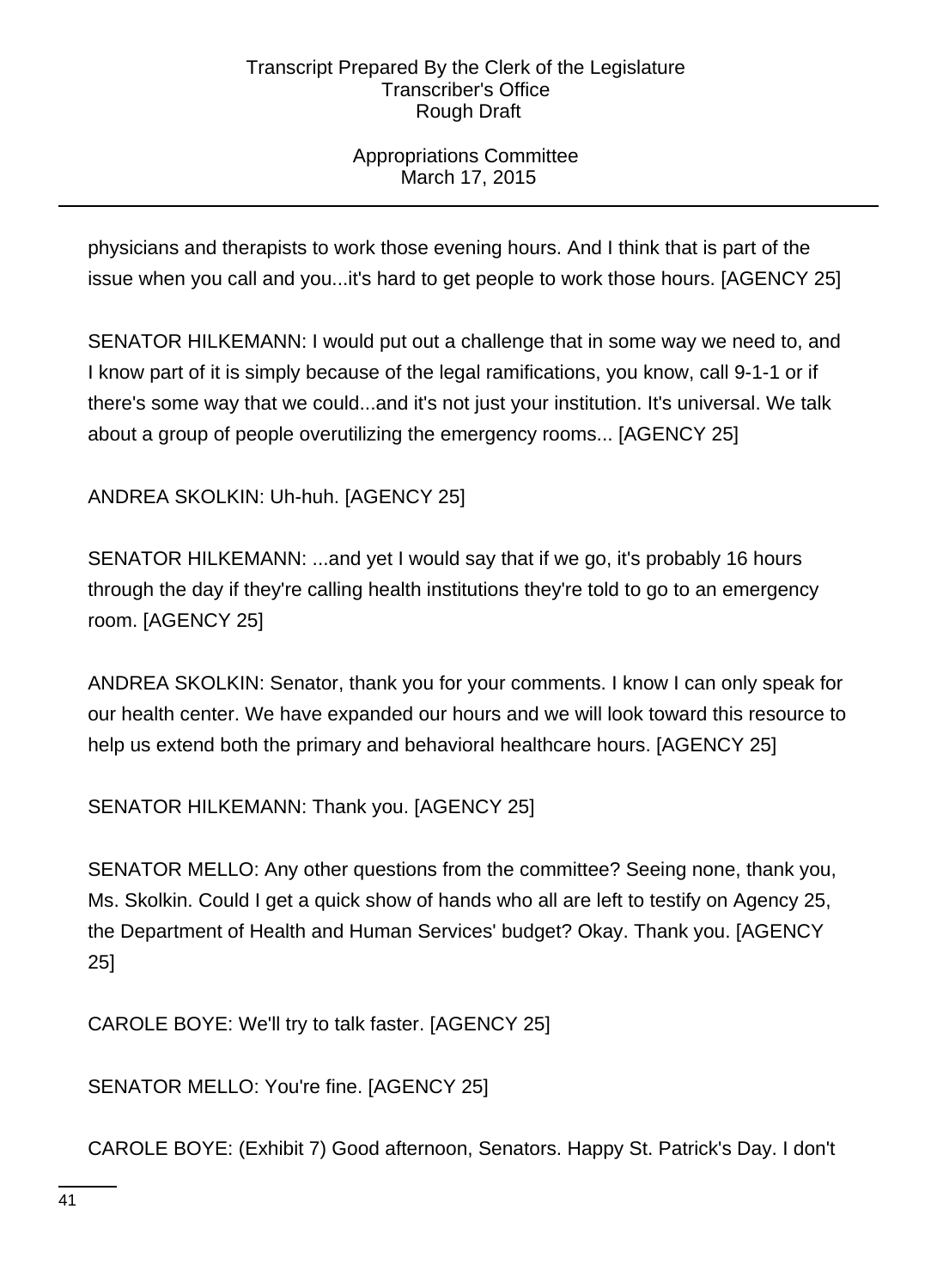#### Appropriations Committee March 17, 2015

know that anyone said that this afternoon yet. My name is Carol Boye, C-a-r-o-l-e, Boye, B-o-y-e. I am the chief executive officer of Community Alliance, which is a mental health agency based in Omaha, Nebraska. We serve about 2,200 individuals every year, all with serious mental illness in the Region 6 behavioral health area. I'd like to add our voice today in support of integrated medical and behavioral healthcare, and to amplify on both the need and the promise of this approach. People with the most serious mental illnesses, those with schizophrenia, bipolar disorder, major recurrent depression, die, they die on average 25 years younger than those without serious mental illness. These are the people that are served by Community Alliance. Forty percent of those we serve have schizophrenia, thirty-five percent have bipolar disorder, over fifty percent have a co-occurring substance use disorder. But it's not their mental illness that is the predominant factor in this early death rate. It is largely due to treatable medical conditions, such as diabetes, hypertension, heart disease, respiratory disease. I care very deeply about the people that we serve. That's why I'm here today. But I also care about smart public policy and about our state making changes that make sense. That's also why I'm speaking today on this issue. Nearly one-fourth of all adult stays in U.S. hospitals involve individuals with schizophrenia, bipolar, depressive, or other major health disorders. What we have learned is that much of what puts these people in the hospital or drives them to our emergency room is attributable to physical health systems and conditions. People with schizophrenia are 45 percent less likely to have a primary care doctor than those without mental disorders. I would suggest, Senator, that that's also driving that emergency room. There's no alternatives for them. People with bipolar disorder are 26 percent less likely to have a PCP. What the research today tells us is that for most people the primary care physician may be the first point of contact for identifying a behavioral health disorder, and it can be treated there and we can treat those by putting behavioral healthcare within the primary healthcare setting. But for those with serious and persistent mental illness, the research today is telling us that we will achieve the best result by delivering physical healthcare right alongside mental healthcare in the behavioral health setting. That is what Community Alliance is doing in collaboration with our FQHC partner, OneWorld. We are the first agency in a four-state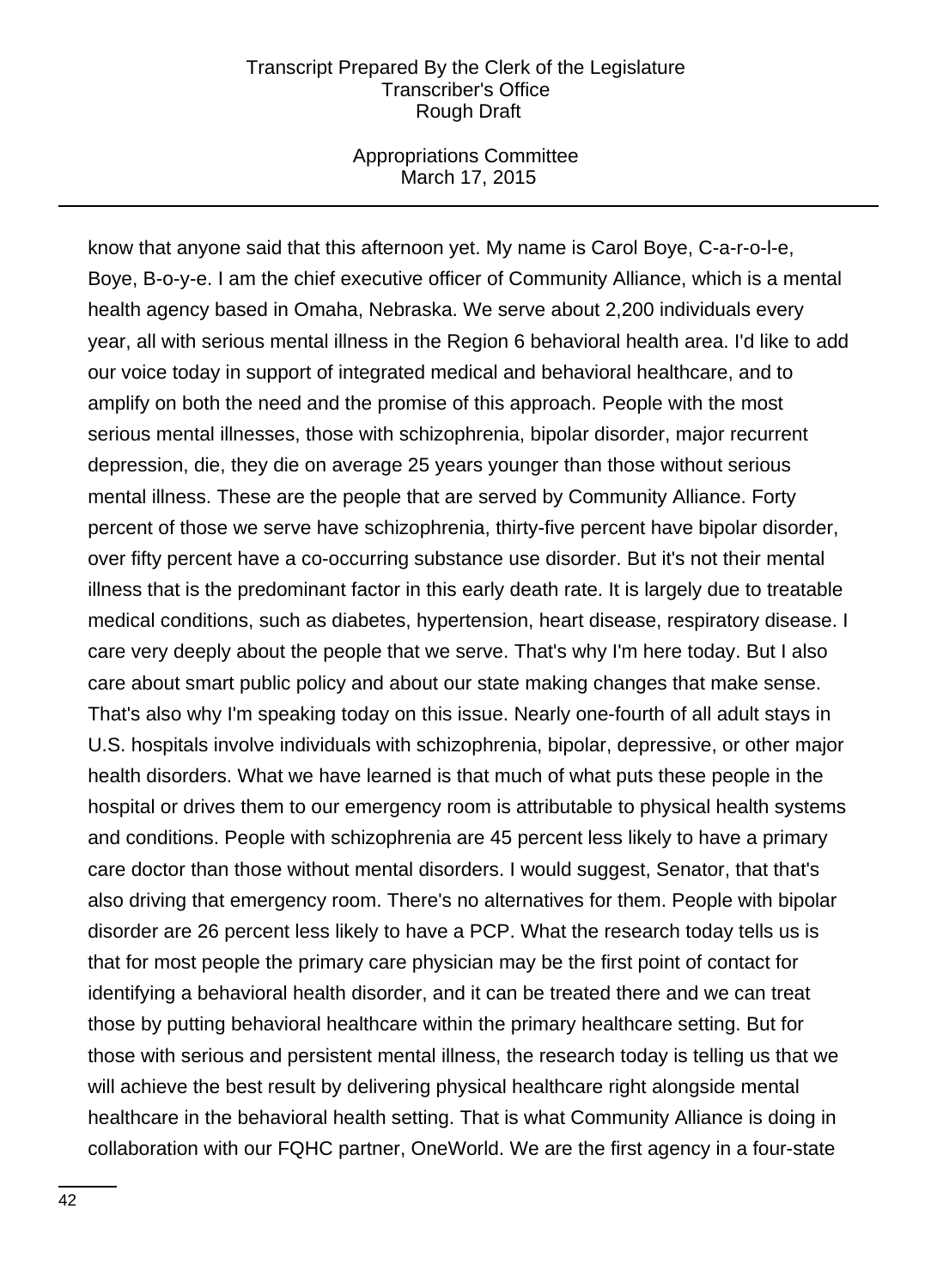#### Appropriations Committee March 17, 2015

area to be awarded a competitive federal SAMHSA grant for primary and behavioral health integration. Under that grant, we partnered with OneWorld and now have a medical clinic inside our building at Community Alliance. It is at Community Alliance because that is where people are already engaged in their own mental health recovery, where we already know the trauma that they've experienced which keeps them from seeking out medical care on their own, where we can teach clients how their physical health and wellness is absolutely interconnected with their mental health and wellness. At this integrated site, the psychiatrists and the primary care physician can and do talk with each other face to face and work together to coordinate the complex conditions, treatment, medications that before have always been treated in separate silos. As part of this new model, we have developed and seen the benefits of dedicated whole health navigators, helping individuals to access follow-up care, educating them about disease management, the importance of medications and exercise, and maintaining a singular integrated health home. While our numbers are still fairly small on this project, we've already seen impressive results, significant improvements among people, their rates of diabetes, high cholesterol, body mass index, high blood pressure. We've also seen a decline in the emergency room and hospital usage. Again, our numbers are small, but while 7 to 9 percent of participants reported use of emergency room and hospital services in a 30-day period before being connected with our program, this dropped to 5 percent in a 12-month reassessment period. In Missouri, they're having similar results. They're actually sustaining a reduction in emergency room visits and hospital stays by 8 and 9 percent respectively. Other states are also migrating here. My point today really is this. Based on what is being experienced in the Community Alliance-OneWorld partnership and the results that they're seeing in other states, integrated care in various forms and settings is the kind of practical, common-sense model that Nebraska should be exploring and investing in--a model that impacts both cost and quality of life. This committee's leadership and support would go a long way in allowing organizations such as ours to continue to innovate and develop such promising new approaches. Thanks for your time. [AGENCY 25]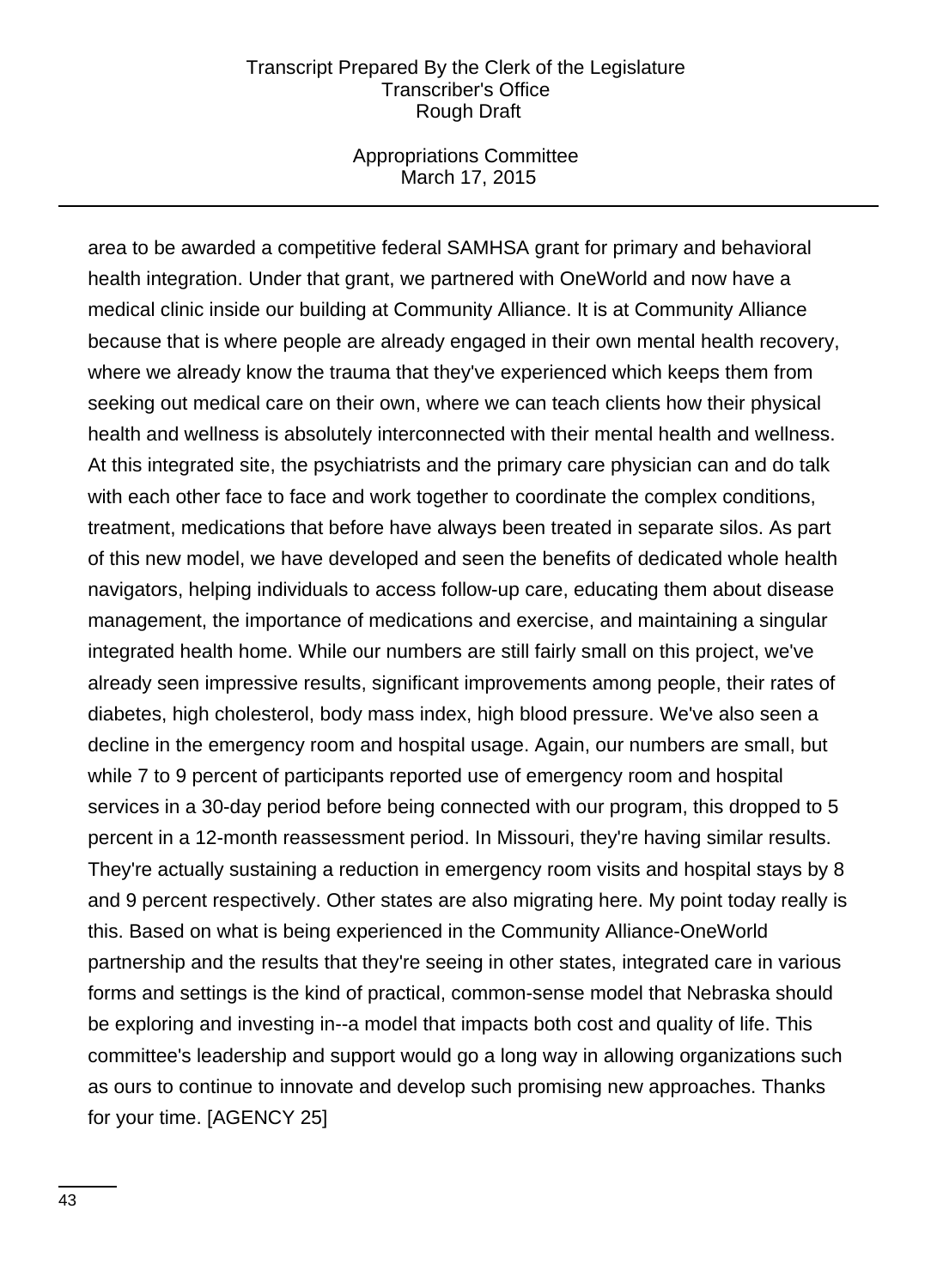# Appropriations Committee March 17, 2015

SENATOR MELLO: Thank you for your testimony this afternoon, Ms. Boye. Are there any questions from the committee? Senator Bolz. [AGENCY 25]

SENATOR BOLZ: Thanks for coming this afternoon. And I think you make some excellent points about integrated behavioral and physical healthcare. [AGENCY 25]

CAROLE BOYE: Uh-huh. [AGENCY 25]

SENATOR BOLZ: Here's what I'm trying to understand and maybe you can help illuminate it for me. I was under the understanding that the department is going to move forward with some managed care approaches to integrate physical and behavioral healthcare, so I'm just trying to understand how this...would this be complementary. Would it be a different population base? Would it be another pilot initiative? Help me understand how those two... [AGENCY 25]

CAROLE BOYE: Sure. [AGENCY 25]

SENATOR BOLZ: ...concepts fit together. [AGENCY 25]

CAROLE BOYE: My understanding is, yes, the department is going to at some point on the Medicaid piece is have a singular contract or RFP let out so that both mental health and primary health would be paid for under one (inaudible). I personally see that as a very, very good step forward because as long as we...it actually kind of interrelates to some things that C.J. Johnson was talking about in terms of cost shifting. Until we merge those two, there is an incentive for the behavioral health side to say this is a medical condition, treat it there; there's an incentive for the medical payer to say this is a behavioral health condition, treat it there. And so we keep them separated. And yet, what everything is showing us is that it goes hand in hand. The other interesting point about this, as I'm speaking from the behavioral health side, is that most of the cost savings in terms of reduced emergency room visits and hospitalizations and specialty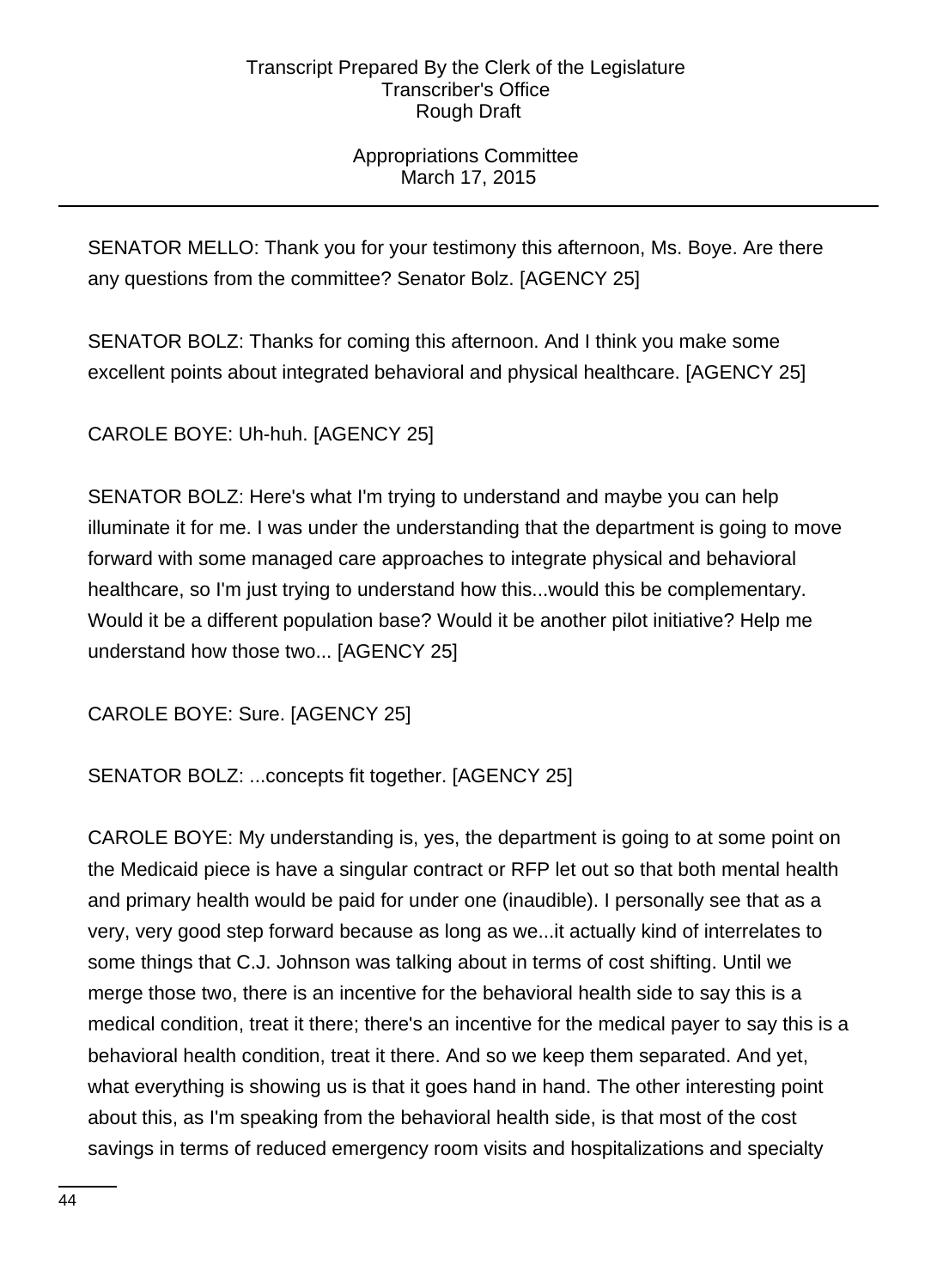# Appropriations Committee March 17, 2015

care, most of those cost savings are really being experienced on the primary healthcare side, not the behavioral health side. And again, it has everything to do with that interrelationship of untreated chronic diseases that people with serious and persistent mental illness in particular just don't get treated until it is an emergency. [AGENCY 25]

SENATOR BOLZ: So would your initiative serve a different population? Would it be a pilot that starts before that...I'm just trying to understand how what you're doing would complement or be different from what... [AGENCY 25]

CAROLE BOYE: What we're doing is serving some folks on the Medicaid side. So, yes, it would be complementary to that piece. But we're also serving a substantial portion of people who are not Medicaid eligible who do not have private insurance, and so therefore need DBHS funding, primary FQHC funding, you know, for that underserved population. [AGENCY 25]

SENATOR BOLZ: Okay. Thank you. [AGENCY 25]

SENATOR MELLO: Thank you, Senator Bolz. Senator Haar. [AGENCY 25]

SENATOR HAAR: Yes. You used the term "whole health navigator." [AGENCY 25]

CAROLE BOYE: Uh-huh. [AGENCY 25]

SENATOR HAAR: Tell me briefly what that means. [AGENCY 25]

CAROLE BOYE: What that means to us is it is someone who can negotiate both the behavioral health system and the primary healthcare system on behalf of or along side the individual. One of the things we experienced, and it really resonated with me with your question about emergency rooms, is one of the first clients that we saw came to the integrated health side, got medical care, was very pleased with that. Found out the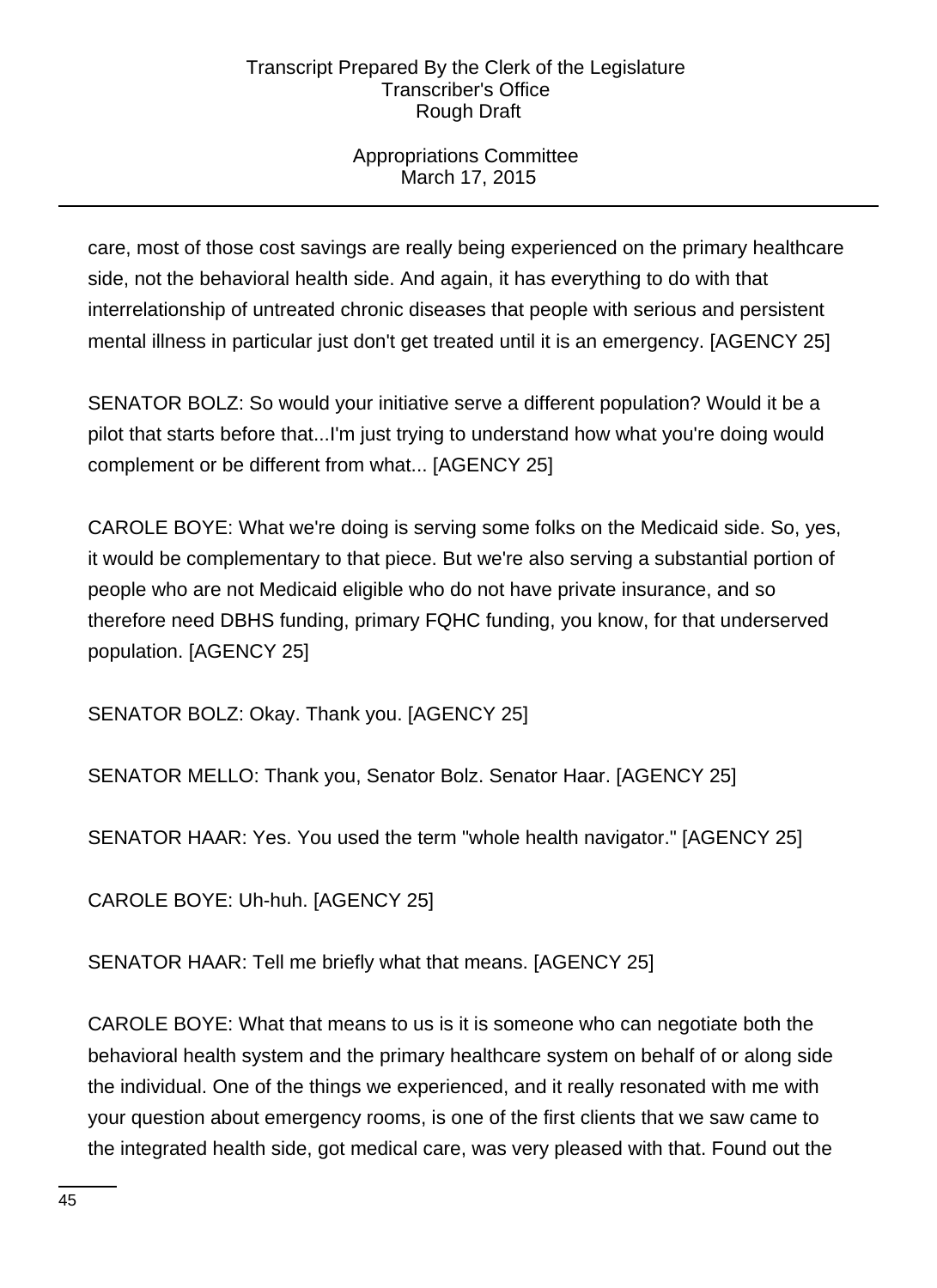# Appropriations Committee March 17, 2015

person had diabetes and high blood pressure, and we started treating all of that. And then a month or two into it, got a respiratory illness, you know, got a cough, got the flu, whatever, and went to the emergency room. And we found out about it and we said, so what (laugh) what's going on here? We got the doctor services here. Oh, I didn't know I could come here for that. The mentality is that that's where you go when you have an acute...when you need your antibiotics. And so we have to educate folks and that navigator becomes one of the primary persons. The doctor doesn't have time and they're too expensive to educate them as to where you go for what or the diabetes education or the mental health education. You want somebody there that can navigate that system, teach them that here's where you go for this. Let's access these in-home services here so then we don't have to go to the hospital. [AGENCY 25]

SENATOR HAAR: So I mean are these people nurses or social workers or... [AGENCY 25]

CAROLE BOYE: In our model, they're bachelor's level social workers, caseworkers, yes. [AGENCY 25]

SENATOR HAAR: Okay, a caseworker. [AGENCY 25]

CAROLE BOYE: Yes. [AGENCY 25]

SENATOR HAAR: Okay. Thank you. [AGENCY 25]

SENATOR MELLO: Thank you, Senator Haar. Any other questions from the committee? Seeing none, thank you, Ms. Boye. [AGENCY 25]

CAROLE BOYE: Senator, if I may, just because I'm here, I do want to go on record in terms of the regional program administrator's testimony about the impact of \$5 million, and I have a letter here from...signed by Rhonda Hodge (phonetic) but from the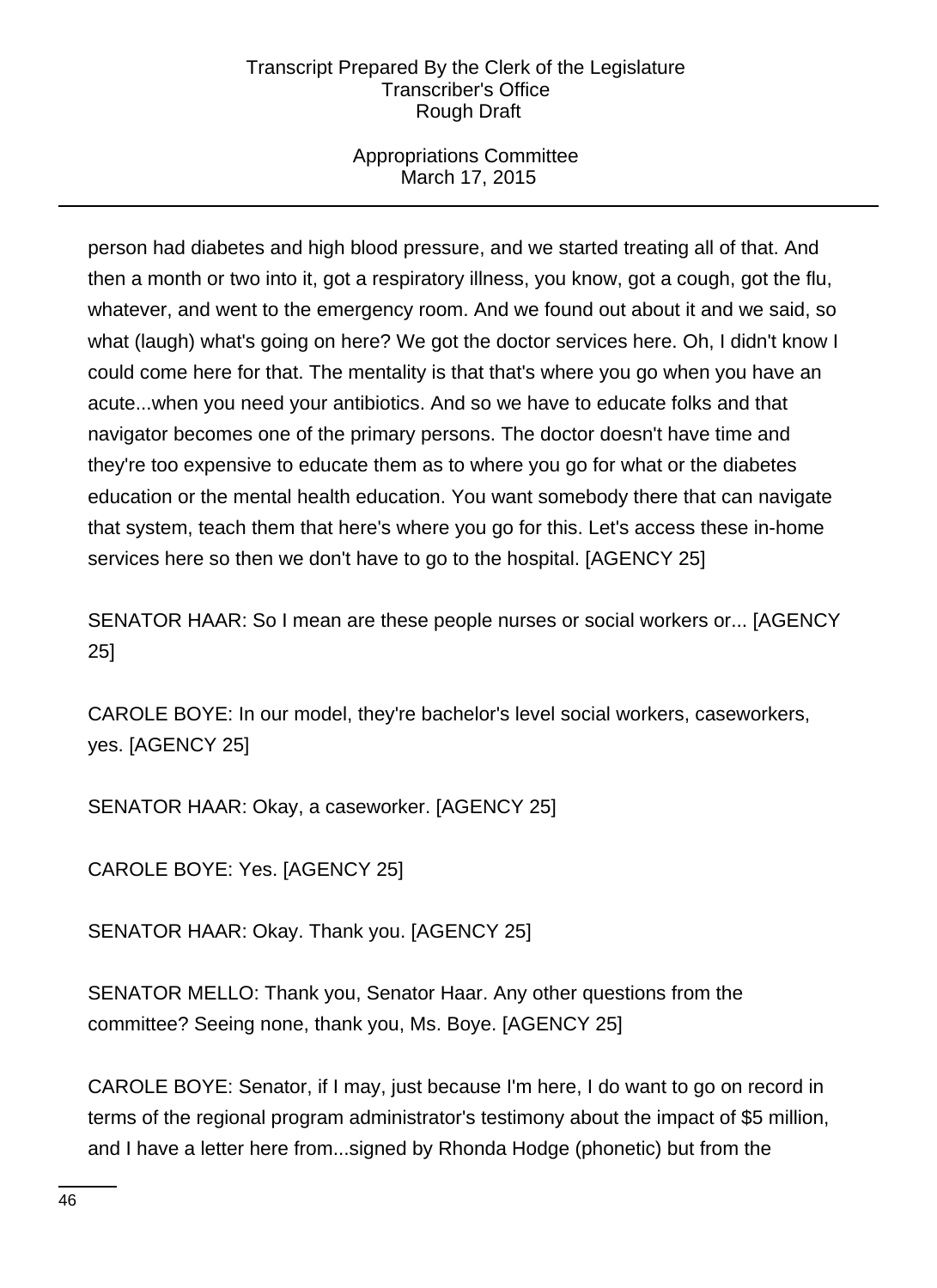# Appropriations Committee March 17, 2015

Behavioral Health Support Foundation that is also in support of that, that I would enter into the record. (Exhibit 8) [AGENCY 25]

SENATOR MELLO: Okay. [AGENCY 25]

CAROLE BOYE: Thank you. [AGENCY 25]

SENATOR MELLO: Thank you, Ms. Boye. [AGENCY 25]

ROBERT SANFORD: (Exhibit 9) Good afternoon, Chairman Mello and members of the Appropriations Committee. My name is Robert Sanford, R-o-b-e-r-t S-a-n-f-o-r-d. I am the legal director for the Nebraska Coalition to End Sexual and Domestic Violence, formerly known as the Nebraska Domestic Violence Sexual Assault Coalition. The coalition is a nonprofit organization whose membership is made up of 20 organizations providing services to victims of domestic violence and sexual assault throughout Nebraska. In the room behind me are representatives of The DOVES Program in Scottsbluff; The Spouse Abuse Sexual Assault Crisis Center from Hastings; Friendship Home, and Voices of Hope in Lincoln; Women's Center for Advancement in Omaha; and Heartland Family Services from Papillion. You will hear from two of these programs in a few minutes, but we are here asking for additional funding for the network of programs. I have handed you a packet of information for you to reference, as Amy Evans and Jamie Manzer testify following me. Included with this packet is a list of the core services to be provided to victims under the Protection from Domestic Abuse Act found in Chapter 42. Health and Human Services contracts with the 20 programs to provide these services in each of the 93 counties in Nebraska. The local programs forming the network of service providers were originally funded in 1978. In 1981, the network received \$68,000 to provide these services. Through a series of increases shown in one of the documents provided you will see that the last funding increase was in 2002 when the current level of \$1,347,300 was set. Even though there has not been an increase in funding, there has been an increase in demand for services. According to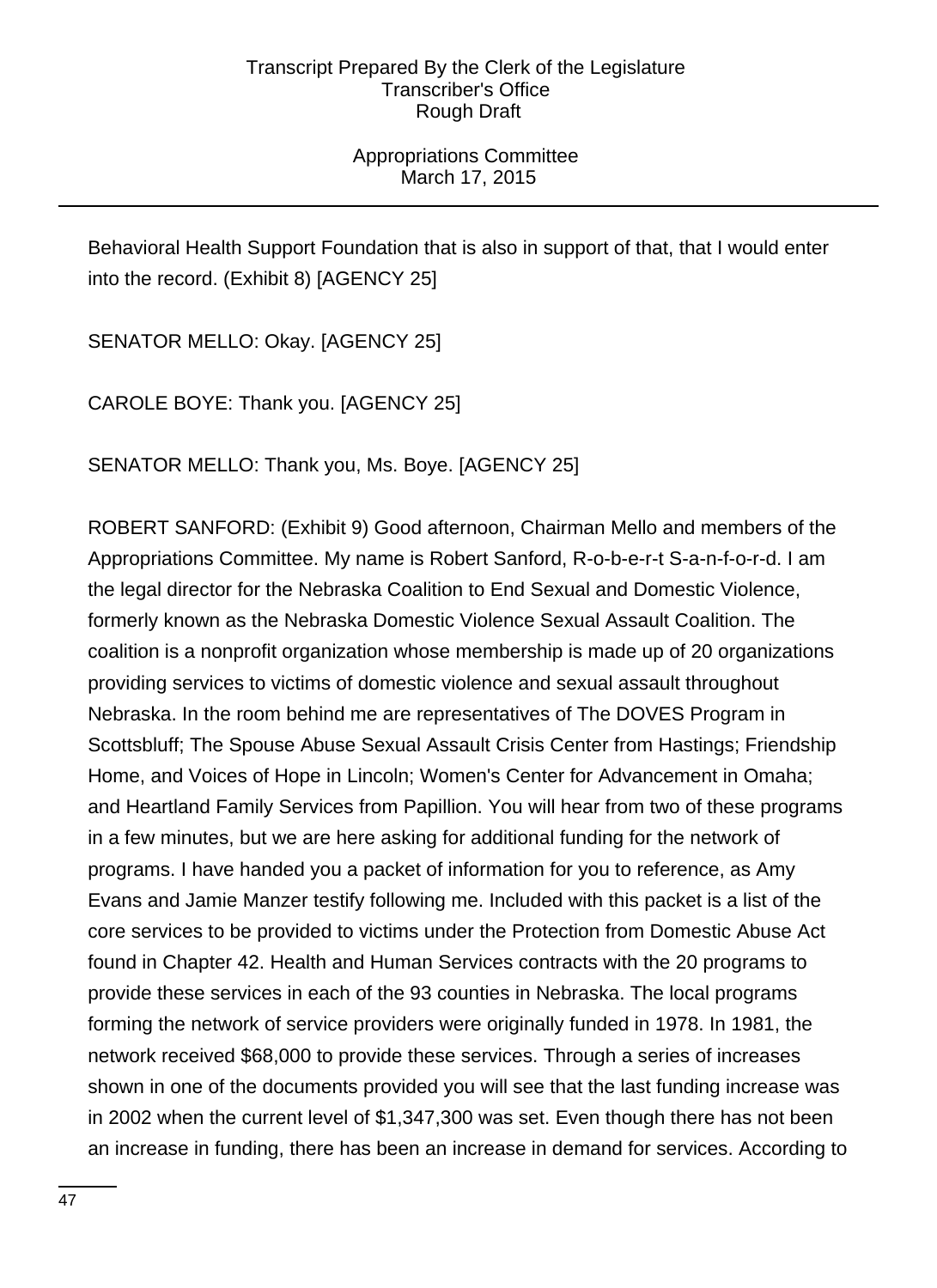# Appropriations Committee March 17, 2015

reports filed for 2002-2003, the network of service providers assisted more than \$9,900 individuals under this program. The most current statistical information shows that during 2013-2014 more than 23,600 individuals received services in Nebraska. This is a 138 percent increase in services without an increase in state appropriations. Services provided in 2013-2014 also included 57,592 bed nights and over 46,000 hot line calls. We ask that funding for the programs to provide these services be increased by 10 percent. Thank you. [AGENCY 25]

SENATOR MELLO: Thank you for your testimony this afternoon, Mr. Sanford. Are there any questions from the committee? Seeing none, thank you. [AGENCY 25]

# ROBERT SANFORD: Thank you. [AGENCY 25]

JAMIE MANZER: (Exhibit 10) Hello, everyone. We originally thought we had two minutes, so we'll be very fast. (Laughter) Good afternoon, Chairman Mello, the rest of the Appropriations Committee. Thank you so much for hearing our programs here today. We're really grateful for your time. My name is Jamie Manzer, J-a-m-i-e M-a-n-z-e-r. It's what happens when the French and the Germans get together. I'm the executive director at the Spouse Abuse Sexual Assault Crisis Center based out of Hastings, Nebraska. We currently serve Adams, Clay, Nuckolls, and Webster Counties. We're a nonprofit organization and we provide 24-hour wraparound services to over 2,000 victims of domestic and sexual violence every year. Today I represent not just myself and my program but 14 other programs who provide rural services to 83 or, excuse me, 84 of Nebraska's 93 counties. Statewide it's true we did experience a 138 percent increase in demand for services provided yet we did not receive an increase in funding. Doing more with less is always difficult, especially for our rural programs. As Robert mentioned, there's a list of core services provided in your packet that our network of 20 programs must provide, whether we're urban or rural. Much like many DHHS-funded programs behind me, our network operates on a 24-hour basis. We are mandated to respond quickly and we're mandated to respond free of charge. With an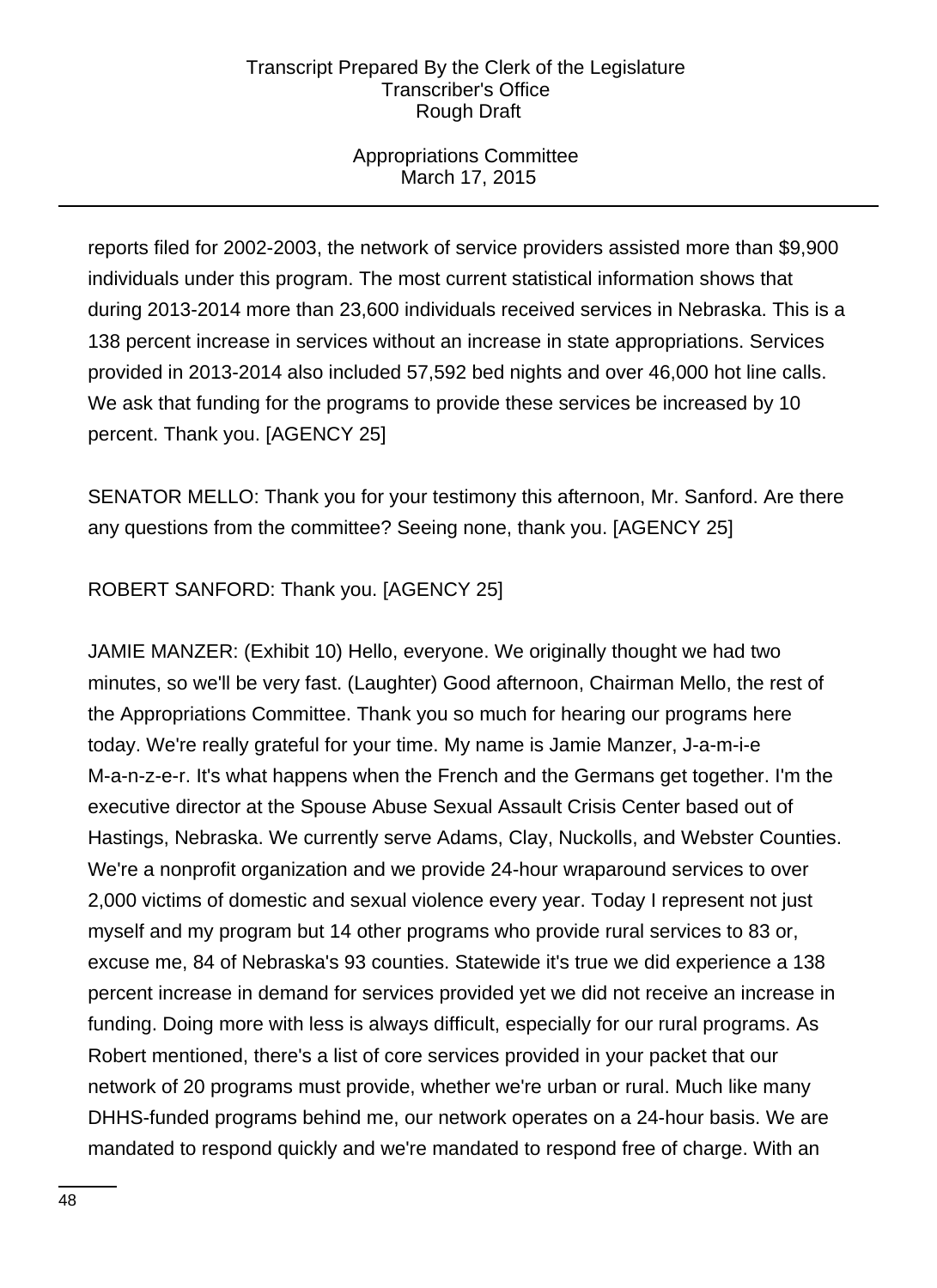#### Appropriations Committee March 17, 2015

increase in demand and no increase in funding, naturally you can imagine that these services are becoming more and more of a challenge to provide. These are life and death situations in many circumstances and they're for victims of violence. One program is our 24-hour access to free emergency transportation. This is one of the seven core services profoundly affected by funding limitations in our rural area. For example, staff must travel hundreds of miles to provide equivalent services that are otherwise readily and locally available in our more urban communities, like Lincoln or Omaha. There is no access to public transportation in our areas and absolutely minimal taxi services. Therefore, transportation is almost always entirely the responsibility of our programs who are providing those services. For example, SASA has a 14-year-old sexual assault victim. My advocate travels 288 miles round trip on 11 different occasions in the last six months in order for her to meet with her attorney and to ensure that her perpetrator is seen behind bars. That actually translated to over 3,000 miles traveled by my agency and over \$1,500 in required costs. SASA only serves four counties. We like to think we serve a lot but I actually have counterparts in the room who serve the entire Nebraska Panhandle. Recruiting, hiring, and retaining qualified and capable staff to provide these essential services is both burdensome and expensive for rural programs. Primarily because the population we recruit for is in a small area, advertising is costly. And once we hire the staff, retaining them, because they must traverse this Panhandle with a very low wage to aid a victim at 3:00 in the morning, is very difficult. One new issue we'd like to bring to your attention is with all this talk of federal healthcare and ensuring universal coverage for individuals, our network of programs, and particularly in the rural areas, really struggle to make this a possibility, largely because we are small. And subsequently, insurance providers, who are giving us these suggestions for rates, make rates very difficult and problematic for agencies to cover. And without funding increases, we are unable to provide insurance for the majority of our programs and, subsequently, for the staff. So retaining these capable staff is difficult. Someone behind me mentioned that hiring staff who would be willing to work hours that are 24 hours a day is difficult, and so when you have a lower wage as well as lack of health insurance, that is a challenge. Doing more with less is everyone's problem in the room, and I see that and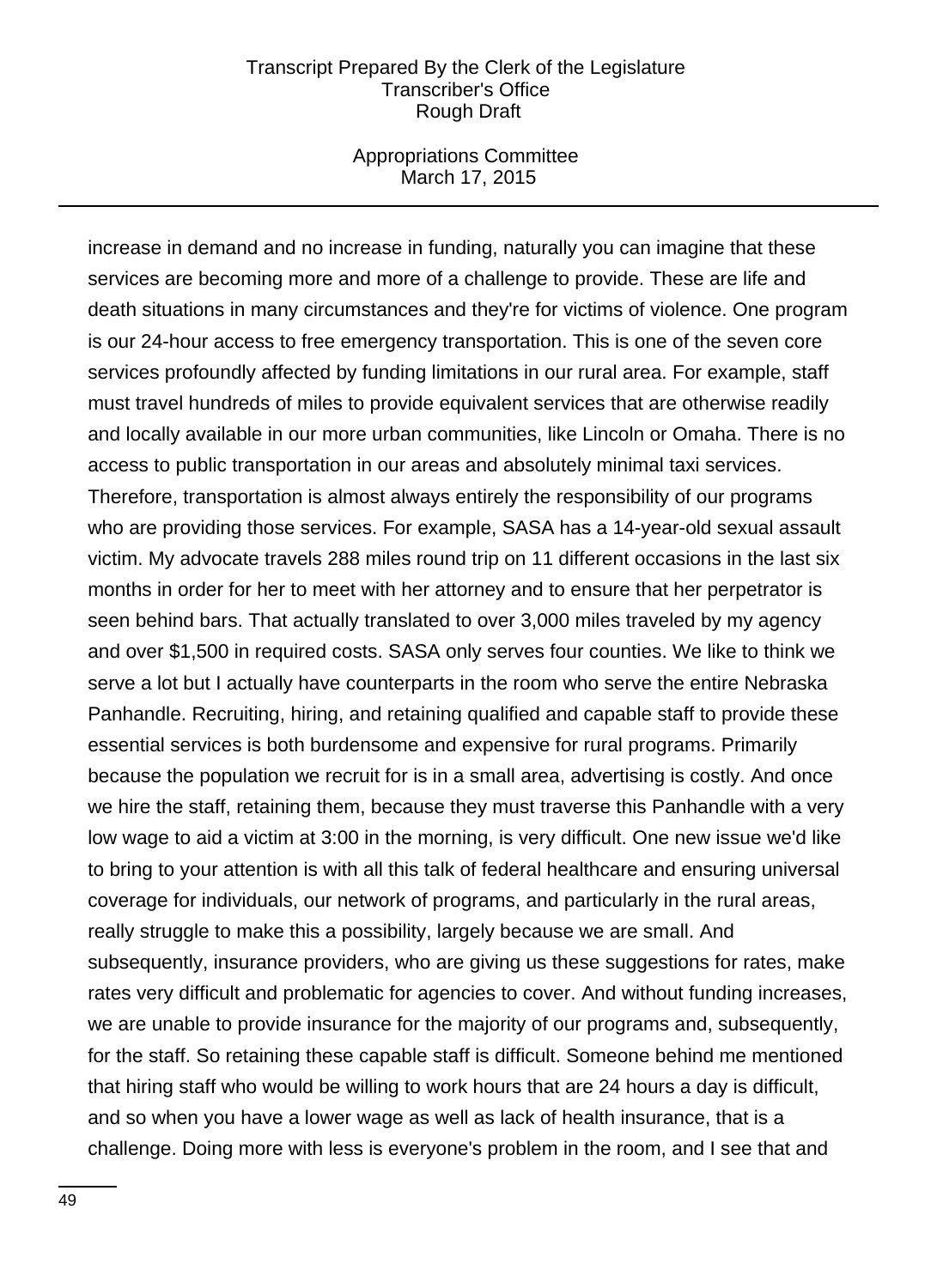# Appropriations Committee March 17, 2015

hear that. But doing more with less makes subscribing to our particular mandate, which is to provide 24-hour, around-the-clock services to victims of domestic and sexual violence who are potentially in life or death situations, particularly difficult and somewhat ineffective. We would ask that funding for programs be increased by the 10 percent that Robert mentioned, which one of my colleagues will be discussing in more detail below. Thank you very much for your time. I really appreciate it. And if you have any questions, I'd be happy to try to answer. [AGENCY 25]

SENATOR MELLO: Thank you for your testimony this afternoon, Ms. Manzer. [AGENCY 25]

JAMIE MANZER: Uh-huh. [AGENCY 25]

SENATOR MELLO: Are there any questions from the committee? Seeing none, thank you. [AGENCY 25]

JAMIE MANZER: Thank you. [AGENCY 25]

AMY EVANS: Good afternoon, Chairman Mello and members of the Appropriations Committee. My name is Amy Evans, A-m-y E-v-a-n-s. I'm the executive director of the Friendship Home, Lincoln's shelter for survivors of domestic violence and their children. Friendship Home is one of five urban programs in Nebraska's network. The sheer number of individuals reaching out for our services is daunting given our limited funding. But across the state our programs are all grappling with need that stretches far beyond our means. The annual census conducted by the National Network to End Domestic Violence documents the need. This point-in-time count conducted across the nation on one day in 2013 provides a clear picture. The programs in our network served 532 victims on that one day alone. However, there were 257 requests for services that day that could not be met because we simply did not have the resources. That's 257 voices on the telephone on that one day, mostly women with children who were being beaten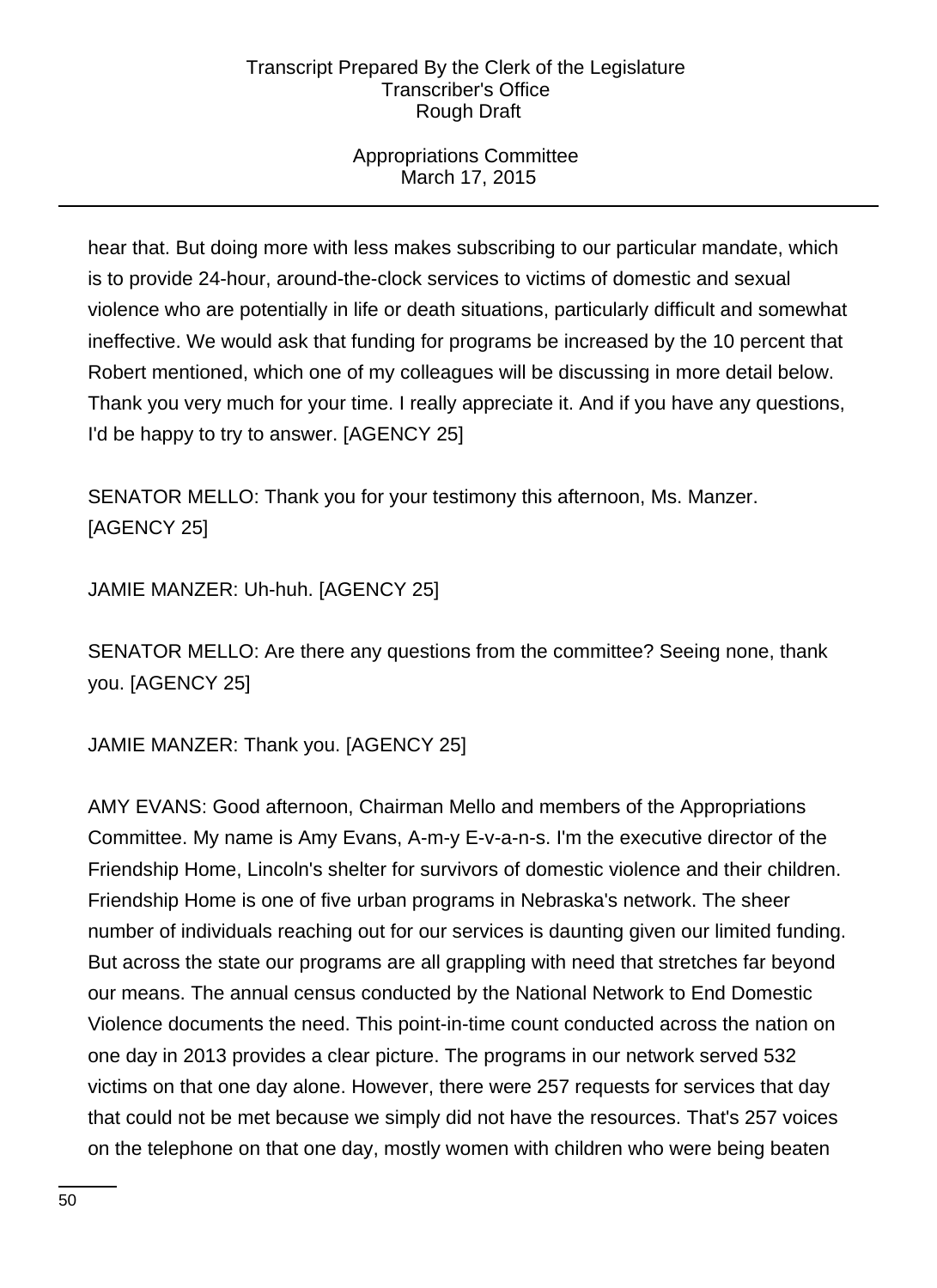# Appropriations Committee March 17, 2015

in their homes, who were living in terror, who did not receive the services that they needed. Across the state survivors are asking for our help every day, sometimes asking us to help save their lives. And so it's our duty to ask you today on their behalf for an increase in state funding. The Nebraska network currently receives approximately \$1,347,000 in state funding. Our last increase was in 2002. Over that period, we've more than doubled the number of people we serve. These services are mandated by state statute. We are asking for a 10 percent increase, just 134,700 additional dollars to help sustain these lifesaving services. Thank you very much. [AGENCY 25]

SENATOR MELLO: Thank you for your testimony this afternoon, Ms. Evans. Are there any questions from the committee? Senator Bolz. [AGENCY 25]

SENATOR BOLZ: The \$134,000, what can you do with that? What need are we...I mean I guess maybe put slightly differently, 257 unmet calls in a day is tens of thousands of calls in a year. [AGENCY 25]

AMY EVANS: It is. [AGENCY 25]

SENATOR BOLZ: How far will this go? [AGENCY 25]

AMY EVANS: You know, because we haven't had an increase in a long time and we have all seen decreases in local funding and in federal funding, this increase will help us keep the lights on. [AGENCY 25]

SENATOR BOLZ: So it would help you sustain current levels of service. [AGENCY 25]

AMY EVANS: Yes, and to maintain a safety net of services across the state. [AGENCY 25]

SENATOR BOLZ: And is there a direct federal match or is that...are those federal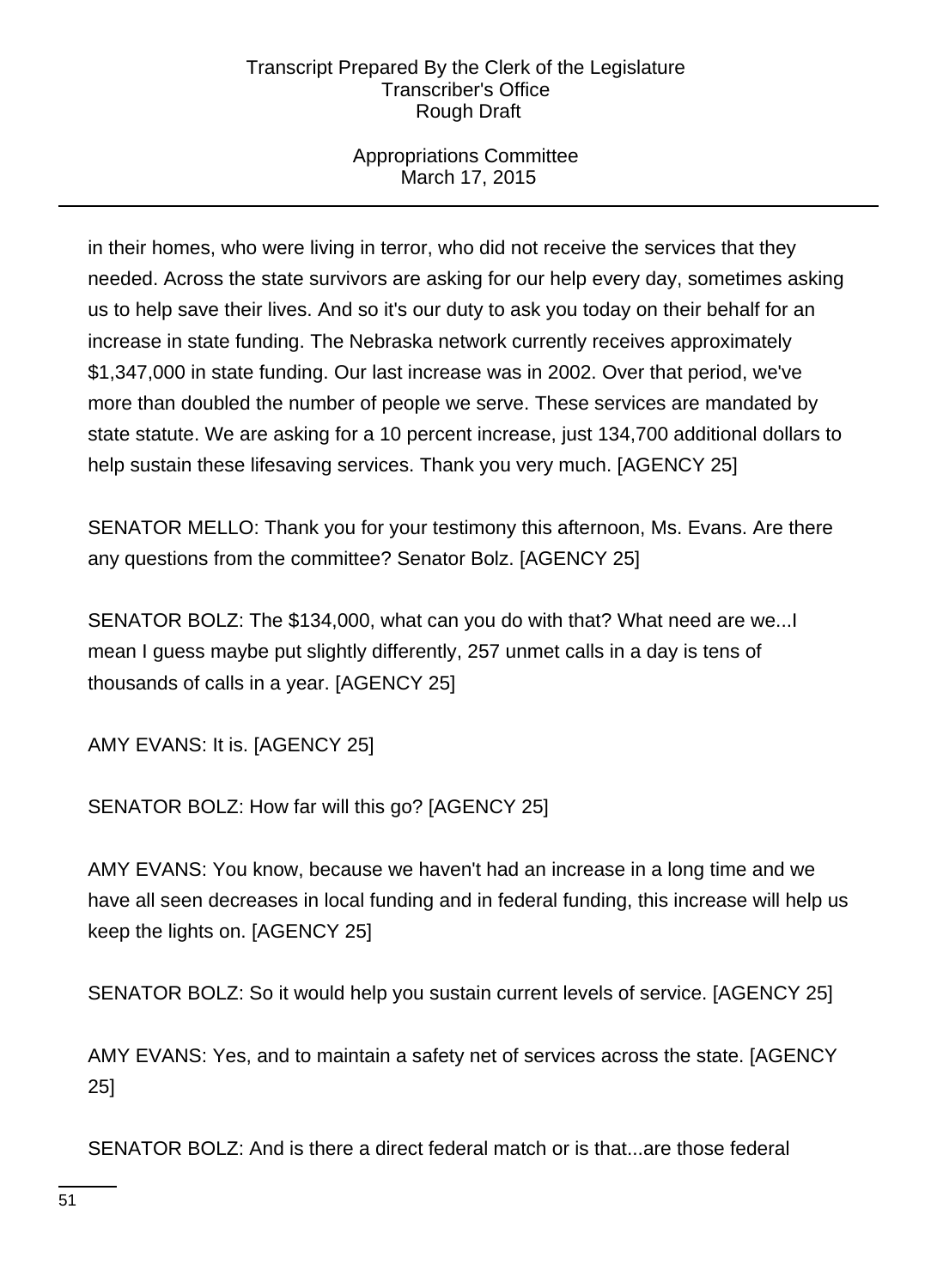# Appropriations Committee March 17, 2015

grants? How does the federal drawdown work? [AGENCY 25]

AMY EVANS: There are federal funds that are distributed to us along that come down to the state and are distributed to us along with the state appropriation. And then we also have access to federal grants and many of our programs have accessed those federal grants in order to maintain a level of services. [AGENCY 25]

SENATOR BOLZ: And one last question. [AGENCY 25]

AMY EVANS: Sure. [AGENCY 25]

SENATOR BOLZ: Do you do any work around violence prevention or education of individuals to address the other side of this coin? [AGENCY 25]

AMY EVANS: Absolutely. That's a priority for programs across the state. In Lincoln, Nebraska, we divide services between Voices of Hope and Friendship Home, and that violence prevention education falls to Voices of Hope while shelter falls to Friendship Home. [AGENCY 25]

SENATOR BOLZ: Great. Thank you. [AGENCY 25]

SENATOR MELLO: Thank you, Senator Bolz. Are there any other questions from the committee? Seeing none, thank you, Ms. Evans. [AGENCY 25]

AMY EVANS: Thank you. [AGENCY 25]

SARITA PENKA: Hello. Thank you for letting me testify today. My name is Sarita Penka, S-a-r-i-t-a, last name Penka, P-e-n-k-a. I'm from District 6 in Omaha, Nebraska, and I represent an organization called Omaha Together One Community, or OTOC. What we do is we find out community problems through congregations, 25 congregations that are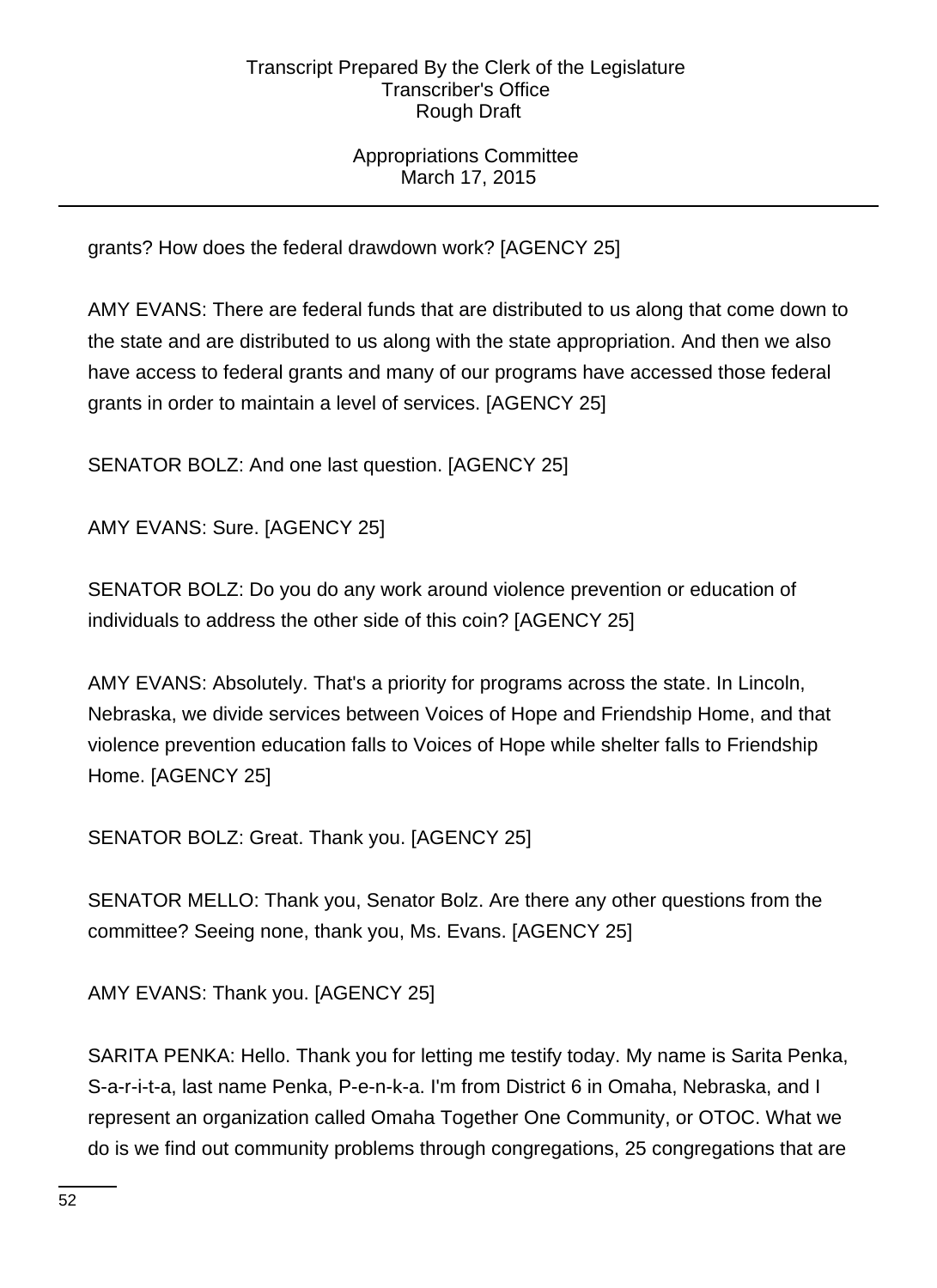## Appropriations Committee March 17, 2015

from north Omaha to Gretna, and solidarity groups such as the Sisters of Mercy, Habitat for Humanity, people that have their thumb on what's going on. In the last three years some pastors came to us and they said they were having difficulty talking to their parishioners that come to them with problems with their family members that are mentally ill. What we do is we do a research thing. We had an issues conference. We invited people of the community. And interestingly enough, in that 150 people that came to the issues conference, actually 60 people came to my part of it which was on mental illness. I wanted to hear what was the problems. And since then, we have been meeting for 18 months to...with families who have these difficulties. So what do we know now? There are a number of families who have someone suffering from mental illness who are...and who are only recognized when there's an incident. That incident might bring the police, might take them to the emergency room, but that incident must be serious enough to get admitted. They're much more likely admitted to hospitalization if they have a physical problem, such as diabetic coma going on or COPD incident, such as my sister. This happened to her. Once she got into the hospital, a regular hospital like Creighton or Bergan, they dealt with the physical issues. They would not...they did not deal with the mental issues. And so she went back, right back into an incident that I had her back in the hospital again. So what is my point? My point is that we need this \$5 million to go back into the behavioral services. The OTOC people in their research have visited the people at Behavioral Health. We have visited the county commissioners that deal with that. We have talked to Fremont, we have talked to all these people and they keep saying, and I'm here, money, money, money. So please, I'm in support of this, getting this money back into it. I see that in many cases besides the prison. I'm just talking about families that need this. Thank you. [AGENCY 25]

SENATOR MELLO: Thank you for your testimony this afternoon, Ms. Penka. Are there any questions from the committee? Seeing none, thank you. [AGENCY 25]

SARITA PENKA: Thank you. Uh-huh. [AGENCY 25]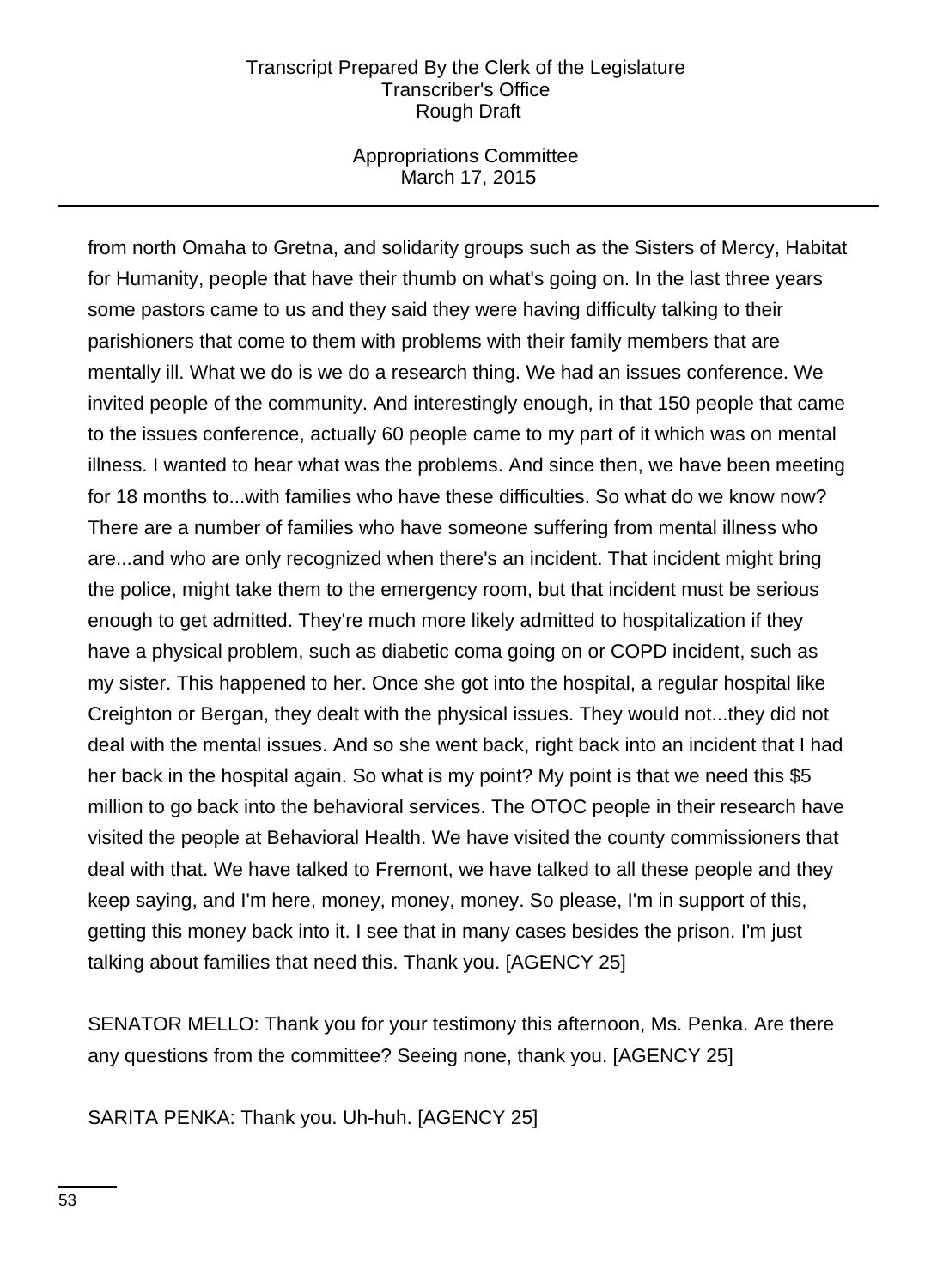#### Appropriations Committee March 17, 2015

JOE HIGGS: My name is Joe Higgs, H-i-g-g-s, and I'm here actually testifying on my own behalf. I actually work with the Coalition of Congregations, Omaha Together One Community, but I thought I would testify because, number one, I'm in favor of restoring the \$5 million to the behavioral health centers. I've seen in the last 18 months of research that these centers really provide absolutely necessary care for people who have no other way to get it and who go in and out of our jails and who ultimately go to state prison. And it's a lot more cost-effective if we can get the continuity of care for these folks in their local communities, and I know of no other way to do it. Secondly, I'm here to testify for anything that would help integrate care across systems. Because as we've also learned over the last 18 months, we have wonderful centers of care and nodes of mental healthcare, but it's a very fragmented system. People can go from, you know, one excellent four or five days of mental healthcare at a hospital, but they have nowhere to go. And when they have no one helping them follow up on their meds and they have no one really helping make sure they get to doctor's appointments, they eventually don't get there and then they're recurring. They're right back into the same problem of the jail or going back to the hospital. I will just say I had...this interest in mental health sort of came upon me unexpectedly. A year ago I got a call that my...I have four children and our third daughter had been put in the hospital, suffering from mania. We didn't know where that came from. She's a very good child, never taken drugs, gone to Catholic schools, wanted to be a scripture scholar, and she's in the hospital for mania. Well, she spent a week in the hospital, came back, went to college, and about three weeks later the mania returned even worse and she was psychotic and they eventually expelled her from...or they suspended her from the school because her behavior was so out of bounds. And you know, finally, you know, we got her home. And it's through, frankly, going to Community Alliance and the parent to parent program that they have there and really learning things that we can do as a family but also talking to so many other families who have suffered this and who have adult children, that this is a larger problem and it's a problem that keeps its head buried because people are ashamed of it. People don't want to admit that their children are having problems. My daughter never did a thing other than go to Catholic high school and be as good a kid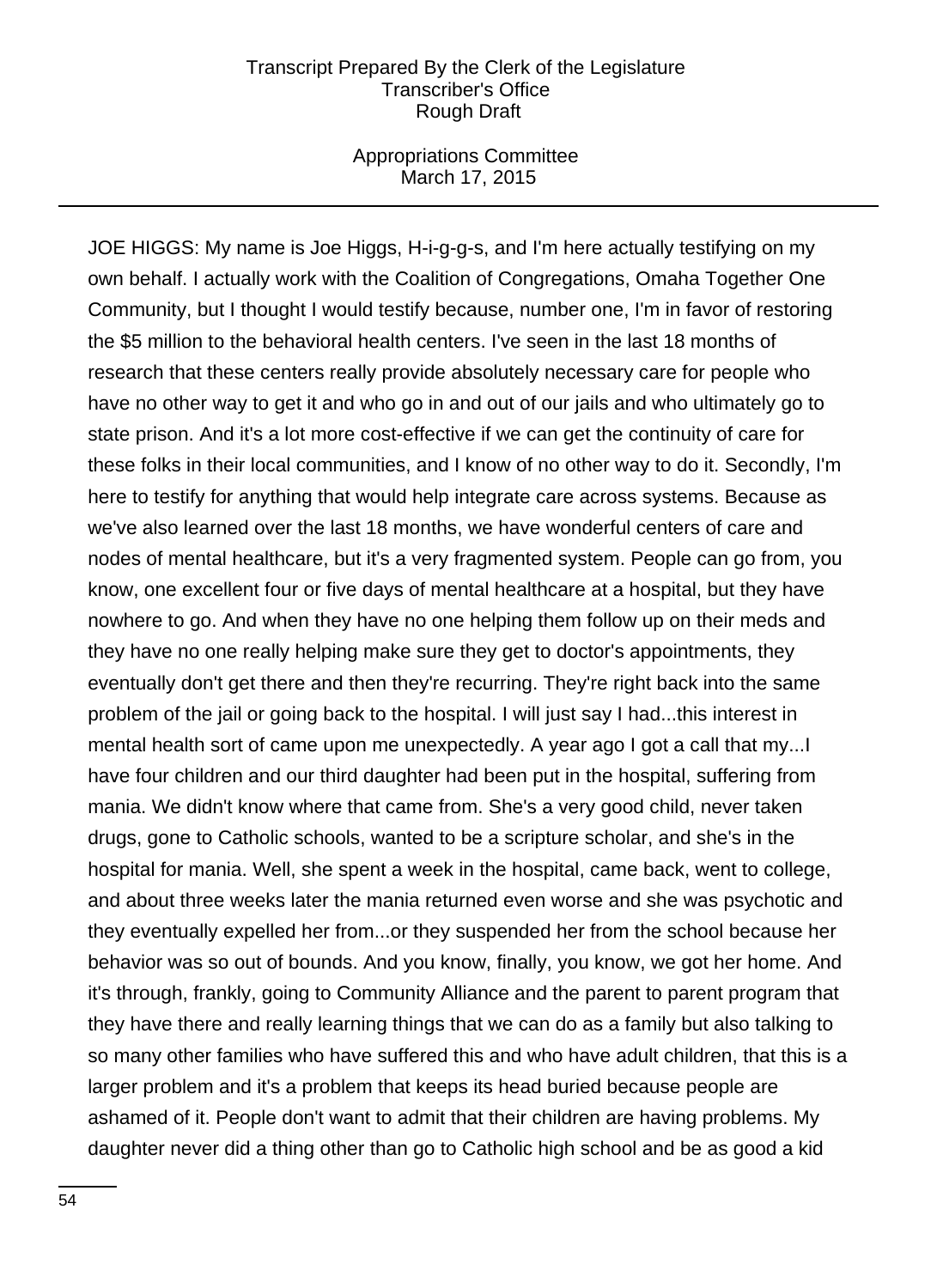#### Appropriations Committee March 17, 2015

as she could be, and this is a problem that has thrust itself on her. Thankfully, with the help we've gotten through Community Alliance and others, she's now back at UNO. She's studying to be a teacher. But she can be a contributor. But we happen to have insurance and she happens to be covered on my plan now that she's back in college. But if we didn't have insurance, we would have no help for her. During that interim when she's 21 years old, she would have had no insurance had there not been the Affordable Care Act. She would have dropped off of our policy. So and, you know, we're talking about tens of thousands of dollars that I don't have the money in my nonprofit salary to pay for. So I'm thankful that she had insurance. But I think the Region 6 and other regions provide some care for those who have absolutely no care; they need to get funding. And I'm certainly in favor of anything that could help integrate care across systems. I've talked to a bunch of other families that were in the parent family to family program, and they have kids in their 30s. The hardest thing to deal with is co-occurring disorders where they have mental illness and they have drug addiction. And unfortunately, they'll go hand in hand because an unhappy, depressed child tries to medicate themselves. They get addicted to drugs. They can't find a way out. And from what I've heard from Douglas County Prosecutors and others, there is not enough treatment facility for people that have drug addiction and mental illness. And so they're in the system constantly until they get bad enough that we ship them off to the state prison. And then we don't deal with them there, and then they come back and they cause havoc. So it seems to me it is a good investment as a state if we think about how do we help these folks at the front end. And believe me, it causes a lot less anguish with families, because I've been with some with some of those families who are just scared to death of their adult children and they have to put them out of the house. They have to lock the doors on them, and they hate doing that but they have to do it because the system has not...has just broken down. So I would just encourage us this year and next year and years to figure out how we can come up with a more integrated behavioral health system for the state so that people go from one excellent center to the next excellent center to the next one until they're in some sort of stability. So with that, I'll pass. [AGENCY 25]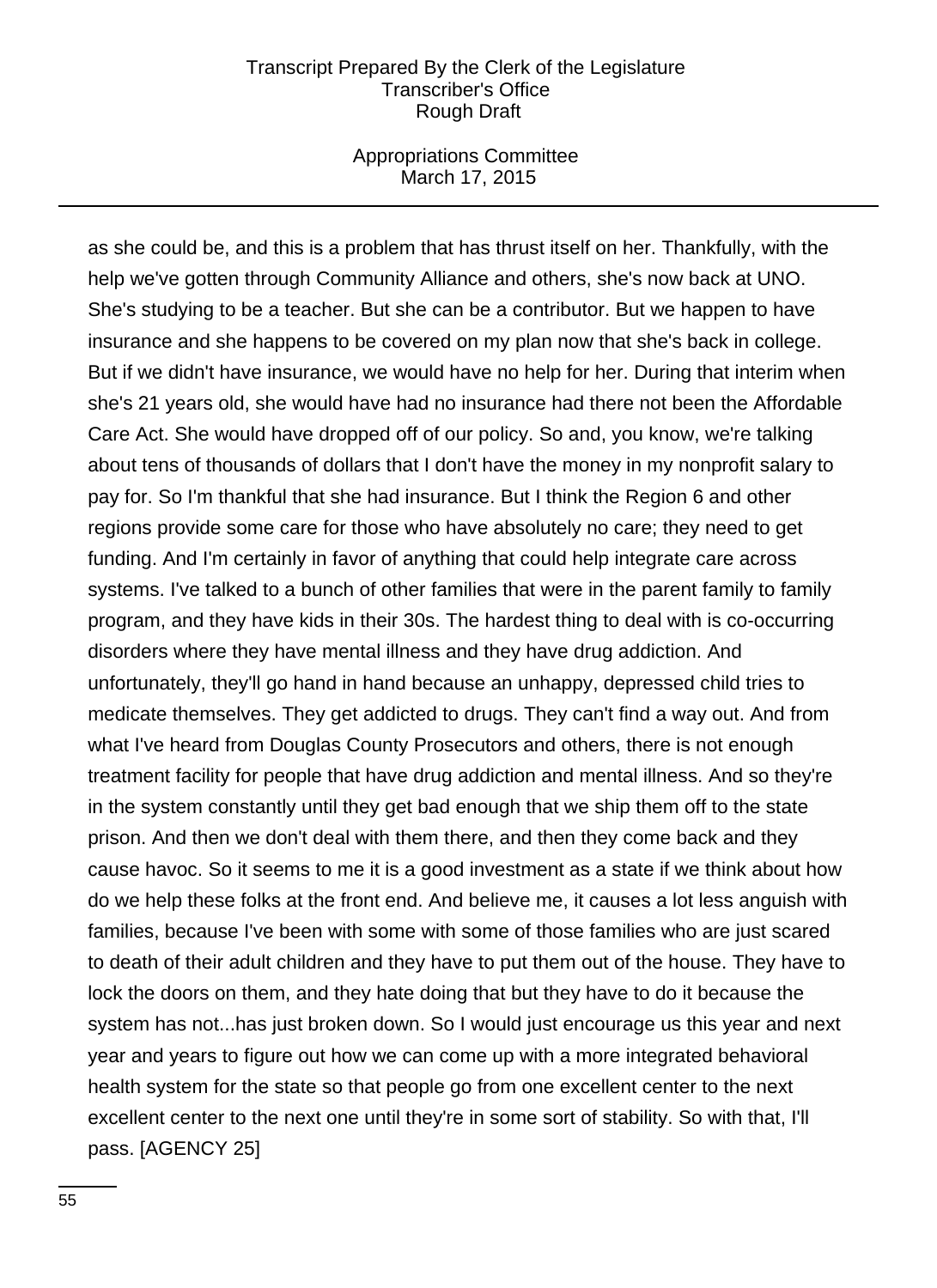Appropriations Committee March 17, 2015

SENATOR MELLO: Thank you for your testimony, Mr. Higgs. Are there any questions from the committee? Seeing none, thank you. [AGENCY 25]

JOE HIGGS: Thanks. [AGENCY 25]

SENATOR MELLO: How many testifiers are left to testify on Agency 25, Department of Health and Human Services? [AGENCY 25]

AUBREY MANCUSO: (Exhibit 11) Good afternoon, Senator Mello, members of the committee. My name is Aubrey Mancuso, A-u-b-r-e-y M-a-n-c-u-s-o, and I'm here on behalf of Voices for Children in Nebraska. I know you hear a bit about this yesterday but we want to add our voice to those requesting that the committee consider following through with some of the recommendations of LR400, the ACCESSNebraska Special Investigative Committee. As you likely recall, the report from the LR400 Committee concluded that: one, additional staffing is needed to maintain meaningful access to public safety net programs until larger systemic issues can be addressed; and two, the current technology used by DHHS dates back to the mid-1990s and is creating barriers to meaningful access. As many on the committee are likely aware, the majority of participants in our public safety net programs are children and these children face challenges when we create artificial barriers to accessing these programs. In Nebraska in 2013, 77 percent of ADC Program participants, 64 percent of Medicaid enrollees, half of SNAP participants were kids. The Child Care Subsidy Program is another safety net program available only to children. We need to ensure that these federal programs, designed to meet the basic needs of vulnerable kids, are truly accessible to Nebraska families. At the end of last year we conducted almost 300 surveys in four focus groups with lower income women in Nebraska on barriers to economic opportunity. Among the findings that emerged from this process was that 30 percent of participants had experienced significant challenges in accessing programs through the ACCESSNebraska system. Among other things, survey participants complained of staff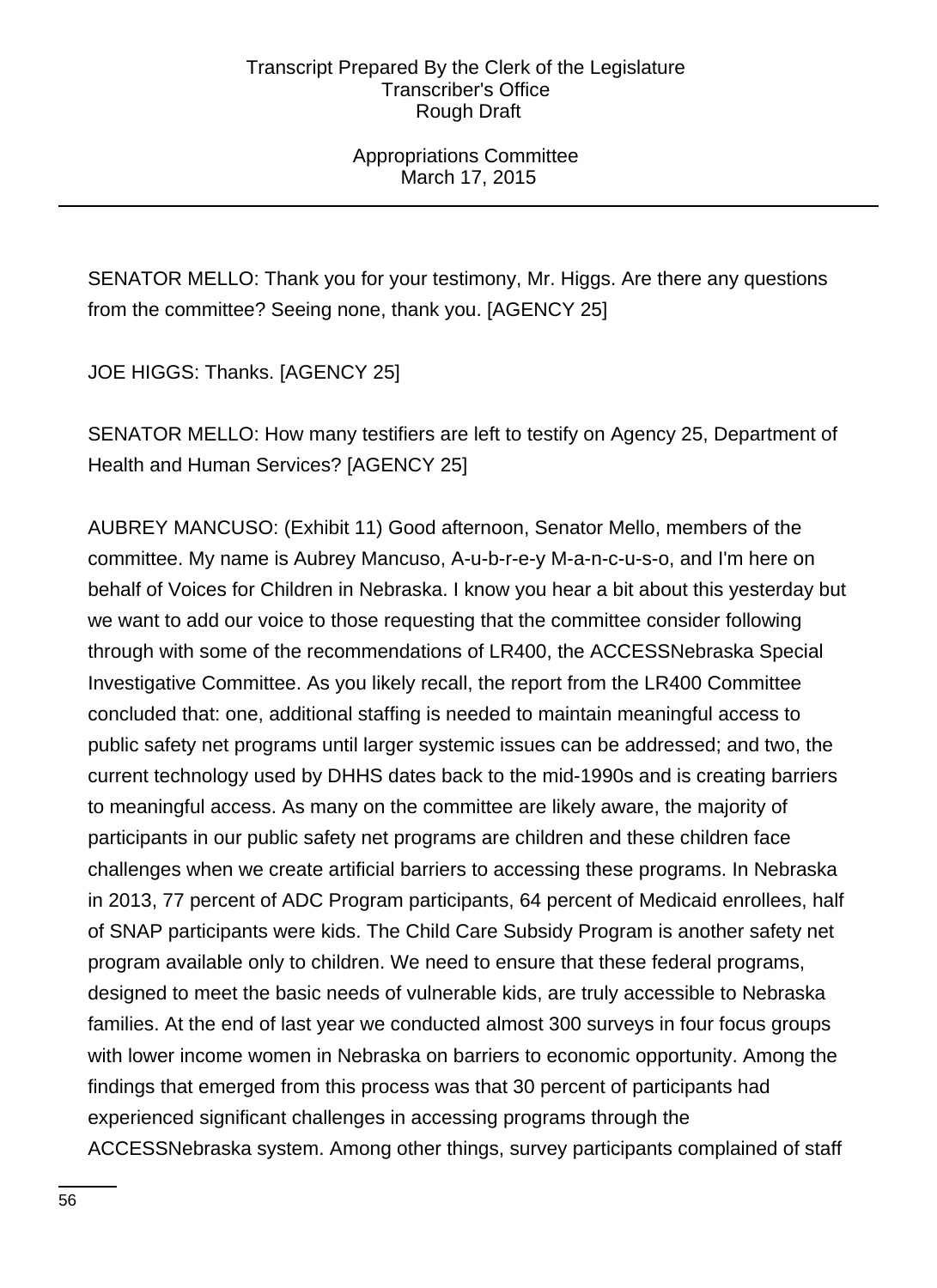# Appropriations Committee March 17, 2015

mistakes, lack of communication, difficulties related to limited phone or Internet access, slow response times, and having to frequently resubmit paperwork. As one focus group participant stated when referring to the system: I appreciate all the money I do get but they don't need to make it any harder. Our lives are already hard enough. We would urge the committee to consider making additional investments in staff and technology to mitigate the ongoing issues with ACCESSNebraska. Thank you. And I'm happy to answer any questions. [AGENCY 25]

SENATOR MELLO: Thank you for your testimony this afternoon, Ms. Mancuso. Are there any questions from the committee? Seeing none, thank you. [AGENCY 25]

# AUBREY MANCUSO: Thanks. [AGENCY 25]

GWEN THORPE: (Exhibit 12) Good afternoon, Senator Mello and members of the Appropriations Committee. I'm Gwen Thorpe, G-w-e-n T-h-o-r-p-e. I'm the deputy chief administrative officer for the Lancaster County Board of Commissioners. And as you discuss funding for the Department of Health and Human Services, Lancaster County would request monies be included for community-based treatment for sex offenders with mental health issues. These offenders have been committed to community treatment by a mental health board or are required to attend community treatment by...as a condition of their parole or probation, and many of these offenders to not have the means to pay for their treatment and they don't have insurance to cover it. If they are working they are, for the most part, in low-wage jobs and can't pay for their treatment. In Lancaster County, Counseling Affiliates is currently providing this treatment. They provide treatment for three groups of sex offenders. Those on probation, and Probation has some funding for that for community treatment dollars, we would recommend that Probation set some funding aside specifically for sex offender community-based treatment. There are those, the second group, that are discharged from the Lincoln Regional Center and their community treatment costs are paid for by the Lincoln Regional Center. The third group is the group I'm speaking with you about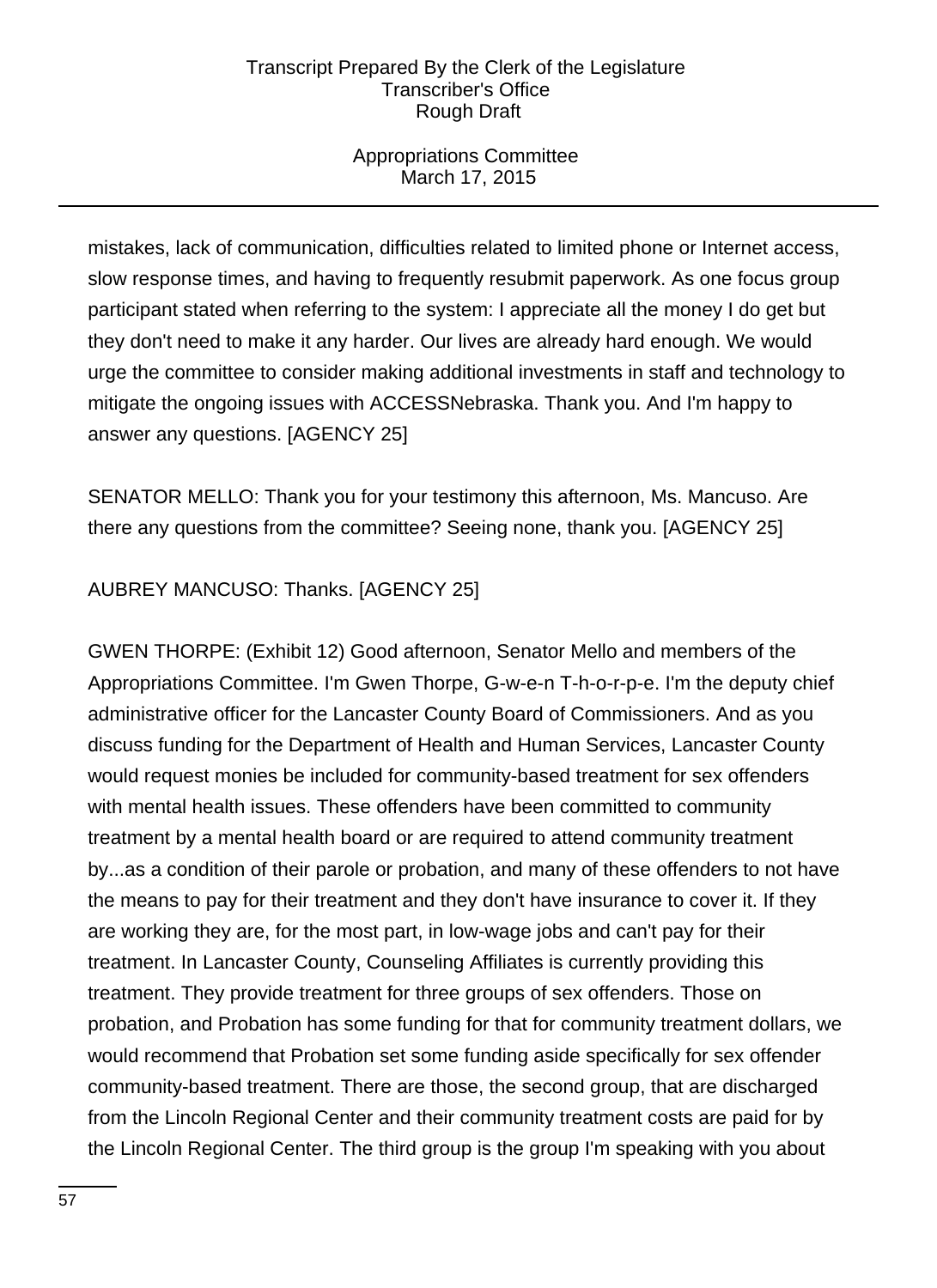### Appropriations Committee March 17, 2015

today. Those are those with mental health issues or who are on parole. They have...we have funded this Counseling Affiliates program through the end of this fiscal year in the following way: Lancaster County paid for three months and DHHS, the Behavioral Health Division, used one-time funds to pay for the remaining nine months of this current fiscal year. At this time, no funding has been identified for this group beginning July 1, 2015. For your information, I have attached a document, the long page, showing the numbers of registered sex offenders by county in 2014. This information is available on the Sex Offender Registry Web page. You'll notice some of the numbers seem kind of large in the...like Lancaster County, 739. These numbers don't separate out those who are in prison, jails, or mental health regional centers. But you can drill down to each county and find where they live. So we have a number of sex offenders in the community. In Lancaster County, we estimate the amount needed to run this program for one fiscal year is around \$250,000. That amount would serve approximately 30 clients, about three sessions individual per month and two group sessions per month. To fund services for the entire state we estimate an annual amount of around \$800,000 to \$1 million. I don't really know what that amount would be, depending upon the need. We recommend an amount should be annually appropriated to DHHS Division of Behavioral Health to allow the department the ability to contract with providers, such as Counseling Affiliates in Lincoln and others around the state, to provide this treatment. We all know community-based treatment is much less costly than prisons. Programs such as the one Counseling Affiliates runs run approximately \$6,000 annually per person as compared to an average of \$35,950 for a year in prison. We respectfully request that an amount be set aside in the budget for community-based sex offender treatment for those with mental health issues who have no means to pay for their treatment. Thank you for considering this request. We believe it's important to public safety and it plays a role in corrections reform. I'd be happy to answer any questions. [AGENCY 25]

SENATOR NORDQUIST: Thank you. Are there any questions from the committee? Seeing none, thank you. Additional testifiers on Agency 25? Last call. All right, seeing